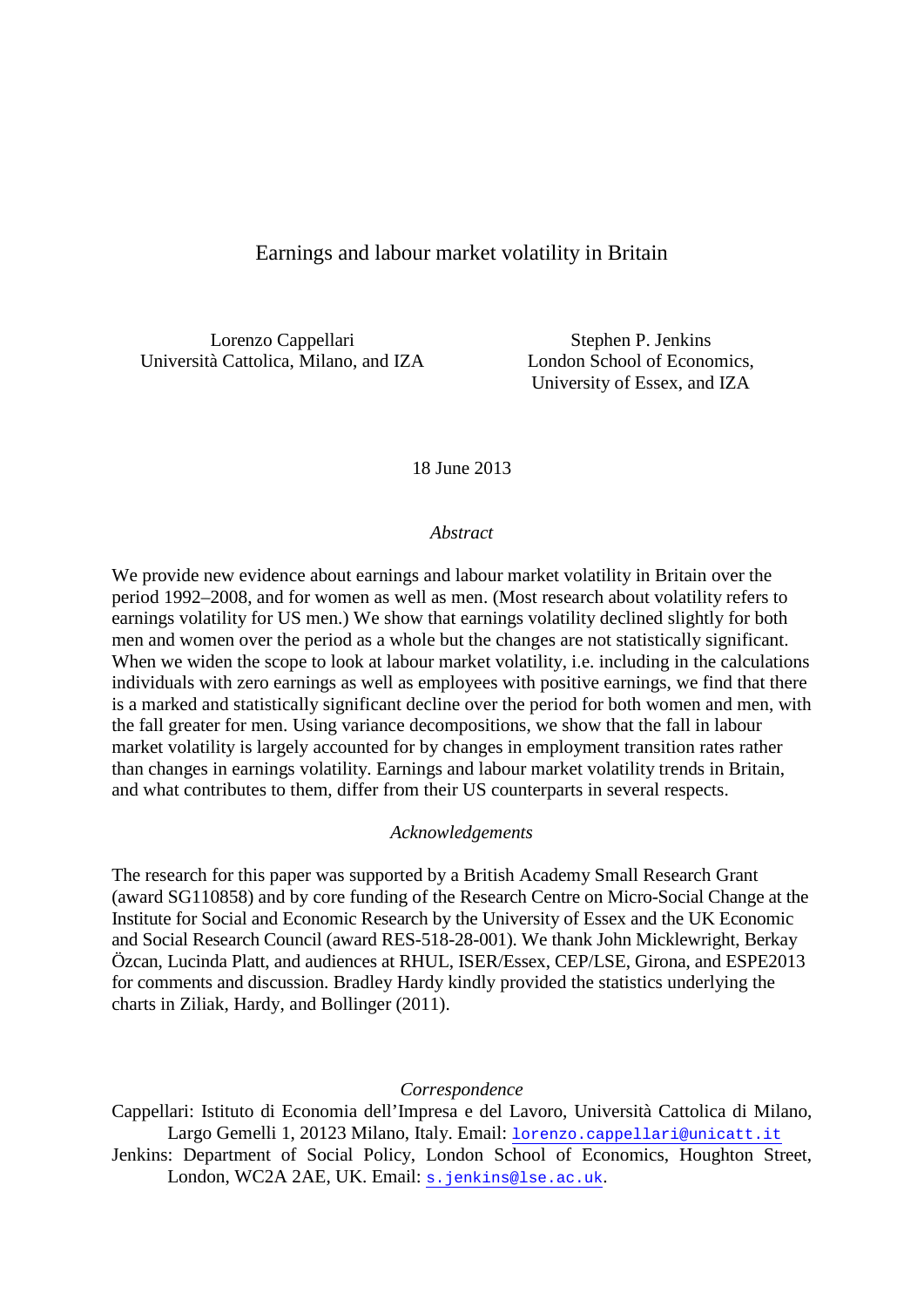### **Earnings and labour market volatility in Britain**

### **1. Introduction**

This is a paper about earnings changes over time for workers and non-workers. It describes how this longitudinal instability – 'volatility' for short – has been changing over the last two decades for British men and women, and contrasts the British situation with the US one.

Volatility is of interest for several reasons. First, in the canonical parametric model of earnings dynamics, log earnings are the sum of a permanent component and a transitory component (the source of the longitudinal instability), and there has been much research about the extent to which increases in earnings inequality reflect permanent increases in earnings differentials across workers or increases in the variability of transitory earnings changes (see the review below). So, information about trends in longitudinal instability contributes to understanding about the recent rise in inequality. Second, income instability is also relevant to other aspects of household behaviour. For example, consumption smoothing is greater in the face of transitory income shocks compared to permanent shocks (Friedman 1957, Attanasio and Weber 2010). Third, there is also much interest in earnings and income stability from a normative perspective. An increase in the transitory variance increases longitudinal mobility – unlike increases in the permanent variance – and also equalizes lifetime incomes, aspects that are often viewed as welfare-improving (Shorrocks 1978, Gottschalk and Spolaore 2002). Finally, much of the interest in earnings instability is undoubtedly because of its link with income risk. This aspect is emphasized in popular accounts such as the books by Hacker (2008) and Gosselin (2008) though, as many economists have emphasised, assessments of the welfare consequences of greater instability also need to take into account the extent to which earnings changes reflect voluntary decisions by workers and their families and the extent to which they are insurable in principle and anticipated and insured against in practice.<sup>[1](#page-1-0)</sup>

In this paper, we document volatility in the British labour market using descriptive measures of short-run longitudinal instability rather than using estimates derived from

<span id="page-1-0"></span><sup>&</sup>lt;sup>1</sup> See the caveats expressed by, for example, Celik et al. (2012), Dahl, DeLeire, and Schwabisch (2012), Dynan, Elmendorf, and Sichel (2008), Gottschalk and Moffitt (2009), Moffitt and Gottschalk (2012), and Shin and Solon (2012). For structural models aiming to identify income risk, see Blundell, Pistaferri, and Preston (2008) and Cunha, Heckman, and Navarro (2005).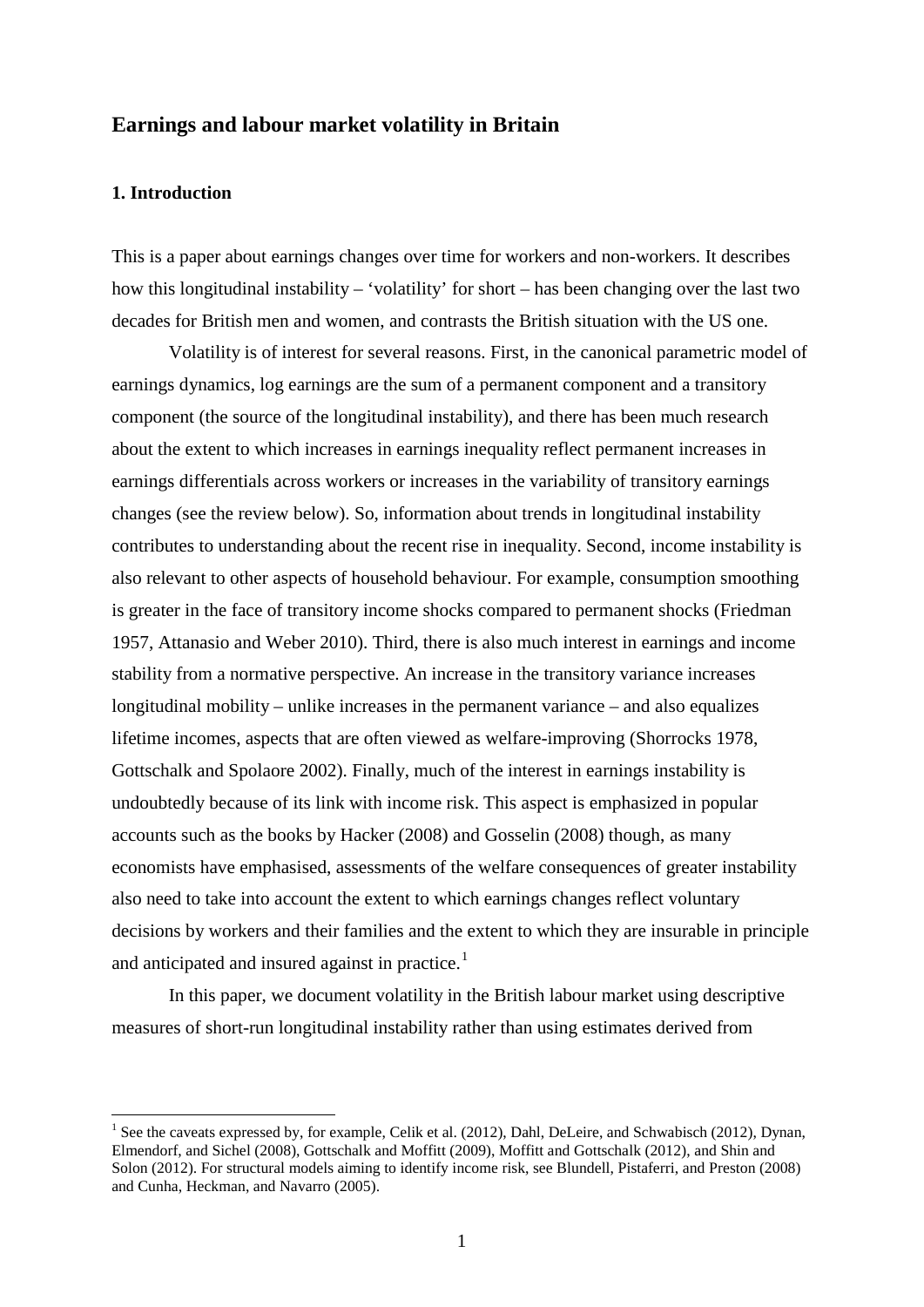parametric models (for reasons discussed later).<sup>[2](#page-2-0)</sup> Our research combines several distinctive features.

First, we examine instability among both earners and non-earners, i.e. not focusing only on workers with positive earnings as in most previous studies. We exploit the properties of our main volatility measure (the arc percentage change in earnings; see below) to examine not only earnings volatility among workers with positive earnings in two consecutive years but also the volatility among all workers, including those gaining or losing a job or remaining without a job. In this respect, our research follows Ziliak, Hardy, and Bollinger (2011) who in turn used a measure proposed by Dynan, Elmendorf, and Sichel (2012) that allows one to 'include the zeros'.<sup>[3](#page-2-1)</sup> For brevity, we use the term 'earnings volatility' to refer to volatility among workers with positive earnings at the two time points, and we use the term 'labour market volatility' to refer to volatility among all potential workers, i.e. including individuals with zero earnings as well as those with positive earnings.

Second, and related, we provide estimates about volatility trends for women as well as men. This is appropriate given the secular increase in women's employment rates in Britain over the last few decades (as in the USA), and the growing importance of women's earnings to total household income. Most US studies of volatility to date have either focused on men only (Cameron and Tracy 1998; Celik et al. 2012; Shin and Solon 2011, Shin 2012) or examined household heads (mostly men) and their spouses (Dahl, DeLeire, and Schwabish 2012; Dynan, Elmendorf, and Sichel 2012).<sup>[4](#page-2-2)</sup> Indeed, Dynan, Elmendorf, and Sichel (2012) restrict their attention to household heads belonging to households that do experience a change in head or residential mobility. Only Ziliak, Hardy, and Bollinger (2012) study volatility for men and women regardless of headship status.

Third, our research focuses on Britain. Virtually all previous earnings volatility research has been about the USA: see Cameron and Tracy (1998), Celik et al. (2012), Congressional Budget Office (2008), Dahl, DeLeire, and Schwabisch (2012), Debacker et al. (2013), Dynan, Elmendorf, and Sichel (2008), Shin and Solon (2011), Shin (2012), and Ziliak, Hardy, and Bollinger (2011). Cross-national comparisons help benchmark estimates of levels and trends in volatility for each country, and draw attention to similarities and differences in labour markets and other institutions. Some brief comparisons of volatility in

<span id="page-2-1"></span>

<span id="page-2-0"></span><sup>&</sup>lt;sup>2</sup> We employ parametric models in a companion paper (Cappellari and Jenkins 2013).<br><sup>3</sup> Celik et al. (2012: Figure 2) and Shin and Solon (2011: Figure 6) include some estimates that include nonworkers, but this aspect is not the focus of their analysis.

<span id="page-2-2"></span><sup>&</sup>lt;sup>4</sup> The literature fitting parametric models of permanent and transitory variances (discussed in the next section) has also only been fitted to data for men.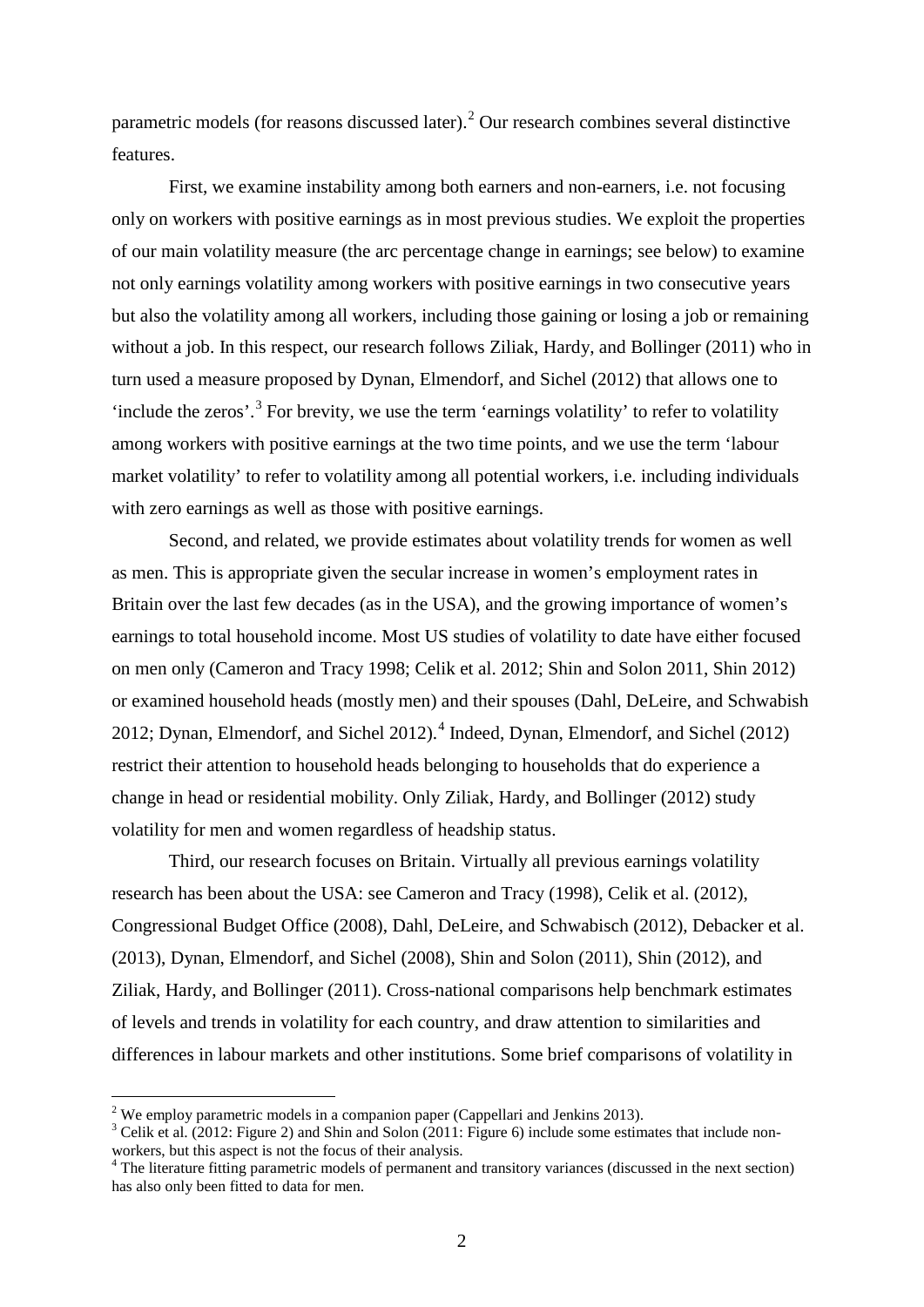the USA and EU countries are presented in an OECD report (2011) but only a single volatility measure is used (discussed later) and estimates for men and women are not provided separately. In previous work for Britain, Jenkins's (2011*a*, *b*) analysis of the instability of total household income gave little attention to earnings instability: this paper is a substantial extension of that research. Much of the US research on earnings volatility has been based on the Panel Study of Income Dynamics and linked data from the Current Population Survey. We argue below that the survey data we use, from the British Household Panel Survey (BHPS), are of high quality and compare well with US survey data.

Fourth, we use multiple summary measures of volatility in order to check the robustness of our estimates of trends (details below). All but one of the measures has been used before in various studies, but ours is the only one to employ all of them.

In the next section, we briefly review methods used to describe earnings instability and its trends in order to motivate our focus on descriptive summary measures of short-term changes. In Section 3, we discuss the BHPS data that we use, including sample selections and earnings variables, and define the measures of volatility. The principal findings about British earnings and labour market volatility trends between 1992 and 2008 are presented in Section 4, for men and women separately. In Section 5, we decompose the trends in labour market volatility into contributions related to trends in earnings volatility and the patterns of employment attachment using variance decomposition methods. Section 6 contains our transatlantic comparisons.

We show that earnings volatility in Britain declined slightly for both men and women between 1992 and 2008 but the changes are not statistically significant. When we widen the scope to look at labour market volatility, we find that there is a marked and statistically significant decline over the period for both women and men, with the fall greater for men. The main factor accounting for the downward trend in labour market volatility is a secular decline in the proportions of workers moving into and out of employment. Also, the flat trend in earnings volatility is not attributable to factors related to job-changing that offset each other. These findings differ from those for the USA in several respects. In particular there has been no fall in labour market volatility as there has been in Britain, and trends in labour market attachment rates are quite different.

3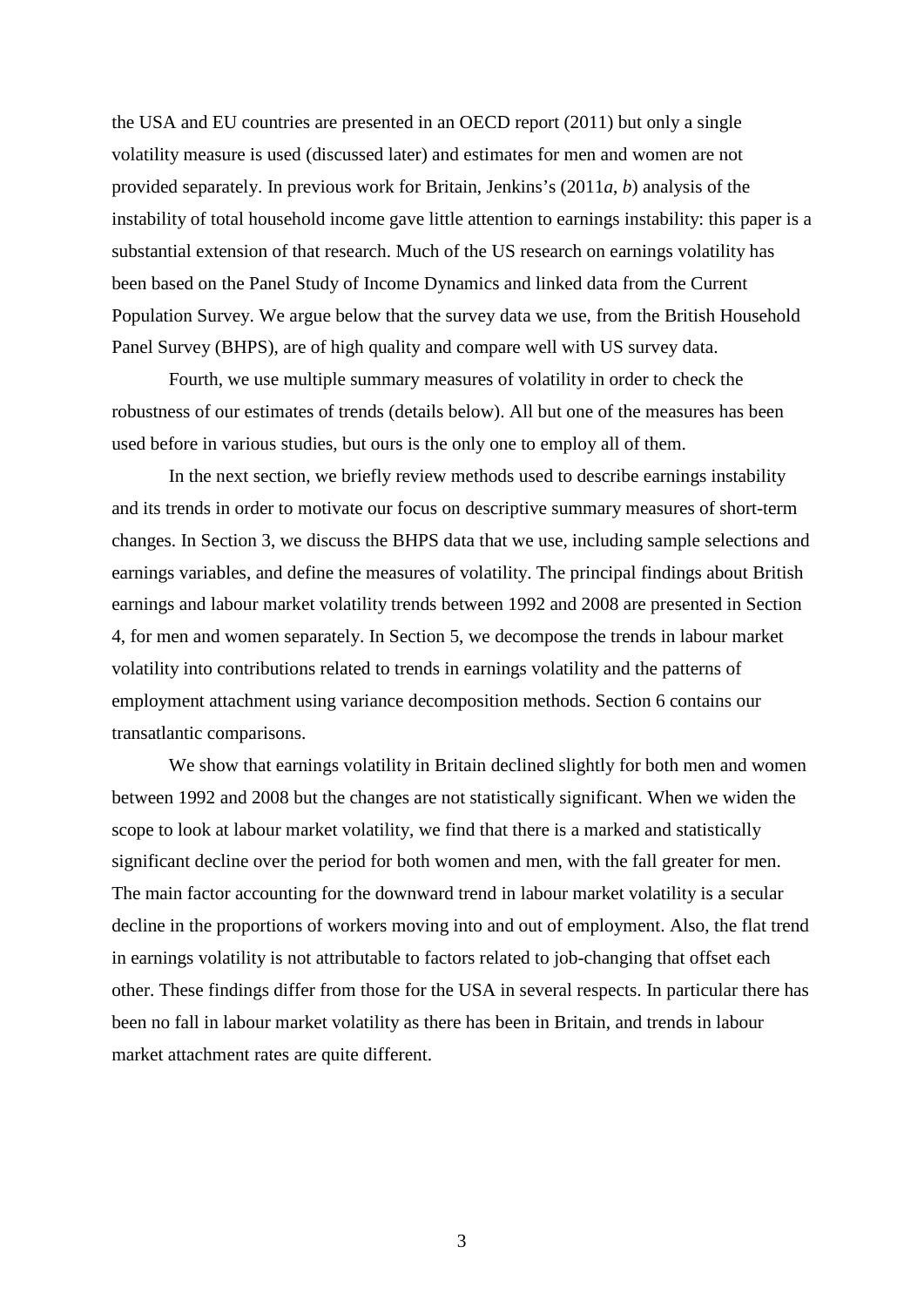#### **2. Methods for measurement of earnings instability**

Earnings instability has been estimated using both model-based and non-model-based methods. There is a long tradition of fitting parametric models of earnings dynamics using GMM methods and deriving transitory variances from the estimates. Applications include Abowd and Card (1989), Baker (1997), Baker and Solon (2003), Haider (2001), Guvenen (2009), Hause (1980), Lillard and Willis (1978), Lillard and Weiss (1979), MaCurdy (1982), Meghir and Pistaferri (2004), and Moffitt and Gottschalk (2008, 2011 [originally 1995], 2012). All this research uses US or Canadian data. Applications to British men's earnings data are Daly and Valletta (2008), Dickens (2000), Kalwij and Alessie (2007), and Ramos (2003). An excellent review of variance components modelling and recent extensions is provided by Meghir and Pistaferri (2010).

At the same time, the parametric model approach has potential weaknesses. Guvenen (2009) and Dorís, O'Neill, and Sweetman (2012) draw attention to the difficulties of differentiating between model specifications when using the panel data sets on earnings that are typically available. Similarly, Shin and Solon make the case that model-based 'estimates of trends can be sensitive to arbitrary variations in model specification' (2011: 975). Illustrating this point, we note that the estimated time paths of the transitory variance are quite different in the Ramos (2003) and Daly and Valetta (2008) studies for Britain despite only minor differences in parametric model specification. All of the studies cited in this section consider men's earnings and so women's earnings are not analysed. Also, all refer to workers with positive earnings and any additional labour market instability associated with movements into or out of employment is not captured.

Model-based estimates of the transitory variance have been supplemented by nonparametric estimation approaches, notably by what Moffitt and Gottschalk (2012) refer to as a 'window averaging' method (otherwise known as the Gottschalk and Moffitt (1994) 'BPEA' method). See also their more recently proposed 'approximate non-parametric' method (Moffitt and Gottschalk 2012). US applications include Gottschalk and Moffitt (1994, 2009), Moffitt and Gottschalk (2008, 2012), and Keys (2008). Beach, Finnie, and Gray's (2010) Canadian study is one of the few that presents separate estimates for men and women.

Shin and Solon (2011) argue that the window averaging method provides potentially biased estimates of the transitory variance on the grounds that it reflects (unobserved) changes over time in the contribution of the permanent component of the total earnings

4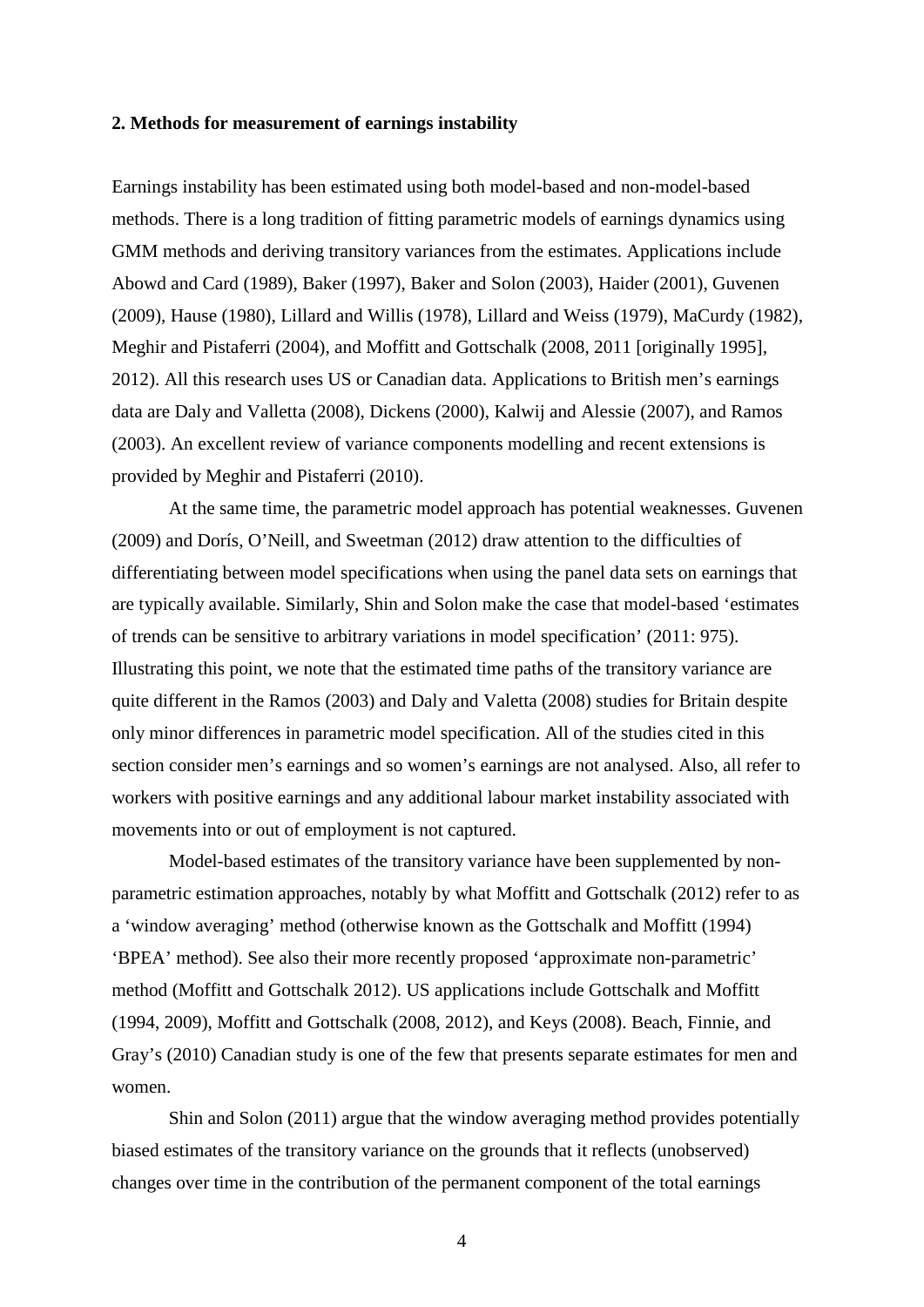variance. In short, any descriptive measure is likely to capture permanent as well as transitory shocks. But Shin and Solon do not see this as a problem: '[b]ecause permanent shocks … are even more consequential than transitory ones, it makes sense to include them in a measure of earnings volatility' (2011: 976), and they argue for 'transparent methods that focus on simple measures of dispersion in year-to-year earnings changes' (2011: 973).

There is now a growing number of papers about the USA using these measures in addition to Shin and Solon's own research: see Cameron and Tracy (1998), Celik et al. (2012), Congressional Budget Office (2008), Dahl, DeLeire, and Schwabisch (2012), Debacker et al. (2013), Dynan, Elmendorf, and Sichel (2008), Shin and Solon (2011), Shin (2012), and Ziliak, Hardy, and Bollinger (2011). In the spirit of this literature, our research also employs 'simple measures' but studies Britain, men and women, and both labour market and earnings volatility.

#### **3. Data and measures of volatility**

#### *Data*

We use data from waves 1–18 (survey years 1991–2008) of the British Household Panel Survey (BHPS). The BHPS is a household panel with design features similar to those of the US Panel Study of Income Dynamics (PSID) but with some differences discussed below.<sup>[5](#page-5-0)</sup> The original respondents were a nationally-representative sample of the private household population of Great Britain (England, Wales, and Scotland) in 1991.<sup>[6](#page-5-1)</sup> The survey reinterviewed respondents annually thereafter in the autumn of each year, through to 2008 after which the survey no longer exists in the same form.<sup>[7](#page-5-2)</sup> The BHPS follows individuals from originally-sampled and split-off households. This is like the PSID, and unlike the rotating panel component of the US Current Population Survey (CPS) used to derive 'matched CPS' estimates of volatility.<sup>[8](#page-5-3)</sup>

<span id="page-5-1"></span><span id="page-5-0"></span> $5$  For BHPS documentation and Quality Profile, see  $\frac{https://www.iser.essex.ac.uk/bhps}{https://www.iser.essex.ac.uk/bhps}$ . line with most BHPS-based analyses of the full period 1991–2008, we do not use these samples in this paper in order to avoid introducing problems associated with sample combination and complex probability weighting systems.

<span id="page-5-2"></span>In 2009–10, the BHPS sample was absorbed into the new UK household panel survey, Understanding Society, which has a different questionnaire.<br><sup>8</sup> The CPS returns to addresses rather than individuals, which has two consequences. First, residential movers

<span id="page-5-3"></span>are not followed – a factor that may lead to potential bias in earnings changes if changes are associated with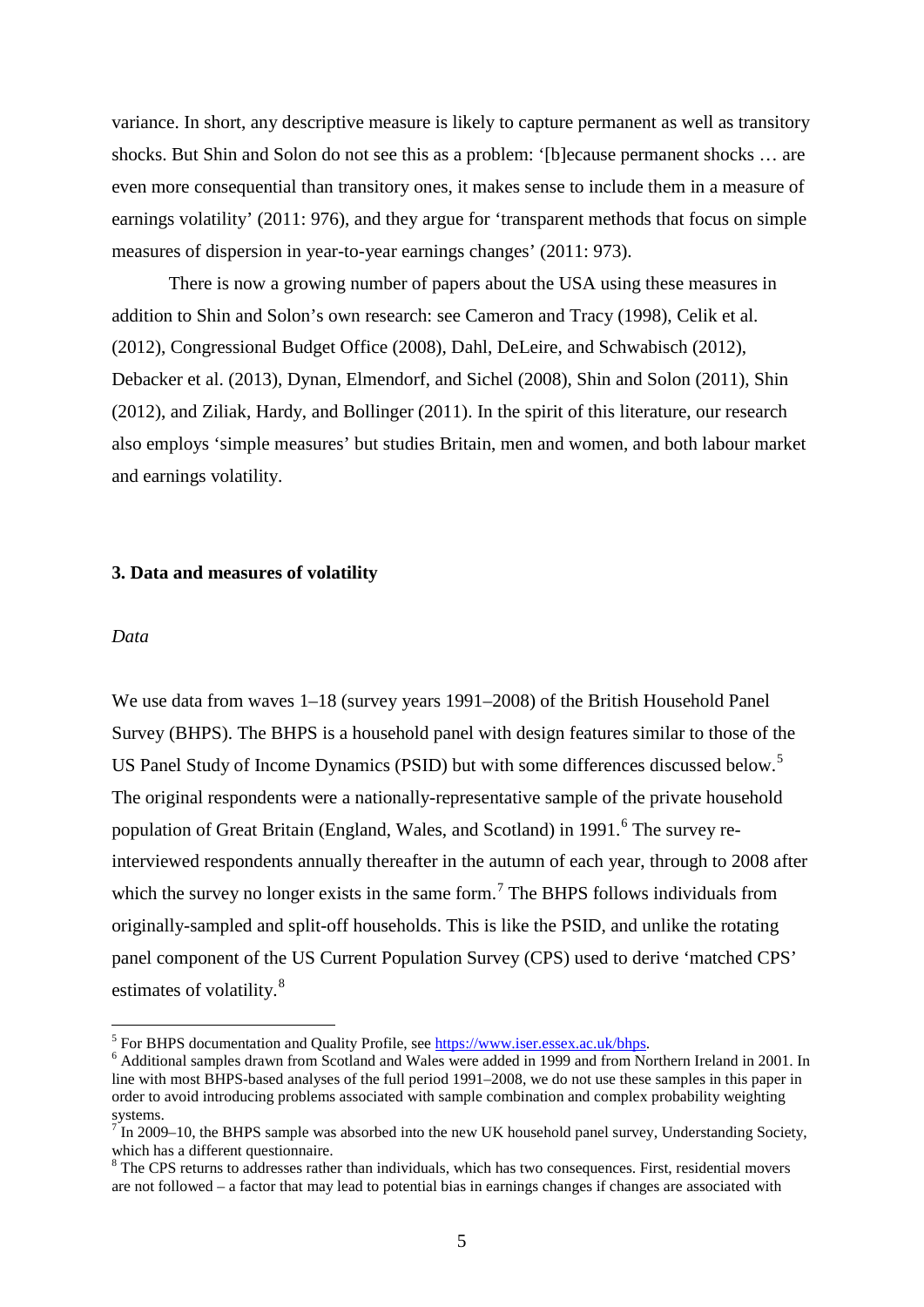Our analysis of earnings instability is based on individual-level earnings changes between two consecutive years *t–*1 and *t*, for *t* = 1992, …, 2008. We focus on working-age individuals in employment or non-employment. More specifically, we work with samples that exclude individuals who were (i) aged either less than 16 years or aged 60 years or more at *t* or *t*–1; (ii) non-respondents (did not provide a full, telephone or proxy interviews at *t* or *t*– 1); (iii) self-employed at either *t* or *t–*1; or (iv) a full-time student at either *t* or *t–*1.

The age selection is similar to that of Ziliak, Hardy, and Bollinger (2011). Although the age range is wider than those used by, for example, Shin and Solon (2011) and others who use a bottom age limit of 25 years, our choice is effectively the same because we also drop individuals in education.<sup>[9](#page-6-0)</sup> Regarding the top age limit, note that the State Retirement Pension age in the UK was 60 years for women and 65 years for men over this period, and that a significant proportion of men leave the labour market before age 65. We drop selfemployed individuals, as do Celik et al. (2012) and Shin and Solon (2011), because of concerns that self-employment earnings data are less accurate than employment earnings data due to a combination of higher rates of response error and higher rates of item non-response.

The total base sample size for the period as a whole was an unbalanced panel of around 6357 men (43,880 person-years) and 6697 women (54,130 person-years). This corresponds to subsamples for each (*t–*1, *t*) year-pair of between 2000 and 2600 men, and between 2600 and 3300 women. The BHPS sample sizes for men are larger than those used in Shin and Solon's (2011) study of US men's earnings volatility using PSID data (ranging between about 1000 and 2000 individuals per year-pair). The sample sizes are substantially smaller than those derived from matched-CPS data (Ziliak, Hardy, and Bollinger 2011 report sample sizes of men and women combined of between 10,000 and 30,000 for each year pair) or from longitudinally-linked administrative record data (Congressional Budget Office 2008 and Dahl, DeLeire, and Schwabish 2011 use Continuous Work History Sample data comprising more than 700,000 individuals for each year pair). Given BHPS sample sizes, we report standard errors for our headline estimates (as did Shin and Solon 2011), and use only relatively coarse subgroup breakdowns in our volatility decomposition analysis (Section 5).

residential mobility (Perrachi and Welch 1995, Celik et al. 2012). Second, individuals are not allocated unique identifiers, and so panels can only be created by matching procedures. Matching may introduce mismatch and measurement error in any given year and also fluctuations in estimates of cross-year volatility trends associated with year-to-year differences in match rates. See the discussions of matching and match algorithms in Cameron and Tracy (1998), Celik et al. (2012), and Ziliak, Hardy, and Bollinger (2012). We also note the different match rates reported by the different studies.

<span id="page-6-0"></span><sup>&</sup>lt;sup>9</sup> We repeated analyses dropping all individuals aged less than 25 years and the findings were the same.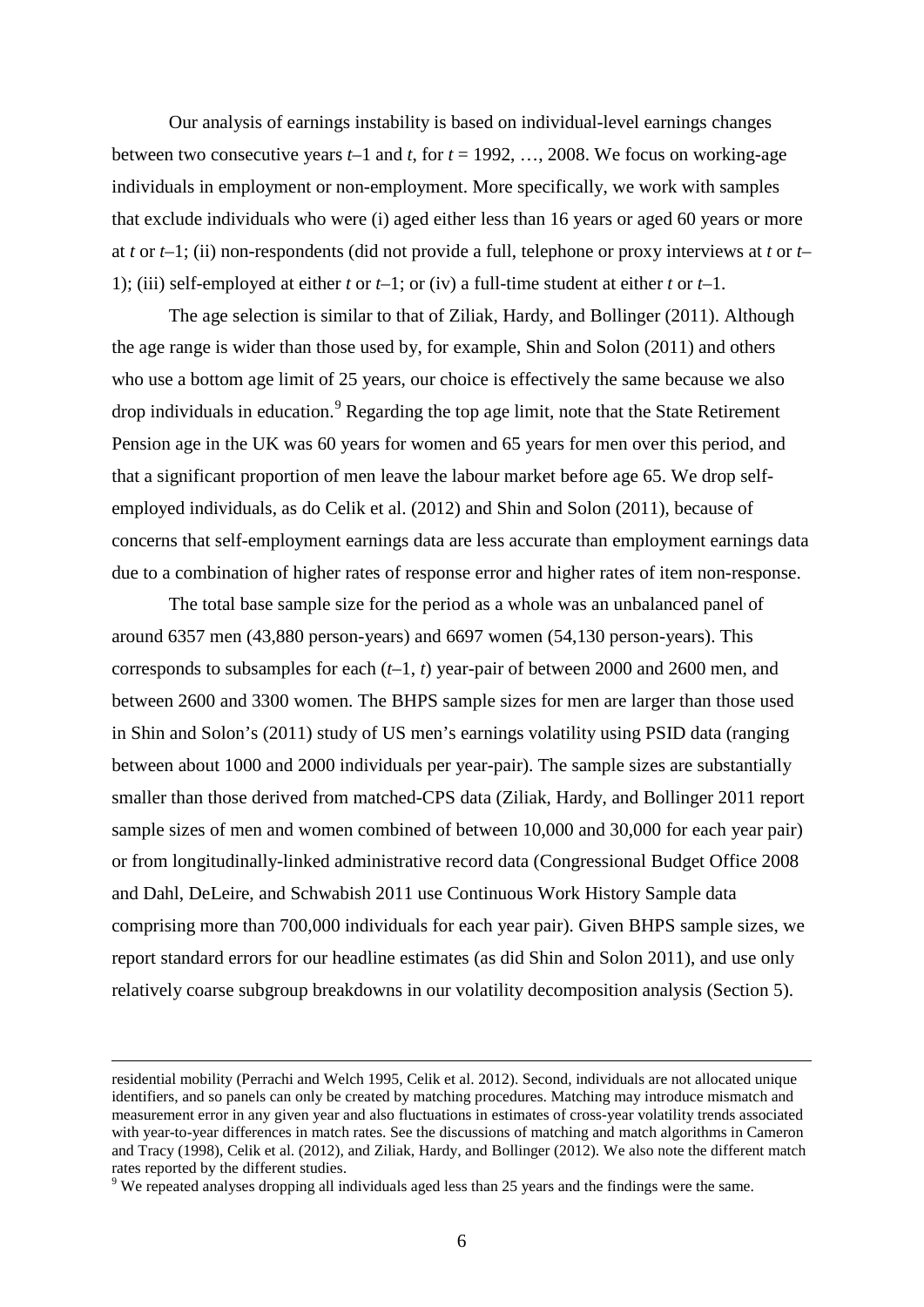Sample weights that adjust for non-response and post-stratification grossing-up to match population totals are supplied with the BHPS release files, but their use makes little difference to earnings volatility estimates (see below) and so for brevity we report only results based on unweighted data (sensitivity analyses are reported in the Appendix).

The quality of our earnings measures benefits from the BHPS design: interviews are sought with all individuals aged 16 or more years within a household. Hence information about earnings is gathered from the earner himself or herself, by contrast with the practice of the US PSID or CPS, each of which uses a single household informant to report on each household member's earnings. The BHPS practice is likely to improve reporting accuracy especially for women's earnings since household headship in couple households is typically attributed to men. In addition, earnings data are not top-coded in the BHPS, also by contrast with the PSID and CPS.

Our measure of earnings is earnings from employment in the pay period most recent to the annual BHPS interview, converted to a monthly amount pro rata (BHPS variable payg). The measure refers to a main job, whether part-time or full-time, and does not include earnings from any second or other jobs (which are less well measured). Nominal amounts are converted to 2011 prices using the consumer price index (UK Office for National Statistics series D7BT). Earnings values are positive for workers, zero for non-workers.

Our earnings measure differs from the 'annual earnings' measures used in US studies of earnings volatility. Although a measure of 'annual labour income' is released in the BHPS files, arguably this measure is inherently less accurate than the current earnings measure because it is estimated by the survey producers from responses to a series of questions about last earnings received (as above) and retrospective recall questions about circumstances during the reference period: numbers of weeks worked, dates of job changes (if any) and the earnings received when beginning a new job or jobs.<sup>[10](#page-7-0)</sup> The BHPS emphasis on current earnings is in line with virtually all UK household surveys.<sup>[11](#page-7-1)</sup>

Although the British current earnings variable is of better quality than the annual labour income variable, its use is potentially problematic if used for comparisons with the

<span id="page-7-0"></span> $10$  The reference period for the annual measures is the calendar year starting on September 1 of the calendar year preceding the current interview. For example, for someone interviewed in October 1993, the reference year would be 1 September 1992 to 30 August 1993.

<span id="page-7-1"></span><sup>&</sup>lt;sup>11</sup> See Böheim and Jenkins (2006) and Francesconi, Sutherland, and Zantomio (2011) for further discussion of earnings measures in the UK context. Böheim and Jenkins (2006) show, inter alia, that estimates of inequality and of its trends over time derived from BHPS annual and current measures of income are remarkably similar. OECD (2011) used the BHPS's derived annual earnings variable in their cross-national comparisons of earnings volatility.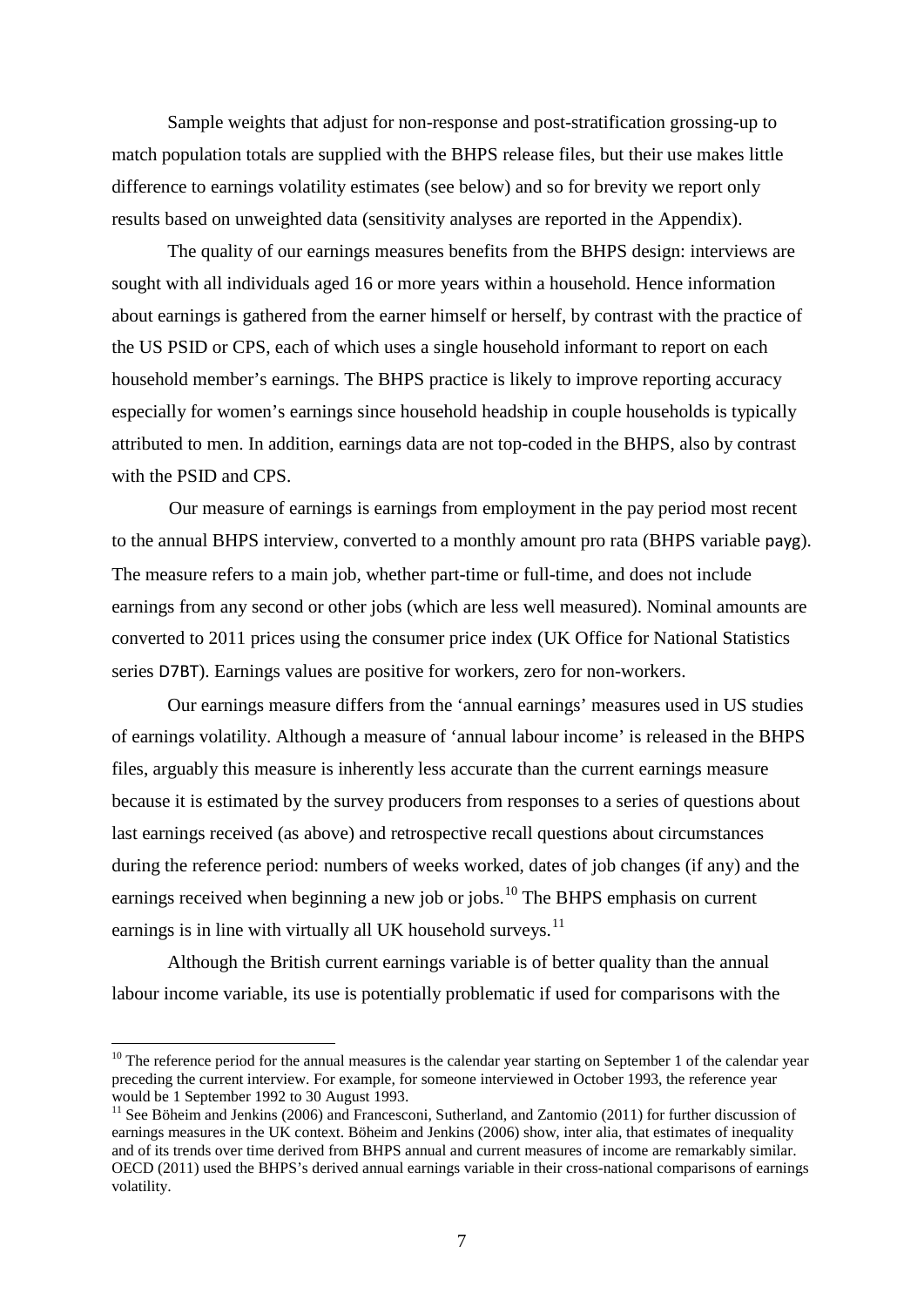USA. Because some people do not work all year round, there is a greater chance of finding zero earnings values with a current earnings measure than an annual measure. Put another way, some of what may be counted as labour market volatility when a current measure is used would contribute to earnings volatility were an annual measure to be used. To minimise the chances of the problem contaminating our transatlantic comparisons, we use annual earnings measures for these, having first demonstrated that our principal findings about British volatility trends are the same regardless of whether a current or annual measure is used.

Respondents with missing values on the BHPS monthly (and annual) earnings variables have values imputed by the survey producers using a regression-based cross-wave predictive mean matching procedure (see Jenkins 2011 chapter 4 for details), rather than using hot-deck procedures as in the PSID and CPS. In line with the concern expressed by US researchers about measurement error and hence spurious earnings instability being introduced by item-response imputation ('allocated earnings' in US jargon), the results that we report in the main text are based on samples from which imputed observations are dropped. We show in the Appendix that including observations with imputed earnings in the calculations changes results very little.

There was a change in BHPS data collection methods from wave 16 (2006) onwards. Under new dependent interviewing procedures, an earnings response from a current employee was compared with a fed-forward earnings response from the previous wave if the employee was also employed at the previous annual interview and, if there was an unusually large change in earnings, a follow-up question was prompted in order to check that the current response was correct.<sup>[12](#page-8-0)</sup> We would expect this design change to reduce earnings volatility from 2006 onwards, other things being equal, but no discontinuity in time series of volatility estimates is apparent (see below). Another dependent interviewing procedure introduced at the same time introduces a discontinuity in the time series for the prevalence of job changing between annual interviews. This is relevant to one of the decomposition analyses undertaken and we discuss this issue in greater detail in Section 5.

To ensure that longitudinal earnings changes reflect genuine instability rather than systematic lifecycle variation, many US studies age-adjust earnings or earnings changes: observed earnings (or earnings changes) are regressed on a polynomial in age, and subsequent analysis is of earnings residuals. We show in the Appendix that volatility

<span id="page-8-0"></span><sup>&</sup>lt;sup>12</sup> For details of the new dependent interviewing procedures introduced in wave 16, see Jäckle, Laurie, and Uhrig (2007).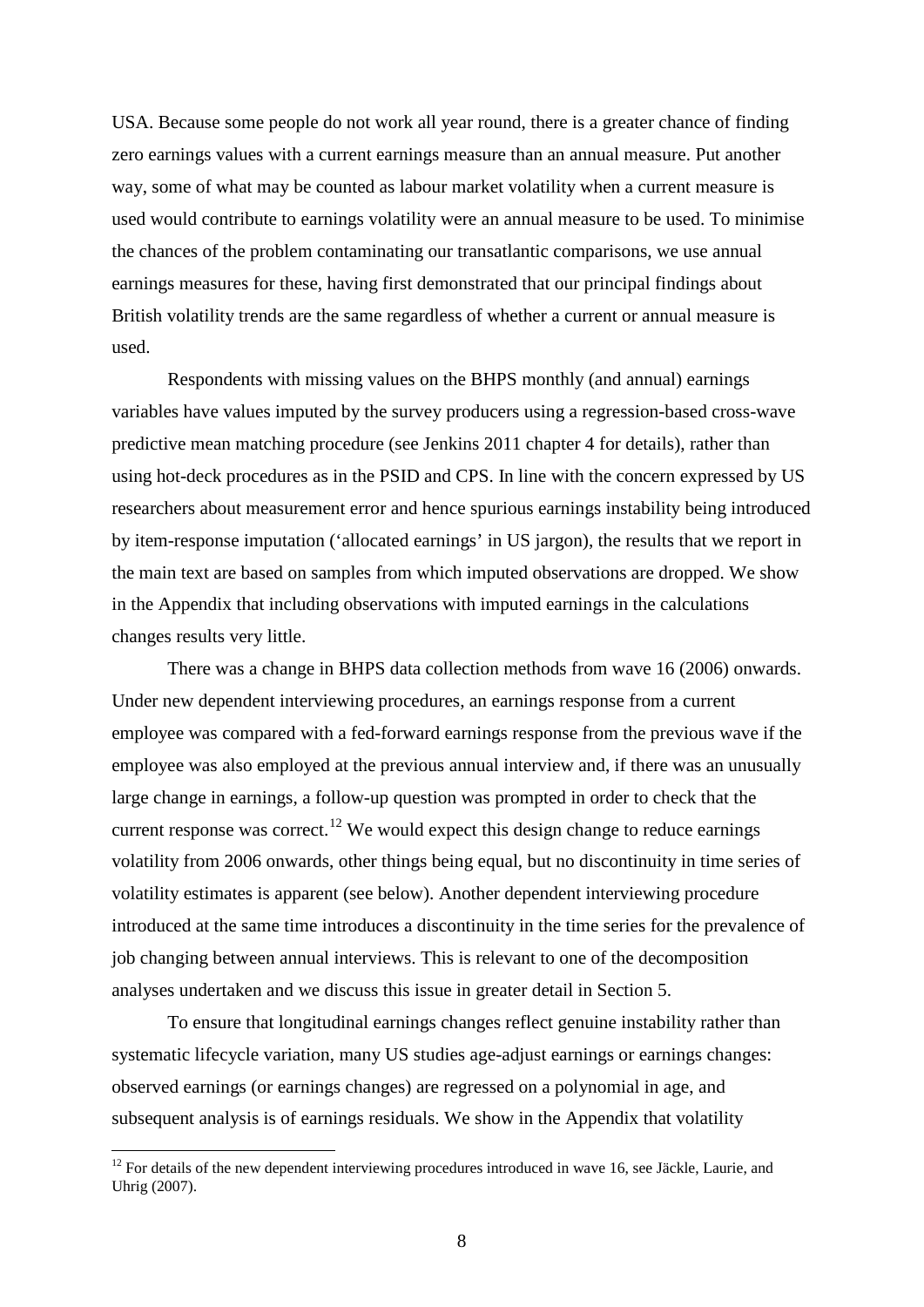estimates based on age-adjusted and raw earnings changes are very similar in our data set and so we focus on unadjusted estimates in the main text. Observe in addition that the BHPS following rule ensures that the average age within each of our two-year sub-samples changes little over the 18-year period, reducing the likelihood that estimates of volatility trends are driven by sample ageing. $13$ 

Many of the US studies of earnings instability cited earlier use samples from which the top and bottom one per cent of positive earnings observations are dropped (e.g. Shin and Solon 2011; Celik et al. 2012; Moffitt and Gottschalk 2012). The motivation is to reduce the influence of top-coding (not relevant in the BHPS case) and of outlier observations. Like Dahl, DeLeire, and Schwabish (2012: 753), our preliminary analysis suggested that trimming made little difference to estimated trends in earnings volatility and so for brevity the results reported below refer to estimates based on untrimmed distributions. An additional reason for not trimming the data is that we are interested in labour market volatility as well as earnings volatility and, for the commonly-used arc-standard deviation measure of volatility (see below), observations moving from employment to non-employment or vice versa are attributed with earnings change values that would be at risk of being dropped were trimming to be employed although they are genuine. Hence, rather than trimming the data to reduce the influence of outliers, we employ a number of earnings instability measures that are more robust to the influence of outliers than the standard deviation in order to check the sensitivity of our results.

### *Measures of volatility*

The principal measure of volatility used in this paper is the standard deviation of the arc percentage change in individual earnings between two years *t*–1 and *t*, *I*, a measure also used by Dahl, Deleire, and Schwabish (2011), Dynan, Elmendorf, and Sichel (2012), and Ziliak, Hardy, and Bollinger (2011):

$$
I = \sqrt{\text{Variance}\left[100(E_{it} - E_{it-1})/E_{i\tau}\right]},\tag{1}
$$

where  $E_{i\tau} = (E_{i\tau-1} + E_{i\tau})/2$  for each individual *i* with earnings  $E_{it}$  in year *t.*  $E_{i\tau}$  is the two-year longitudinal average of person *i*'s earnings. If an individual is not working at both *t–*1 and *t*,

<span id="page-9-0"></span><sup>&</sup>lt;sup>13</sup> For men, the average age increases from 36 in the 1992 subsample to 40 in the 2008 subsample; for women, the corresponding averages are 37 and 40. The standard deviation of age is between 10 and 11 for all subsamples.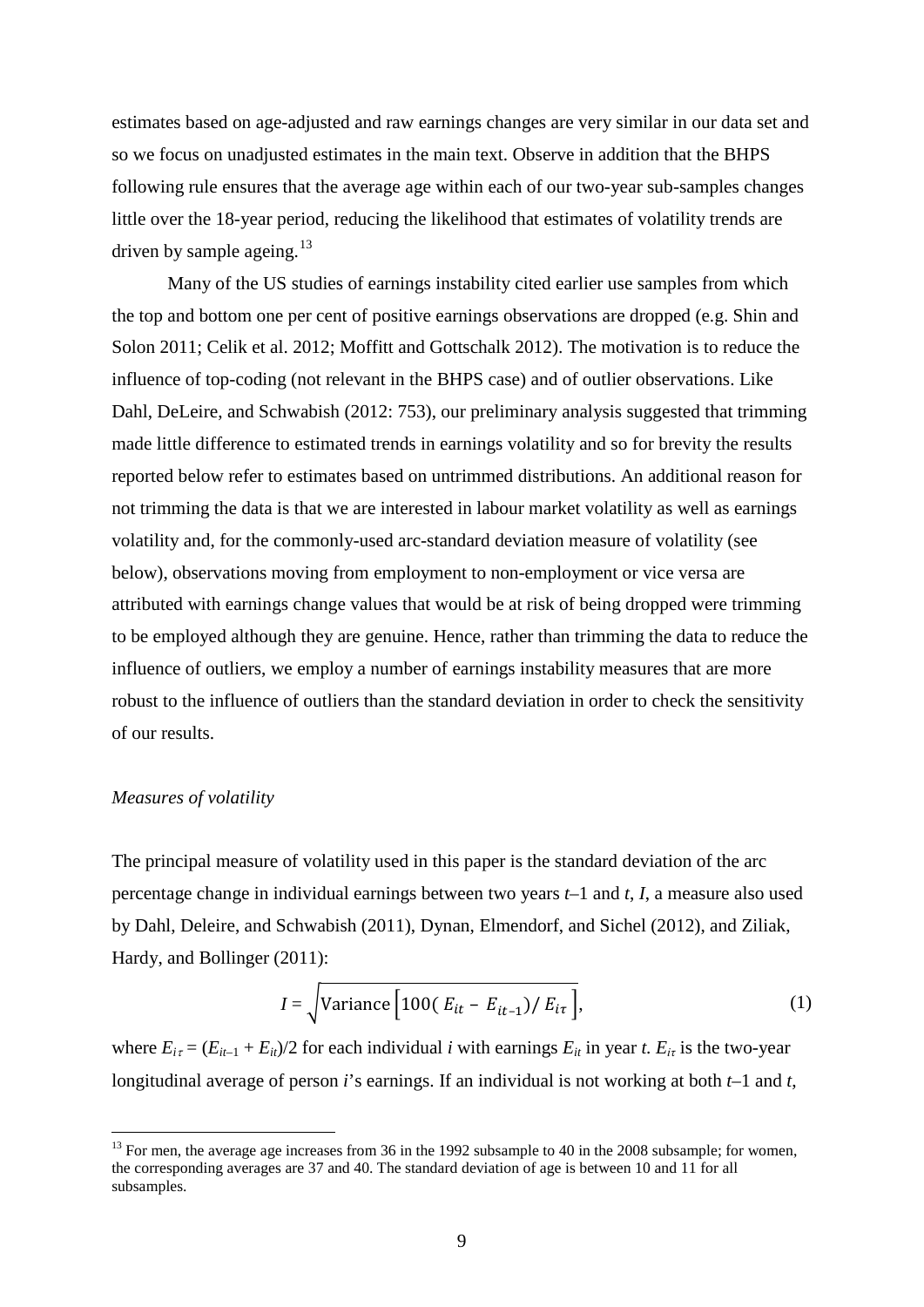his or her arc percentage change value is set equal to zero. Measure *I* is bounded above by 200 per cent and below by –200 per cent. (The arc percentage change in earnings for an individual moving from non-employment at *t–*1 to employment at *t* is 200 per cent and –200 per cent for an individual moving from employment at *t–*1 to non-employment at *t*.) The standard deviation is used to summarize dispersion rather than the variance because the former leads to a volatility measure that is in the same metric as earnings levels and earnings changes (Dynan, Elmendorf, and Sichel 2012). We use the variance, however, when decomposing total volatility into within- and between-group components because the standard deviation is not additively decomposable thus (see below).

Measure *I* has the great advantage that it can be used to summarize both earnings volatility and labour market volatility – because zero earnings values can be included in the measure. Shin and Solon (2011) and subsequent research (e.g. Celik et al. 2012; Shin 2012, Ziliak, Hardy, and Bollinger 2011) also summarise earnings volatility using the standard deviation of the distribution of changes in log(earnings), *S*:

$$
S = \sqrt{\text{Variance}[\log(E_{it}) - \log(E_{it-1})]}.
$$
 (2)

*S* is defined only for workers with positive earnings at both *t*–1 and *t.* If the distribution of earnings changes primarily consists of relatively small values, then  $S \approx I$ . We confirm below that *S* and *I* provide very similar estimates of earnings volatility trends in Britain.

As summary measures of dispersion in a distribution, the standard deviation and variance are known to be potentially sensitive to outliers. We check the robustness of our estimates of trends by presenting more information about the complete distribution of earnings changes at each *t* – we track quantiles of the earnings change distribution over time (as did Shin and Solon 2011 and Dahl, DeLeire, and Schwabish 2011) – and we also present estimates for two other summary indices. The absolute Gini coefficient (one-half of Gini's mean difference) of the earnings change distribution, *A*, is a monotonic transformation of the so-called 'L2 moment', a measure of dispersion based on order statistics with desirable properties such as robustness to outliers relative to the variance: see Hosking (1990) for details.<sup>[14](#page-10-0)</sup> We also provide estimates of the proportion of persons experiencing a year-on-year earnings change of greater than 20 per cent in magnitude, *P*. A volatility measure of this form was used by Dahl, DeLeire, and Schwabish (2011), and OECD (2011). *P* is analogous to a headcount measure of poverty (because it only depends on the prevalence of earnings

<span id="page-10-0"></span> $14$  For a distribution consisting of all positive values, the conventional Gini coefficient is equal to Gini's mean difference divided by twice the mean. The absolute Gini coefficient equals the conventional Gini coefficient multiplied by the mean. We calculate the absolute Gini using the Stata module by Van Kerm (2010).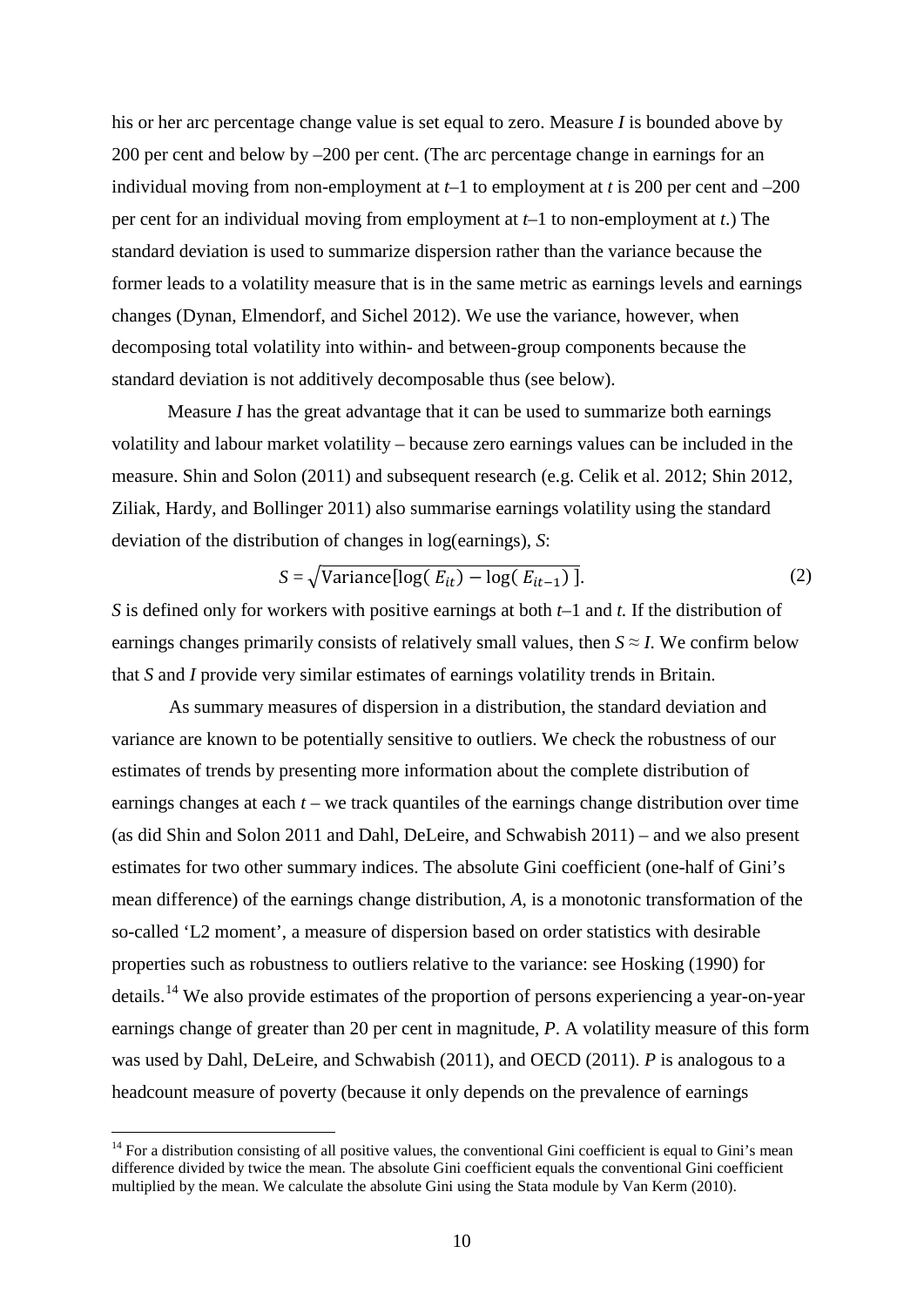changes larger than some threshold value) rather than a measure of inequality of earnings changes per se. Because *P* does not summarise dispersion across the entire distribution of changes, we do not use it as our 'headline' measure.

#### **4. Volatility trends: Britain, 1992–2008**

Our headline estimates of trends in earnings and labour market volatility trends are shown in Figure 1 for men and Figure 2 for women. (These are based on the BHPS current earnings measure; estimates based on annual earnings are presented later.) Volatility is summarized using the standard deviation of the arc percentage changes in earnings (*I*). In each chart, the lower line summarizes earnings volatility (calculated for annual subsamples with positive earnings in both years) and the upper line summarizes labour market volatility (calculated for samples also including individuals with zero earnings). The vertical bars show 95% confidence intervals around each year's volatility estimate.

#### <Figures 1 and 2 near here>

For both men and women, there is no significant change in earnings volatility over the period 1992–2008. For men, the estimate of *I* for 1992 is 27.9 per cent (s.e. 1.83) and for 2008, 25.1 per cent (s.e. 1.33), representing a decline of 2.8 percentage points or around 3 per cent but which does not differ significantly from zero (t-statistic for test of non-zero difference assuming independence  $= 1.3$ ). Earnings volatility is slightly greater for women than for men, but the trend is also flat. *I* is estimated to be 31.3 per cent (s.e. 1.11) for 1992 and 29.9 per cent (s.e. 1.00) for 2008, a decline of 1.4 percentage points or about 4.6 per cent which does not differ significantly from zero (t-statistic  $= 0.96$ ).

By contrast with earnings volatility, labour market volatility declined significantly over the period as a whole for both men and women. For men, we estimate that *I* fell from 63.8 per cent (s.e. 1.08) in 1992 to 43.6 per cent (s.e. 1.73) in 2008, which is a decline of 20 percentage points, or some 32 per cent. The change in *I* is significantly different from zero (tstatistic  $= 9.9$ ). For women, there is also a statistically significant decline (t-statistic  $= 5.7$ ) but the size of the change is smaller: from 66.3 per cent (s.e. 1.40) in 1992 to 54.0 per cent (s.e. 1.62) in 2008, which is a fall of 12.3 percentage points or 18 per cent. For men, the rate of decline is fastest in the early-1990s, and slowed thereafter but, for women, there is no similar pattern in the trend. For both sexes, there are year-to-year fluctuations in *I*, and most of these are within the bounds of sampling variability.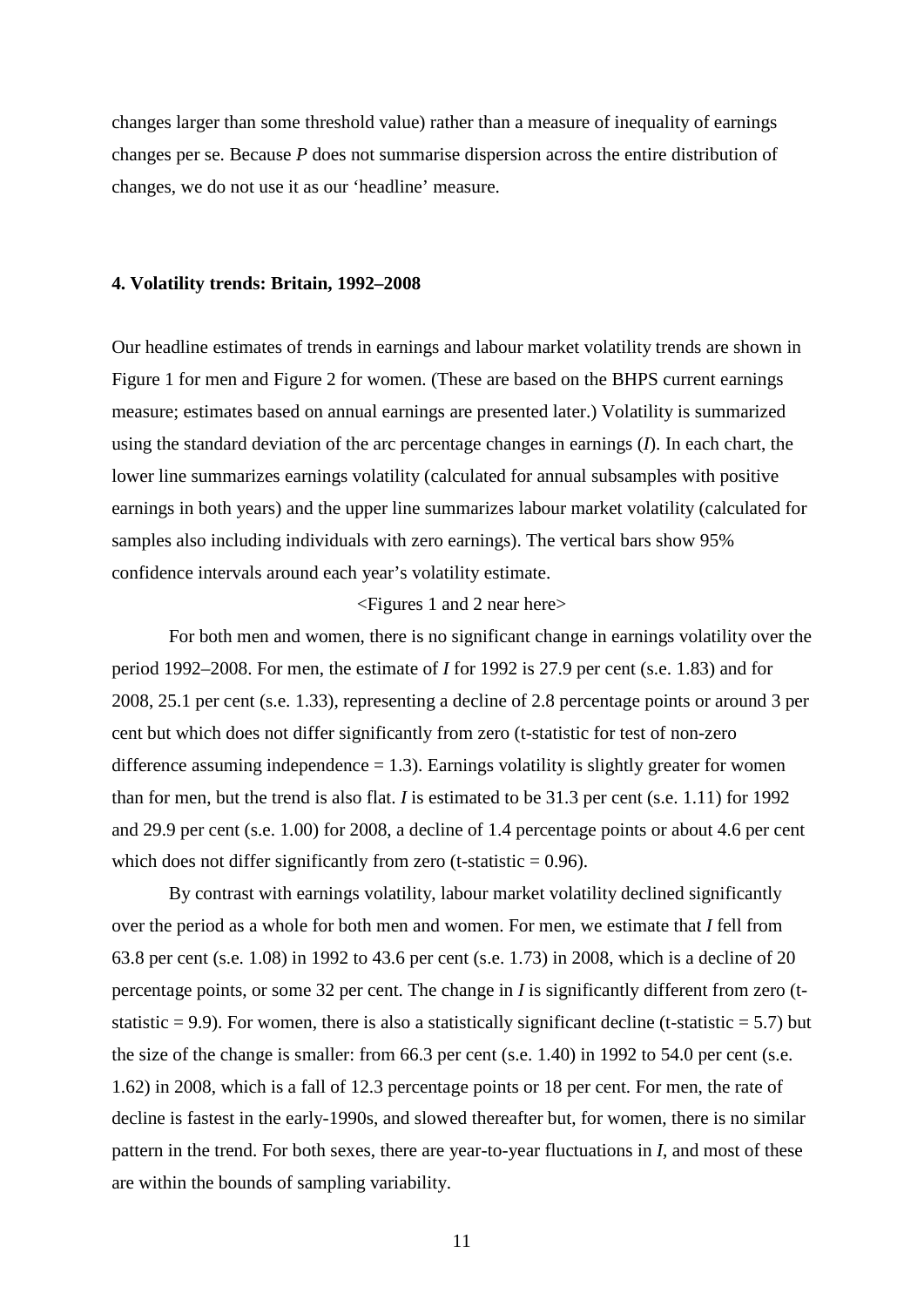The estimates of volatility levels and trends shown in Figures 1 and 2 are robust to whether individuals with imputed earnings are included in the estimation samples, whether there is age-adjustment of raw earnings changes, or whether sample weights are used: see Appendix Figures A1 and A2. For example, inclusion of imputed earnings observations increases volatility estimates (as expected), but the impact is very small.<sup>[15](#page-12-0)</sup>

We now show that estimates of trends are unaffected by the choice of index used to summarize volatility. Figures 3 and 4 display estimates of labour market volatility for men and women respectively calculated using the standard deviation of the arc percentage earnings changes (*I*), the absolute Gini coefficient (*A*), and the percentage of individuals with an earnings change greater than 20 per cent in magnitude (*P*). Earnings volatility is summarized using the same three indices plus the standard deviation of changes in log earnings (*S*).

### <Figures 3 and 4 near here>

The overwhelming impression provided by Figures 3 and 4 is that, over the 1992– 2008 period and for both men and women, earnings volatility is broadly constant, and labour market volatility declined. Changing the summary index simply leads to different estimates of the magnitude of the latter decline. For men, the decline in labour market volatility between 1992 and 2008 was 32 per cent according to *I*, 22 per cent according to *P*, and 38 per cent according to *A*. For women, the corresponding declines are 23 per cent, 6 per cent, and 26 per cent. Since the trend decline is smallest for *P*, and *P* summarizes changes in the prevalence of large earnings changes and is otherwise insensitive to the magnitude of those changes, it is likely that the larger declines in volatility that are registered by *I* and *A* are attributable to a decline in dispersion among earnings changes sufficiently large to be included in the calculation of *P*.

This is confirmed by inspection of Figures 5 (for men) and 6 (for women), which show trends in the quantiles of earnings change distributions. Six quantiles are plotted; three below the median (the  $5<sup>th</sup>$ ,  $10<sup>th</sup>$ , and  $25<sup>th</sup>$  percentiles) and three above the median (the  $75<sup>th</sup>$ ,  $90<sup>th</sup>$ , and  $95<sup>th</sup>$  percentiles). The median change is not plotted in order not to obscure the plot lines (it is slightly above zero in each case). It is clear from Figures 5 and 6 that the flat trend in earnings volatility for men and women in aggregate reflects flat trends in all sections of the earnings change distribution; it is not a matter, say, of there being a decline in large earnings

<span id="page-12-0"></span><sup>&</sup>lt;sup>15</sup> The results about earnings volatility trends for men are also robust to the use of a 'usual earnings' measure rather than pay last received: see Jenkins (2011*a*, *b*).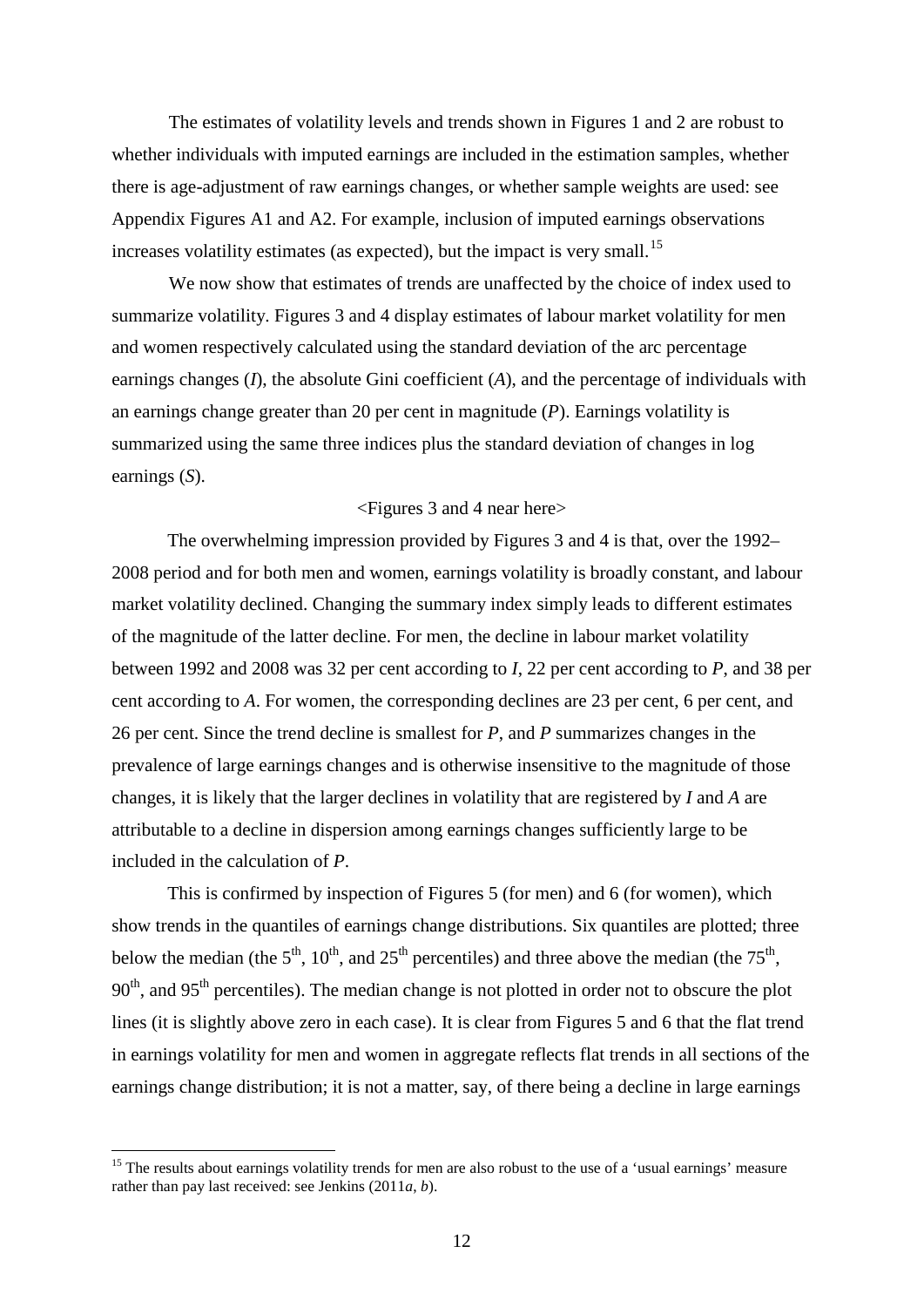changes being offset by a rise in small earnings changes.<sup>[16](#page-13-0)</sup> Turning to labour market volatility for men, we see that the faster rate of decline observed in the 1990s in aggregate volatility is due to a marked decline during this period in the magnitude of earnings increases and decreases for the individuals near the extremes of the distribution. For women, for whom labour market volatility declined more continuously over the period as a whole, we see that this reflects a decline in the magnitude of earnings increases and earnings decreases for the individuals near the extremes of the distribution (as for men but to a greater extent), but this decline occurred over the whole period (unlike for men).

#### <Figures 5 and 6 near here>

Do these time-series patterns for men and women reflect what is happening to earnings changes among individuals with a job at both *t–*1 and *t*, to the earnings changes associated with transitions into and out of employment, or to the proportions of individuals retaining, losing, or gaining employment? The contrasting trends for earnings and labour market volatility suggest that trends in employment transitions and the earnings changes associated with them are the relevant factors. The volatility decomposition analysis presented in the next section provides a framework for answering these questions.

#### **5. Accounting for volatility trends: decomposition analysis**

In this section, we employ two sets of variance decompositions to examine the volatility trends. The first is a decomposition of labour market volatility in which groups are defined according to attachment to employment in two consecutive years. The second is a decomposition of earnings volatility among individuals with positive earnings in two consecutive years in which an individual's group membership depends on whether he or she experiences a job change over the two years. In both applications, analysis is conducted separately for men and women.

We exploit the fact that, for a population of individuals that is exhaustively classified into a set of mutually-exclusive groups, the variance of a quantity for the population at a particular date, *V*, is equal to the sum of the 'within-group' variance plus the 'between-group' variance. (See Celik et al. 2012 and Ziliak, Hardy, and Bollinger 2011.) The within-group

<span id="page-13-0"></span><sup>&</sup>lt;sup>16</sup> Figure 6(a) suggests that the upward blip in 2002 in earnings volatility for women apparent in Figure 4(a) arises from a blip increase in the size of earnings decreases for those near the bottom end of the earnings change distribution.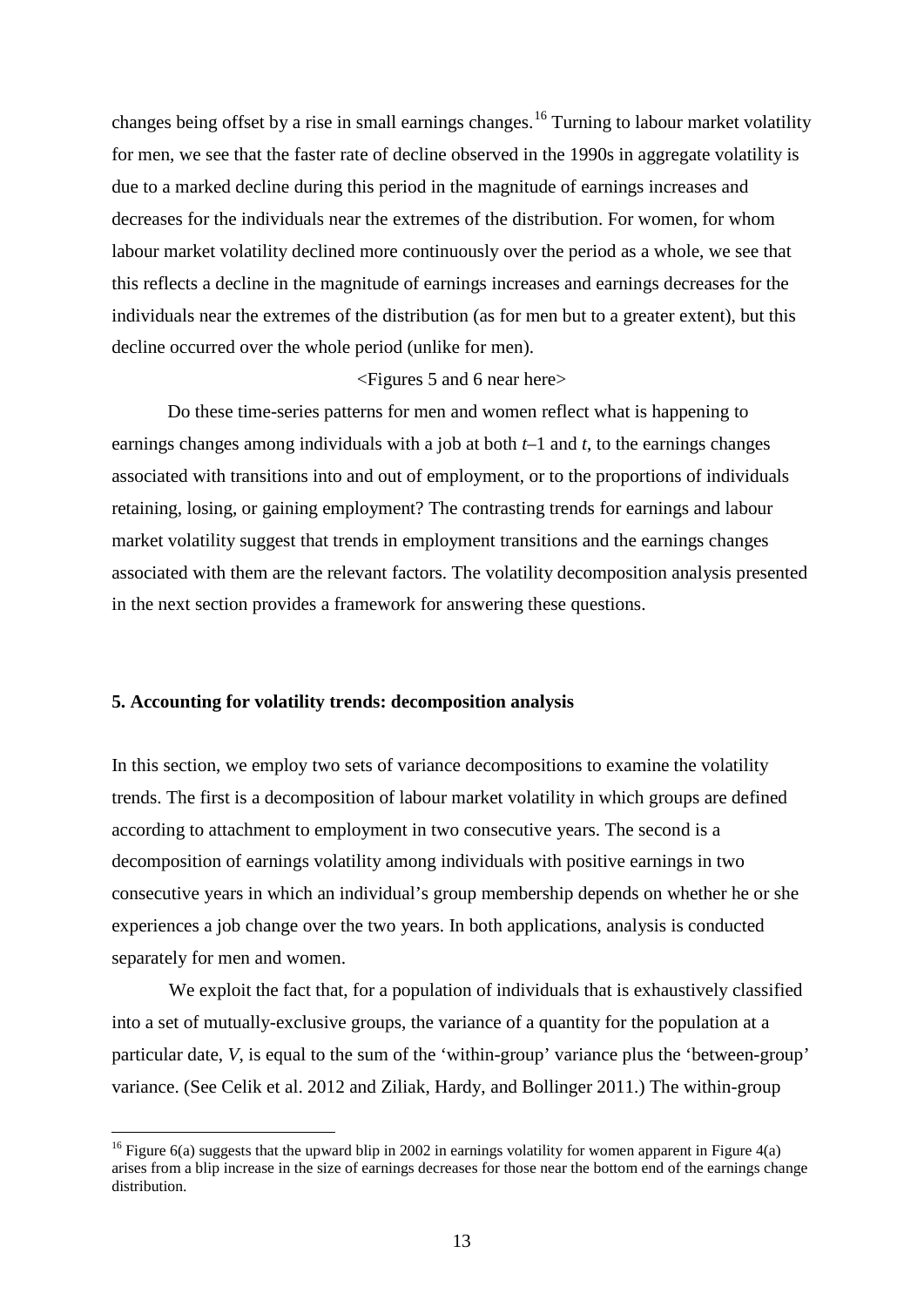variance is the weighted sum of the variances within each group, where a group's weight is equal to the group's size expressed as a proportion of the total population size (the subgroup 'population share'). The between-group variance is the variance in the population that would arise were each individual to be attributed with the mean value of the quantity for his or her group. $17$ 

### *Labour market volatility decomposed*

<u>.</u>

We decompose labour market volatility measured by the variance of individuals' arc percentage change in earnings  $(V = I^2)$ , and four groups of individuals are defined depending on employment attachment at *t–*1 and at *t*:

- Group '11': with positive earnings at both  $t-1$  and at  $t$ , and with variance  $V_{11}$ , mean  $M_{11}$ , and subgroup population share  $P_{11}$ .
- Group '00': with zero earnings at both  $t-1$  and at  $t$ , and with variance  $V_{00}$ , mean  $M_{00}$ , and subgroup population share  $P_{00}$ .
- Group '01': movers from non-employment to employment, and with variance  $V_{01}$ , mean  $M_{01}$ , and subgroup population share  $P_{01}$ .
- Group '10': movers from employment to non-employment, and with variance  $V_{10}$ , mean  $M_{10}$ , and subgroup population share  $P_{10}$ .

The arc percentage earnings change is zero for every group member of group 00, and hence  $M_{00} = 0$  as well. For every member of group 01, the arc percentage change is  $+200$  and hence  $M_{01}$  equals +200. Similarly,  $M_{10} = -200$ . The population mean arc percentage earnings change, *M*, equals  $P_{11}M_{11} + P_{00}M_{00} + P_{01}M_{01} + P_{10}M_{10} = P_{11}M_{11} + 200(P_{01} - P_{10})$ , where  $P_{11}$  $+ P_{00} + P_{01} + P_{10} = 1$ . Since  $V_{00} = V_{01} = V_{10} = 0$ , the within-group variance is equal to  $V_{11}$ weighted by its population share  $P_{11}$ . The remainder of the total variance is accounted for by the four group-specific terms that comprise the between-group variance: for each group, the term is the square of the difference between the group's mean and the population mean, weighted by the group's population share.

It follows that labour market volatility in any given year can be written as the sum of five terms:

$$
V = P_{11}V_{11} + P_{00}M^2 + P_{01}(200 - M)^2 + P_{10}(200 + M)^2 + P_{11}(M_{11} - M)^2.
$$
 (3)

<span id="page-14-0"></span> $17$  In the jargon of income inequality analysis, the variance is additively decomposable by population subgroup (Cowell 2000). The standard deviation is not decomposable thus; nor is the absolute Gini coefficient (*A*).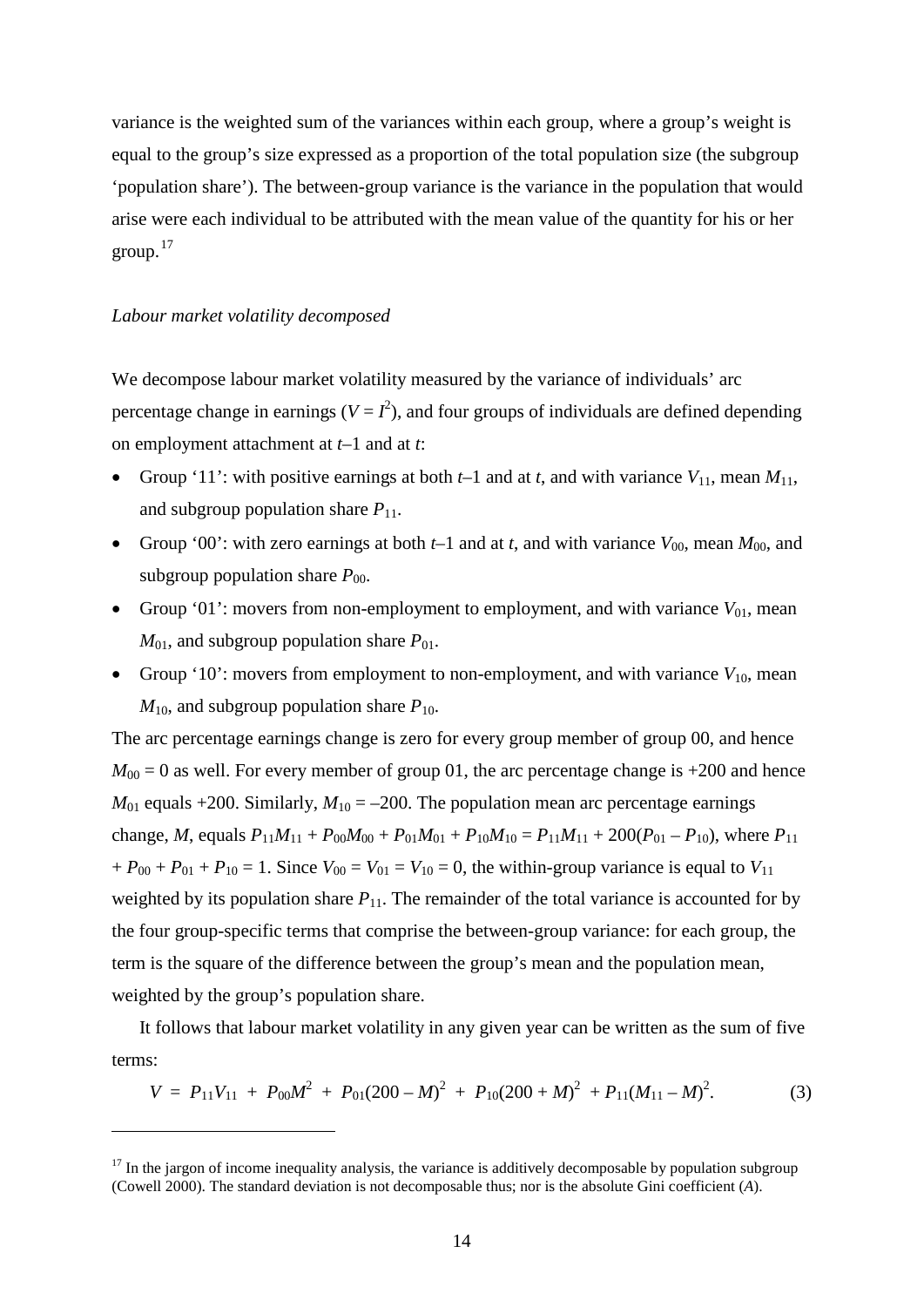We can therefore account for trends in labour market volatility by examining the changes over time in each of the five terms and in their constituent components.

The trends in *V* and the five variance contributions are shown in Figure 7 (for men) and Figure 8 (for women). Observe that the magnitude of the fall in labour market volatility is greater when calculated using *V* rather than *I*. For example, for men, the decline in *V* between 1992 and 2008 is around 54 per cent (compared with 32 per cent) and, for women, the fall is 18 per cent (compared with around 8.3 per cent). For both sexes, earnings volatility accounts for virtually none of the fall in labour volatility in the 1992–2008 period since  $P_{11}V_{11}$  does not change over time. The between-group contributions to labour market volatility from groups 11 and 00,  $P_{00}M^2$  and  $P_{11}(M_{11} - M)^2$ , also do not change over time, and both are negligible in size in any case. Instead, the fall in *V* is attributable to declines in the between-group contributions associated with transitions into and out of the labour market. For men, the rate of decline in  $P_{01}(200 - M)^2$  and in  $P_{10}(200 + M)^2$  is fastest in the early 1990s when *V* also fell fastest, whereas for women, the trend downwards in these two terms occurs more continuously over the period as a whole.<sup>[18](#page-15-0)</sup>

## <Figures 7 and 8 near here>

The trends in the variance contributions are themselves attributable to changes in the proportions of persons in each of the four labour market attachment groups and changes in  $M_{11}$  and  $V_{11}$ . The trends in  $P_{11}$ ,  $P_{00}$ ,  $P_{01}$ ,  $P_{10}$ , and  $M_{11}$  are shown in Figures 9 (for men) and 10 (for women). The pattern of mean earnings changes among group 11 is a flat inverse U-shape for both men and women:  $M_{11}$  rises from less than five per cent per year during the early 1990s to around five per cent for the decade between the mid-1990s and mid-2000s, and then declines to less than five per cent per year again subsequently.

The most perceptible changes over time are in the group population shares. Specifically, the proportion of men in group 11 rises from just below 81 per cent at the start of the 1990s to around 86 per cent at the start of the 2000s, after which the rate of increase is somewhat smaller (the group's share is 88 per cent in 2008). The rise primarily reflects a shift from the proportion of men in group 00: the share decreases from just over 13 per cent in 1994 to around 9 per cent in the late-2000s accompanied by decreases in the shares in the other two groups. The population share of group 01 falls from just over 3 per cent in 1994 to just over 1 per cent in 2008; for group 10, the corresponding change is from just over 3 per

<span id="page-15-0"></span><sup>&</sup>lt;sup>18</sup> Although the variance contribution associated with earnings volatility fell in absolute terms, its share of total labour market volatility increased over the period from around 14 per cent to 28 per cent for men and 13 per cent to 19 per cent for women. And, although  $P_{01}(200 - M)^2$  and  $P_{10}(200 + M)^2$  fell in absolute terms, their shares of the total variance, were roughly constant. See Appendix Table A1.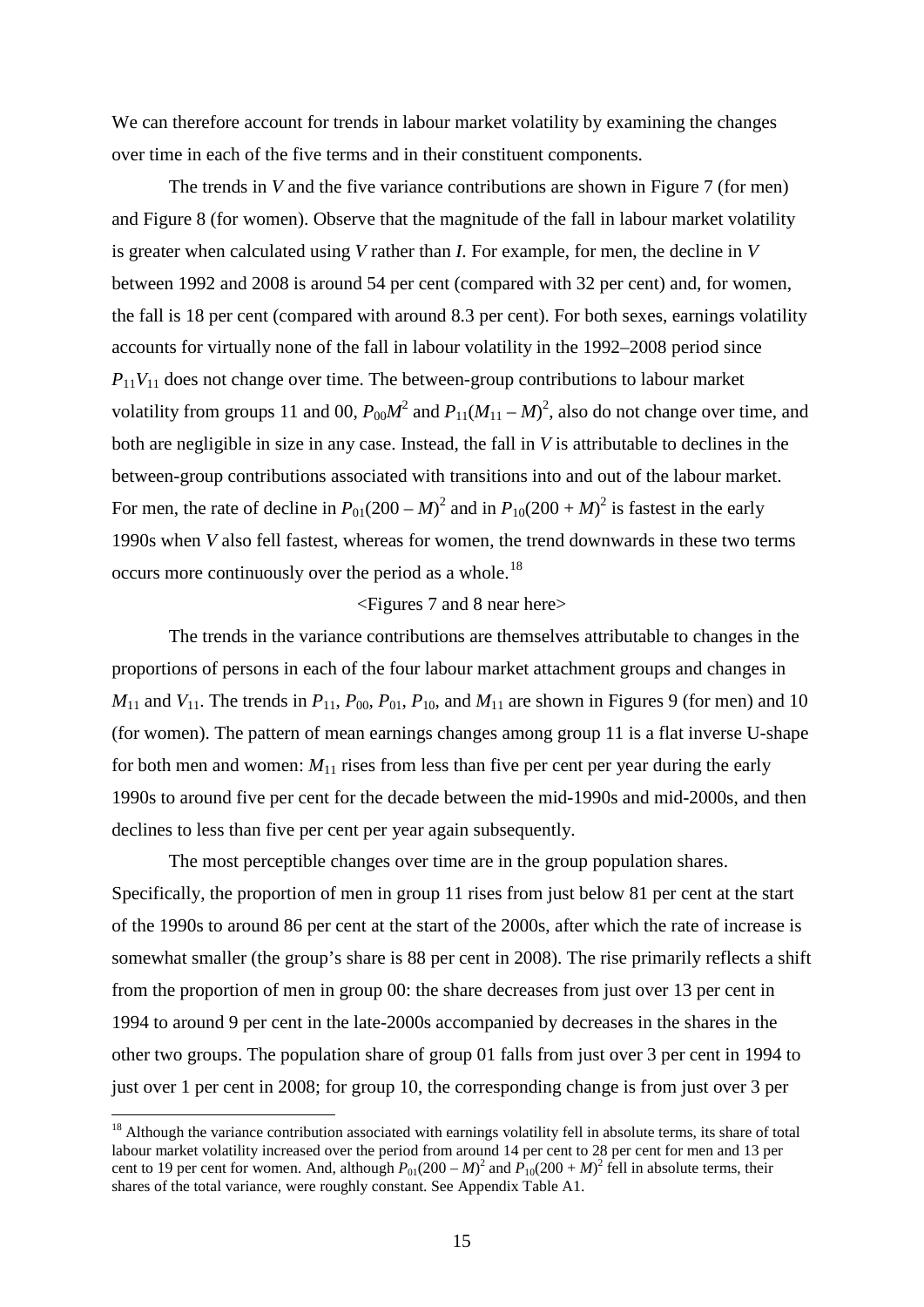cent to just over 2 per cent. For women, the rise in the population share of group 11 is more continuous over the period, increasing from around 66 per cent in 1994 to 73 per cent in 2008, matched by a decline in the proportion in group 00 from around 25 per cent at the start of the 1990s to around 20 per cent in 2008, together with small declines in the other two groups' shares (from just under 5 per cent in 1994 to just under 3 per cent in 2008 for group 01 and from just under 5 per cent in 1994 to just under 4 per cent for group 10). For brevity, annual estimates of  $V_{11}$  are not reported; we report the changes between 1992 and 2008 in Table 1. The direction of changes over the years in earnings volatility calculated using  $V_{11}$  is of course identical to the direction of changes for *I* summarized in Figures 1 and 2, but the magnitude of the estimated decline over the period is greater for  $V_{11}$  than *I*. The fall in  $V_{11}$ between 1992 and 2008 is –15 per cent for men (compared with –3 per cent for *I*), and –18 per cent for women (compared with –8 per cent).

### <Figures 9 and 10 near here>

We illustrate the importance of the trends in population shares for explaining trends in labour market volatility with a counterfactual exercise. Using equation (3), we can ask what labour market volatility would have been in 2008 were group population shares to have remained as they were in 1992 while  $M_{11}$  and  $V_{11}$  take their observed values for the two years (counterfactual A) or, instead, we can ask what labour market volatility would have been in 2008 if *M*<sup>11</sup> and *V*<sup>11</sup> were to have remained as they were in 1992 but group population shares take their observed values in the two years (counterfactual B). The results are summarized in Table 1. If population shares are fixed as in A, then the observed changes in group 11's mean and variance of earnings changes would have reduced labour market volatility between 1992 and 2008, but only slightly: just over 2 per cent of the observed change in *V* for men, and just over 1 per cent of the observed change for women. In contrast, counterfactual B shows that changes in the group population shares with  $M_{11}$  and  $V_{11}$  fixed generate estimates for *V* for 2008 that are virtually identical to those that are observed.

#### <Table 1 near here>

Assembling the evidence, the story that emerges for both men and women is that earnings volatility trends make a negligible contribution to labour market volatility trends between 1992 and 2008. The within-group variance contribution is constant over time, because a small fall in earnings volatility was offset by an increase in the proportion of individuals who are employed for two consecutive years. Instead, the decline in labour market volatility is primarily accounted for by the declines in the proportions of individuals making transitions into or out of employment between two consecutive years. Although these

16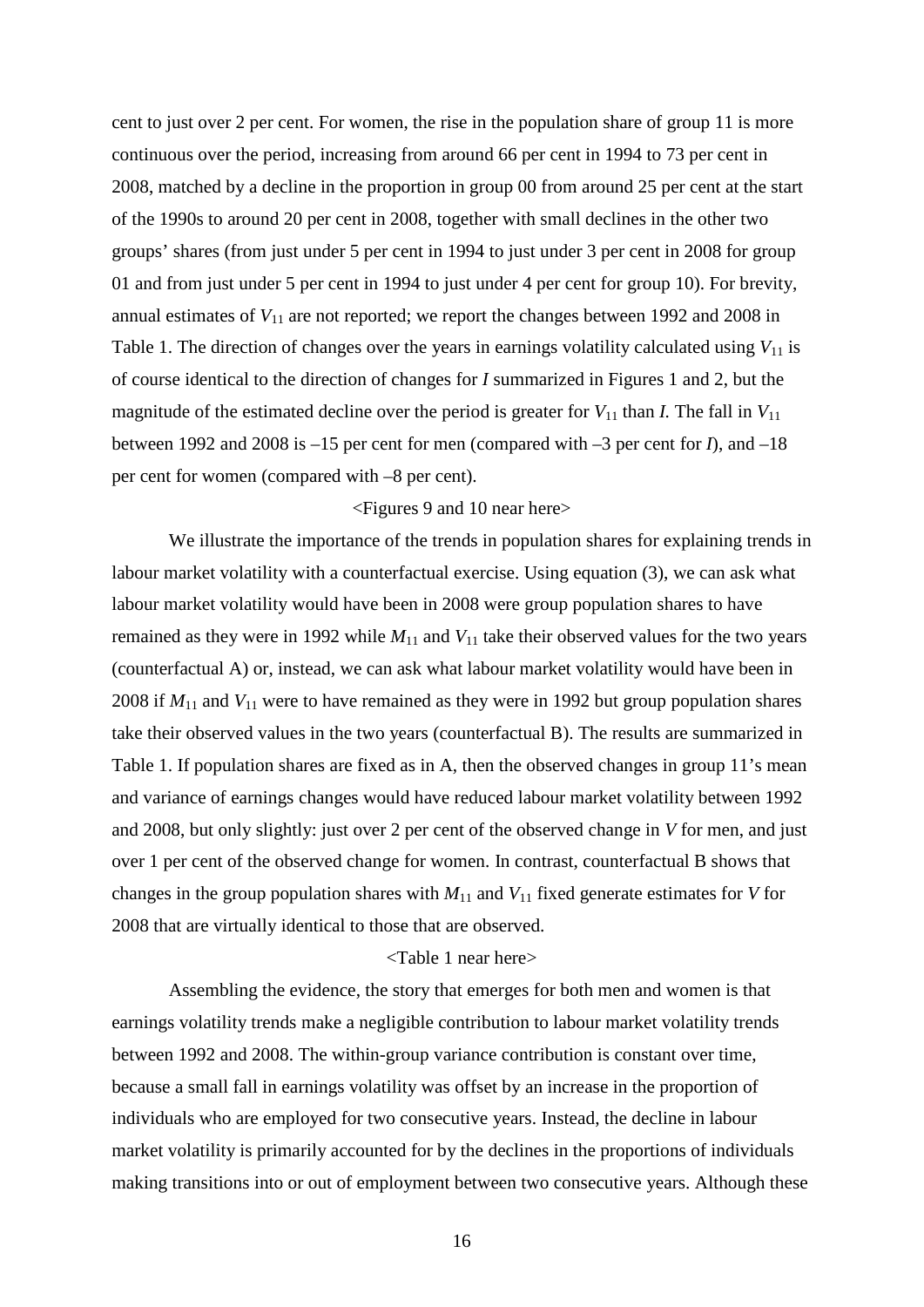two groups' population shares are small in every year, they are used in the variance decomposition formula to weight a group average earnings change (200 per cent or –200 per cent) that is very large by comparison with the average earnings change in the population as a whole. The finding that labour market volatility trends in Britain are not attributable to earnings volatility trends is of course consistent with what was shown by the trends in quantiles of earnings change distributions presented in Figures 5 and 6 earlier. The advantage of the approach used in this section based on the variance as a summary index is that it provides an exact decomposition of the various contributions; the potential disadvantage is that there may be disagreement with the particular way in which the variance aggregates earnings changes of different magnitudes.<sup>[19](#page-17-0)</sup>

#### *Earnings volatility decomposed*

Although earnings volatility hardly changed over the 1992–2008 period, the flat trend in aggregate may reflect offsetting contributions from different groups of workers. Celik et al. (2012) analysed whether this was the case in the USA, distinguishing between workers who stayed with the same employer and workers who changed job from one year to the next. They found higher volatility among job-changers (as expected), but there was no clear cut association between earnings volatility trends and job-change rates. We examine whether this is also the case in Britain.

Following Celik et al. (2012), we consider the contributions to overall earnings volatility of earnings volatility among employees who change jobs (group '*C*'), earnings volatility among employees who do not change jobs (group '*N*'), and the prevalence of jobchanging between interviews. By the same principles used to define eq. (3), we can write earnings volatility in any given year as the sum of four terms:

$$
V = P_C V_C + P_N V_N + P_C (M_C - M)^2 + P_N (M_N - M)^2 \tag{4}
$$

where  $P_c$  and  $P_N = 1-P_c$  are the proportions of individuals changing jobs and not changing jobs, respectively, in the period between the BHPS annual interviews for years *t*–1 and *t*. Analogously,  $V_N$  and  $V_C$  are the group variances, and  $M_N$  and  $M_C$  are the group means of arc percentage earnings changes. (*M* is now used denote the aggregate mean among all

<span id="page-17-0"></span><sup>&</sup>lt;sup>19</sup> Checking whether the absolute Lorenz curves (Moyes 1987) for a pair of distributions intersect is a way of checking whether conclusions about volatility trends are robust to the choice of summary index. We find that labour market volatility rose between 1992 and 2008 according to the absolute Lorenz criterion, but there is no unanimous ordering of 1992 and 2000. (Details are available from the authors on request.)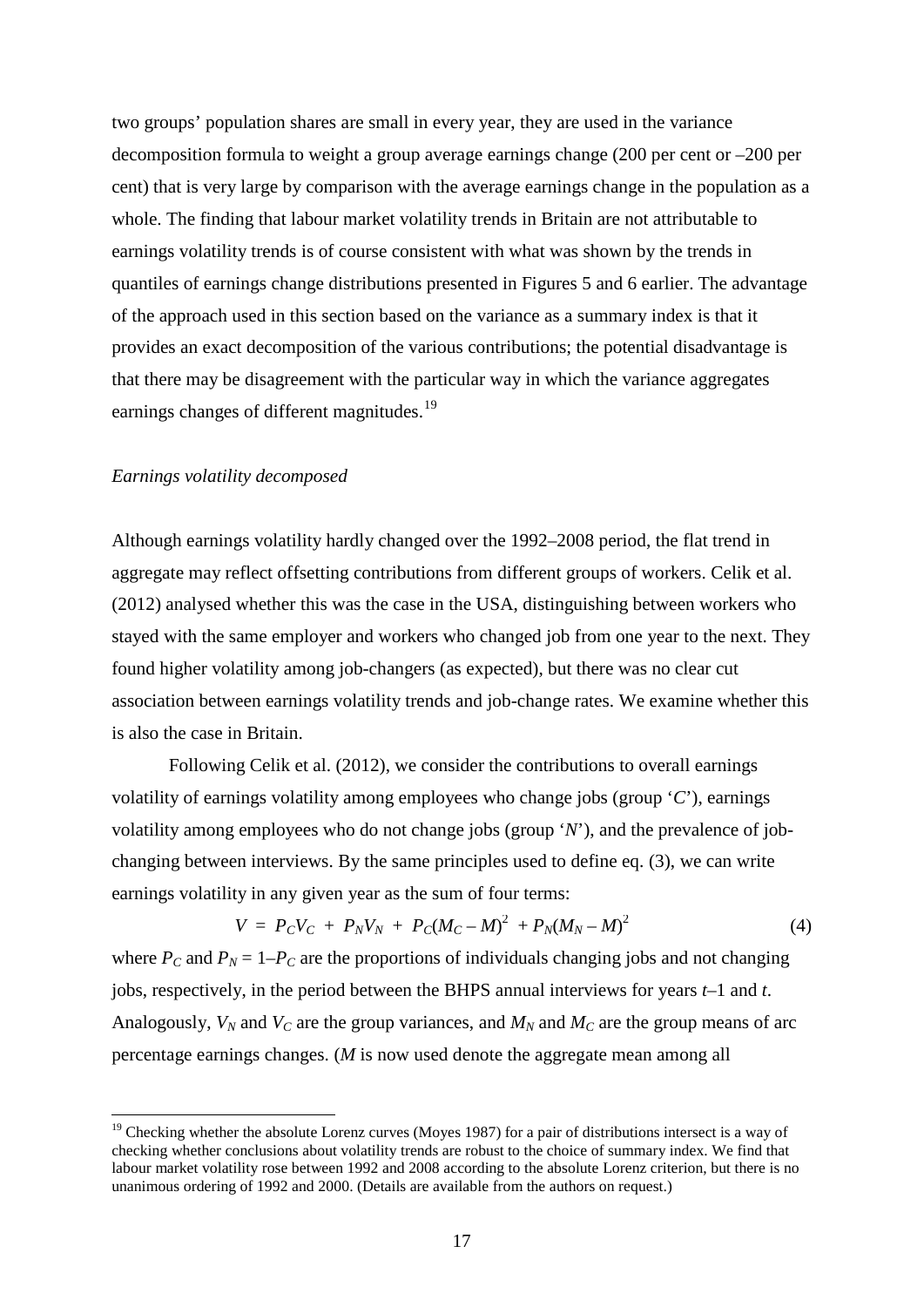individuals with positive earnings at  $t-1$  and  $t$ ;  $M$  in this subsection corresponds to  $M_{11}$  in the previous subsection.)

The BHPS variable summarizing job change is derived from responses from employees to the following questions about their employment history in period back to the start of the reference year (1 September of the calendar year before the current interview year): 'What was the date you started working in your present position? If you have been promoted or changed grades, please give me the date of that change. Otherwise please give me the date when you started doing the job you are doing now for your present employer'. The definition of job change is broader than Celik et al.'s (2012) because it includes promotions and grade changes with the same employer as well changes in employer.

Trends in the prevalence of between-interview job change  $(P_C)$  are shown in Figure 11. For both men and women, the general picture is of a steady rise over the 1990s of more than five percentage points in prevalence rates from a baseline of around 13 per cent in the early 1990s to around 18 per cent. The rates fell back slightly thereafter until at least the mid-2000s, after which a change in BHPS data collection methods introduces a discontinuity in the series. Dependent interviewing procedures were introduced to the BHPS in 2006, one component of which was the use of fed-forward information to identify respondents in the same job as the previous wave and then route them past the detailed employment history questions altogether. (See Jäckle, Laurie, and Uhrig 2007 for details.) Other things equal, this design change is likely to lead to a reduction in reported between-interview job changes – which is what we see in Figure 11.

### <Figure 11 near here>

Trends in the within-group variances of earnings change,  $V_C$  and  $V_N$ , are shown for men and women in Figure 12. The chart shows that earnings volatility among employees that did not change jobs between interviews was broadly constant throughout the whole period. Earnings volatility among job changers is not only greater than earnings volatility among job stayers (as expected), but also trends distinctively downwards from the early 1990s through until at least the mid-2000s, after which the series discontinuity makes inferences about trends more difficult.<sup>[20](#page-18-0)</sup> The discontinuity aside, the gap between volatility among jobchangers and volatility among job-stayers decreases throughout the period as a whole. <Figure 12 near here>

<span id="page-18-0"></span><sup>&</sup>lt;sup>20</sup> The greater year-on-year fluctuation in volatility among job-changers than in volatility among job-stayers most likely reflects the smaller sample sizes involved.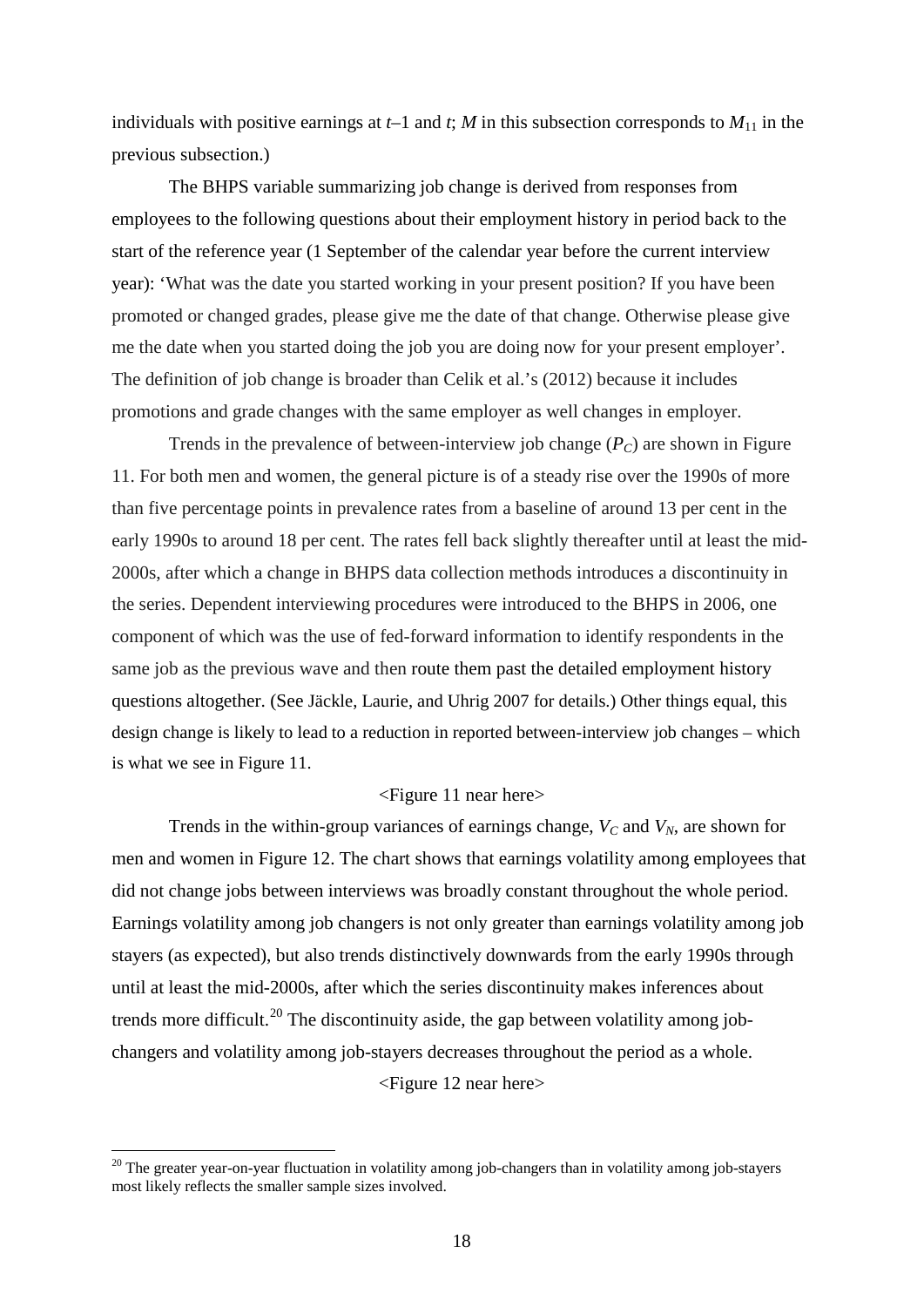For both sexes, and for each year, within-group earnings volatility accounts for almost all of total earnings volatility, whereas between-group volatility accounts for almost none. The between-group volatility components are so small because the differences between mean earnings changes for both groups and the overall mean change are so small. See Figure 13 (for men) and Figure 14 (for women) for time series for each of the four variance contribution terms shown in eq. (4).

<Figure 13 and Figure 14 near here>

For men, volatility among job-stayers accounts for around 70 per cent of total volatility throughout the period, with some fluctuation from one year to the next; volatility among job-changers accounts for the remaining 30 per cent. It appears that the flat trend for men's earnings volatility cannot be attributed to trends in factors related to job-changing (which is what Celik et al. 2012 found for the USA). For women, the conclusion differs slightly. Total earnings volatility declined slightly over the period as a whole (more obviously than for men), with the decline most apparent from around 2000 onwards. Inspection of the trends in the series shown in Figures 11 and 12 suggests that the trajectory from 2000 primarily reflects the combination of a decline in earnings volatility among job-changers and a fall in the proportion of workers changing jobs.

Using similar decompositions, we also conclude that the flat trend in earnings volatility for men and women cannot be related to changes associated with persistence in part-time versus full-time work. We partitioned our samples of earners into groups according to whether an individual was in full-time work (30+ hours per week) at the time of the interviews in years *t–*1 and *t*, or not. As expected, earnings volatility for the persistent fulltime workers was substantially lower than the remainder (for men and for women), but there was no trend over time for either group in the variance, nor in the percentages in each group. (Estimates available from the authors on request.)

#### **6. Britain in comparison with the USA**

We have shown that, for both men and women, earnings volatility in Britain changed little between the early-1990s and the late-2000s, whereas labour market volatility for both sexes fell over the same period. How do these results compare with those for the USA?

To answer this question, we switch to using volatility estimates for Britain that are based on annual earnings measures because they are used in US studies. This switch is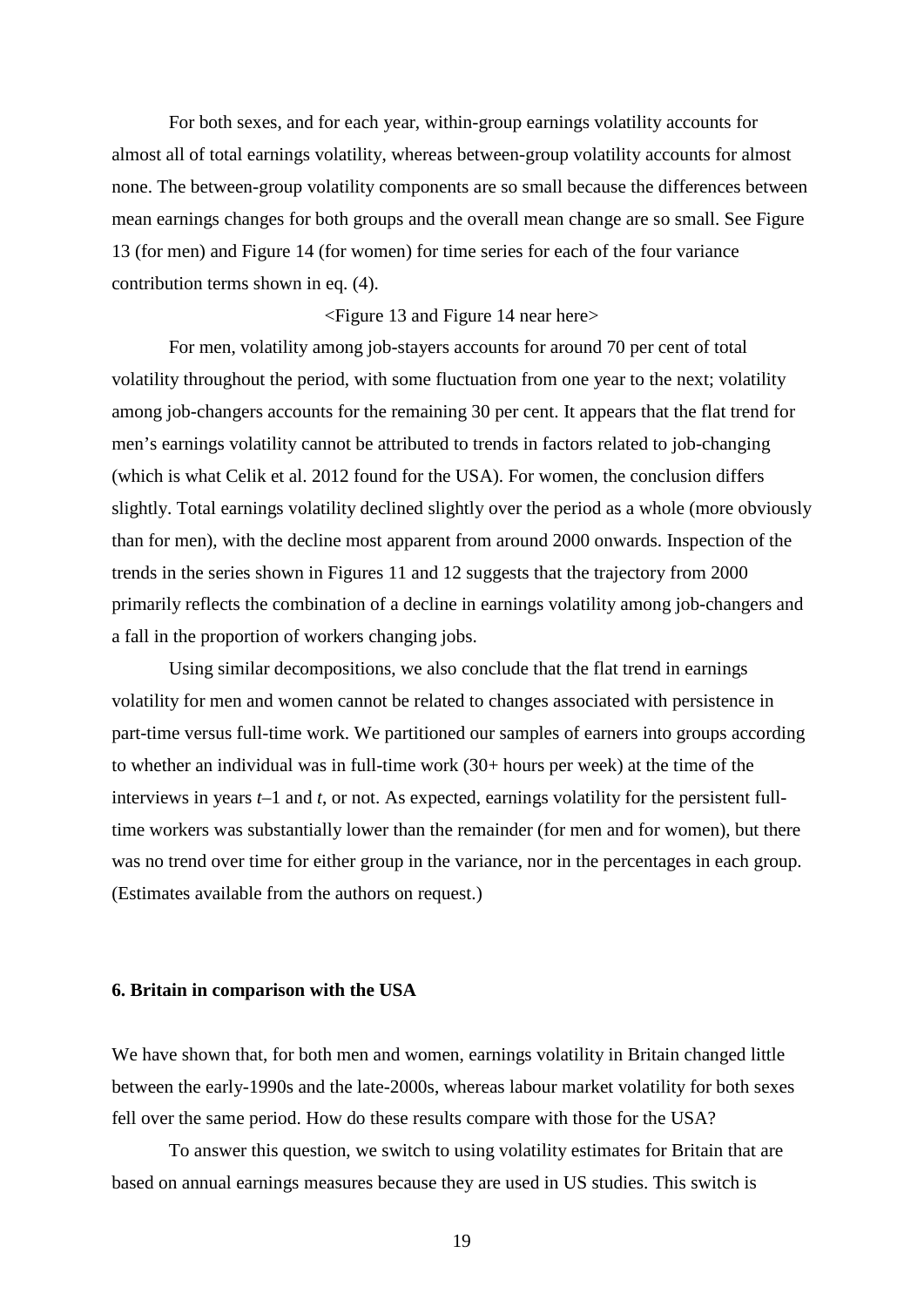insubstantial because our headline findings for Britain are the same regardless of whether a current or annual earnings measure is used. See Appendix Figures A3–A6. As expected, earnings volatility is larger if calculated using the annual earnings measure rather than current earnings (but the increase is small) and there is also no trend upwards or downwards over time. Labour market volatility is also greater when the annual earnings measure is used (more obviously for women than for men), but both measures show a similar downward trend over the period. Trends in labour market attachment are also similar for the two earnings measures.

#### *Transatlantic comparison*

The US literature on volatility provides estimates for the period from the early 1970s through to  $2008<sup>21</sup>$  $2008<sup>21</sup>$  $2008<sup>21</sup>$  Virtually all studies show that earnings volatility for men increased during the 1970s, but then levelled off somewhat through to the early- to mid-1980s or fell slightly. Findings about what happened thereafter depend on the data set used. Estimates derived from the Panel Study of Income Dynamics suggest a rise in volatility (Celik et al. 2012, Shin and Solon 2011) whereas those derived using administrative record data or survey data linked to administrative record data suggesting that volatility remained flat (Celik et al. 2012, Dahl, DeLeire, and Schwabisch 2012, Debacker et al. 2013). One set of researchers using Current Population Survey (CPS) matched data reports a substantial spike increase in men's earnings volatility between 2007 and 2008 (Celik et al. 2012: Figure 1), whereas another reports virtually no change over the same interval (Ziliak, Hardy, and Bollinger 2012: Figure 3). In summary, the majority verdict (i.e. discounting the PSID estimates) is that there is no trend in men's earnings volatility in the USA between the beginning of the 1990s and 2008, a result which is the same as our finding for Britain. There is little US evidence about labour market volatility or about volatility among women.

To continue with our transatlantic comparisons, we therefore focus on the estimates from the US study by Ziliak, Hardy, and Bollinger (2011) for the period 1992–2008. Only their research provides volatility estimates for men and women separately, and for labour market volatility as well as earnings volatility. Our comparisons of earnings and labour market volatility are summarised in Figure 15 for men and Figure 16 for women.

<Figures 15 and 16 near here>

<span id="page-20-0"></span><sup>&</sup>lt;sup>21</sup> A useful comparison of US studies of longitudinal earnings instability is provided by Dynan, Elmendorf and Sichel (2012, Table 3b).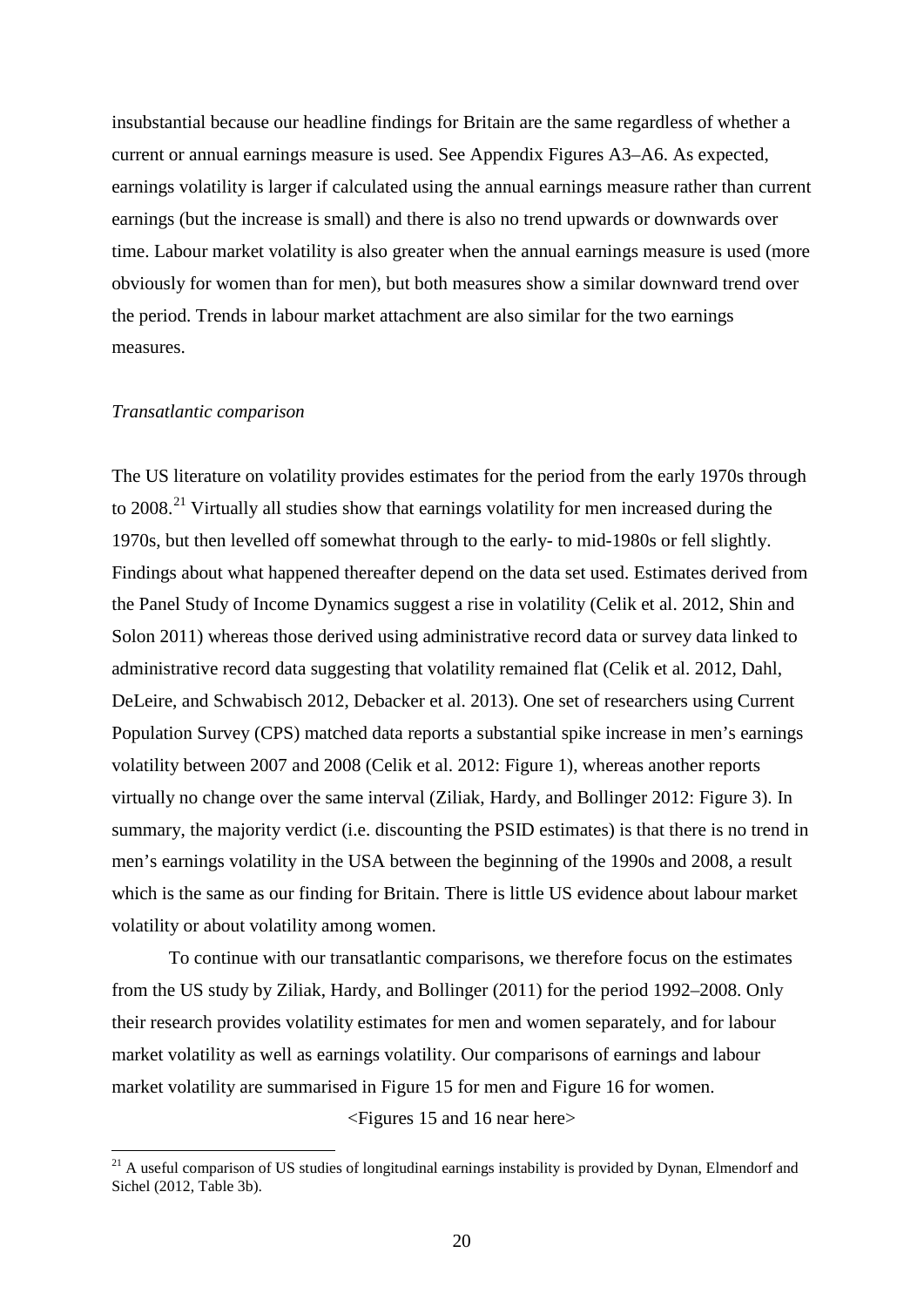Although earnings volatility is without trend in both Britain and the UK, the substantially greater magnitude of earnings volatility levels in the USA stands out. Ziliak, Hardy, and Bollinger (2011) estimate *I* to hover just above 50 per cent for US men whereas the British estimate is around 30 per cent. The corresponding estimates for women are between 55 per cent and 60 per cent in the USA but around 40 per cent in Britain.<sup>[22](#page-21-0)</sup>

Labour market volatility levels are also substantially greater in the USA than in Britain, and there is downward trend in Britain that does not occur in the USA. According to Ziliak, Hardy, and Bollinger (2011), labour market volatility in the USA hardly changed over the 1992–2008 period, remaining at about 75 per cent for men and just under 85 per cent for women. In Britain, labour market volatility fell substantially for both sexes. The transatlantic differential is about 10 percentage points at the beginning of the 1990s for men (less for women) but around 30 percentage points by 2008.

US researchers have also argued that volatility for US men is higher during recessions: see e.g. Cameron and Tracy (1998), Celik et al. (2012), Shin and Solon (2011), Ziliak, Hardy and Bollinger (2011). Similarly, Moffitt and Gottschalk (2012) report that the transitory variance of men's earnings is larger in recessions. In contrast, Ziliak, Hardy and Bollinger (2011) using their full run of data from the early 1970s report that women's earnings volatility is lower during recessions.

Ascertaining whether such a relationship with the business cycle also holds for Britain is constrained by the fact that the period of observation (1992–2008) is shorter than the period spanned by most US data sets.<sup>[23](#page-21-1)</sup> Indeed, the period covered by the BHPS spans only one cycle from trough to trough. The UK economy experienced a serious downturn at the start of the 1990s, with unemployment rates rising to around 10 per cent in 1992 and 1993 (with two consecutive quarters of negative GDP growth in 1991), followed by recovery at a steady rate until the turn of the 2000s when the unemployment rate was around 5 per cent and then steady until its sharp rise in 2008 with the onset of the Great Recession and the return of negative GDP growth (Greg and Wadsworth 2010: Figure 1).

The decline in labour market volatility is thus closely associated with the improvement in the macroeconomic health of the economy, which suggests that there may be some sort of 'business cycle' story at play in the UK. However, if this is the case, it must

<span id="page-21-0"></span><sup>&</sup>lt;sup>22</sup> The transatlantic differential in volatility levels is confirmed if  $P$  is used as the volatility measure: see OECD (2011: Figure 3.1) for men and women combined.

<span id="page-21-1"></span> $^{23}$  Time series regressions of volatility on measures of the cycle and a time trend using data for 1992–2008 do not yield statistically significant results for either men or women as found for the USA (estimates available from the authors on request).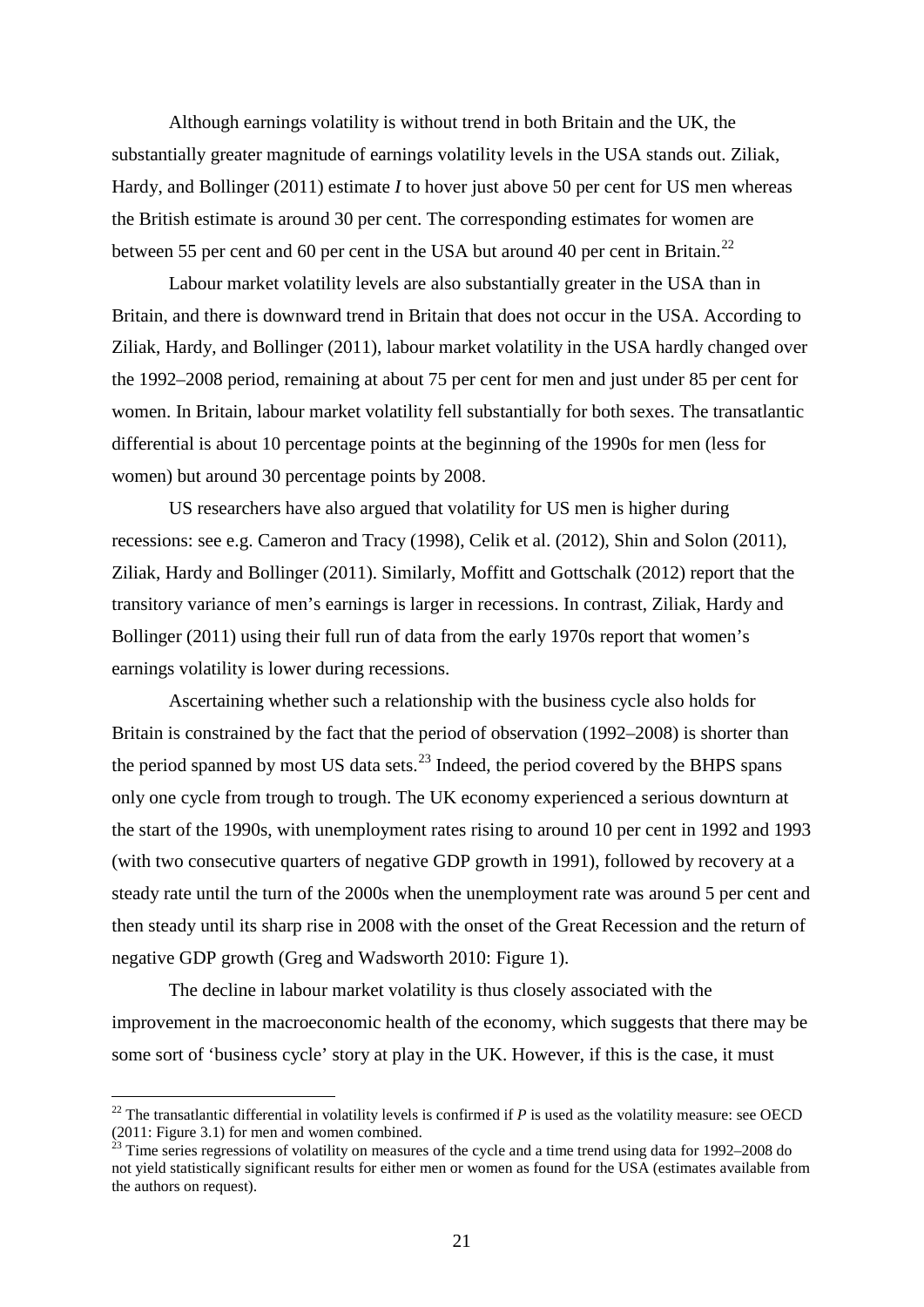arise via changes in labour market attachment, since earnings volatility is flat through the period. And it is in trends in labour market attachment rates that another interesting transatlantic contrast appears. See Figures 17 and 18 which compare Ziliak, Hardy, and Bollinger's (2011) estimates of labour force attachment rates with our British estimates.

For British men, the proportion of individuals with two consecutive years in employment  $(P_{11})$  fell slightly during the early-1990s recession and then recovered to around 90 per cent by 2000 and then remained constant thereafter (Figure 17). The proportion of men with two consecutive years not in employment  $(P_{00})$  rose in the recession to reach around 10 per cent and then fell back again, while the proportions moving into or out of employment declined slightly. This picture is in sharp contrast to that for US men, for whom  $P_{11}$  fell continuously throughout the period,  $P_{00}$  increased, and  $P_{01}$  and  $P_{10}$  remained constant. Put another way, labour market attachment rates for US and British appear to be similar at the start of the 1990s but marked differences open up by 2008. Figure 18 shows this is the case for women as well as men.

<Figures 17 and 18 near here>

## *What explains the transatlantic differences?*

What might explain the transatlantic differences in levels and trends that we observe? With regard to the differential in levels, it is often said that the US labour market is more flexible than the British one, with employment arrangements less governed by collective bargaining arrangements, employment protection legislation, and so on (Nickell 1997). One might conjecture that this labour market flexibility is reflected in relatively greater instability in earnings and employment attachment for US workers compared to their British counterparts.

This leaves open the question why the transatlantic differences in trends arise. For example, why is there apparently an association between the business cycle and earnings volatility in the USA but apparently not in Britain? The subgroup decomposition approach used earlier provides a potentially useful framework for addressing this issue.<sup>[24](#page-22-0)</sup>

Consider a stylized world in which, among all workers employed for two consecutive years, there are two types of worker, 'skilled' and 'unskilled'. Compared to unskilled

<span id="page-22-0"></span><sup>&</sup>lt;sup>24</sup> As far as we are aware, the research to date that refers to the relationship between earnings volatility and the business cycle has focussed on the empirical finding itself. Although there are extensive discussions of the potential underlying sources of longitudinal earnings instability in any given year (from Gottschalk and Moffitt 1994 onwards), the reasons why there might be a relationship between earnings volatility and the business cycle are not discussed.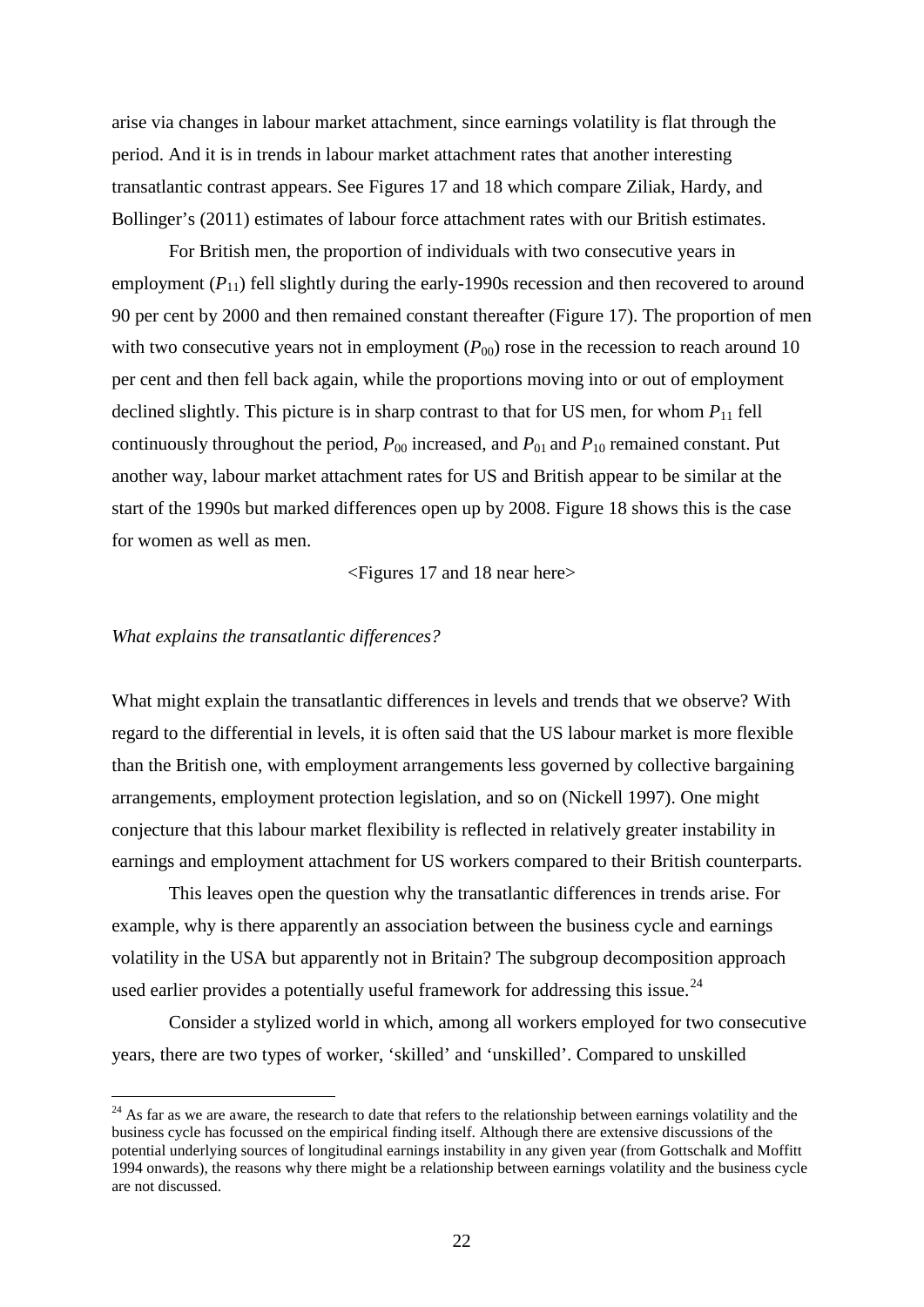workers, skilled workers are more likely to be paid annual salaries rather than hourly or weekly, and to be paid on an incremental scale (increasing earnings each year). Longitudinal variability may arise because skilled workers may receive performance and incentive pay in addition to basic salary but the number affected is relatively small, whereas a large fraction of unskilled workers may have variable work hours because of changes in overtime hours, shorttime working, and so on. In this stylized world, the distributions of year-on-year earnings changes for skilled and unskilled workers would be expected to differ. Having a skilled job is associated with a lower prevalence of negative earnings changes and higher prevalence of positive earnings changes, and also a lower dispersion of earnings changes. In short,  $M<sub>S</sub>$  $M_U$ , and  $V_S < V_U$ , to adapt our previous notation in the obvious way. By analogy with eq. (4), overall earnings volatility in any given year is the sum of a population-share-weighted average of the earnings volatilities within the skilled and unskilled groups plus the betweengroup volatility contribution (which depends on the group mean changes).

The relationship between overall earnings volatility and the business cycle in this stylized world is unclear because there are several potentially offsetting influences. With the onset of a recession, one would expect both  $M<sub>S</sub>$  and  $M<sub>U</sub>$  to fall but for  $M<sub>U</sub>$  to decrease by a greater amount (if only because of a relatively greater prevalence of negative earnings changes). This would increase overall volatility (the between-group variance contribution increases). Second, both group variances may change. If the recession leads to a truncation of the right-hand tail of the earnings change distribution because large positive earnings increases are less likely and the truncation is greater among unskilled workers, then one would expect both  $V_S$  and  $V_U$  to fall and  $V_U$  to decrease by the greater amount. The reduction in group variances would reduce overall earnings volatility, other things being equal.

A third potential effect of the recession is through compositional change. We would expect unskilled workers to be more likely than skilled workers to lose their jobs in a recession and, hence, to drop out of the calculations of overall earnings inequality (based on earnings changes for workers in employment for two consecutive years). That is, in a recession,  $P_S$  would rise and  $P_S$  would fall, so the calculation of overall earnings volatility would place greater weight on the variance for skilled workers. But, since  $V_S < V_U$ , this compositional shift may work to reduce overall earnings volatility – but it may also increase it. Since the within-group variance contribution for skilled workers is  $P_S V_S$  and  $P_U V_U$  for unskilled workers, the net effect depends on how large the compositional changes in the recession are relative to the groups' volatility changes, and their levels in the first place. In sum, the net effect of a recession on earnings volatility is unclear, even without invoking

23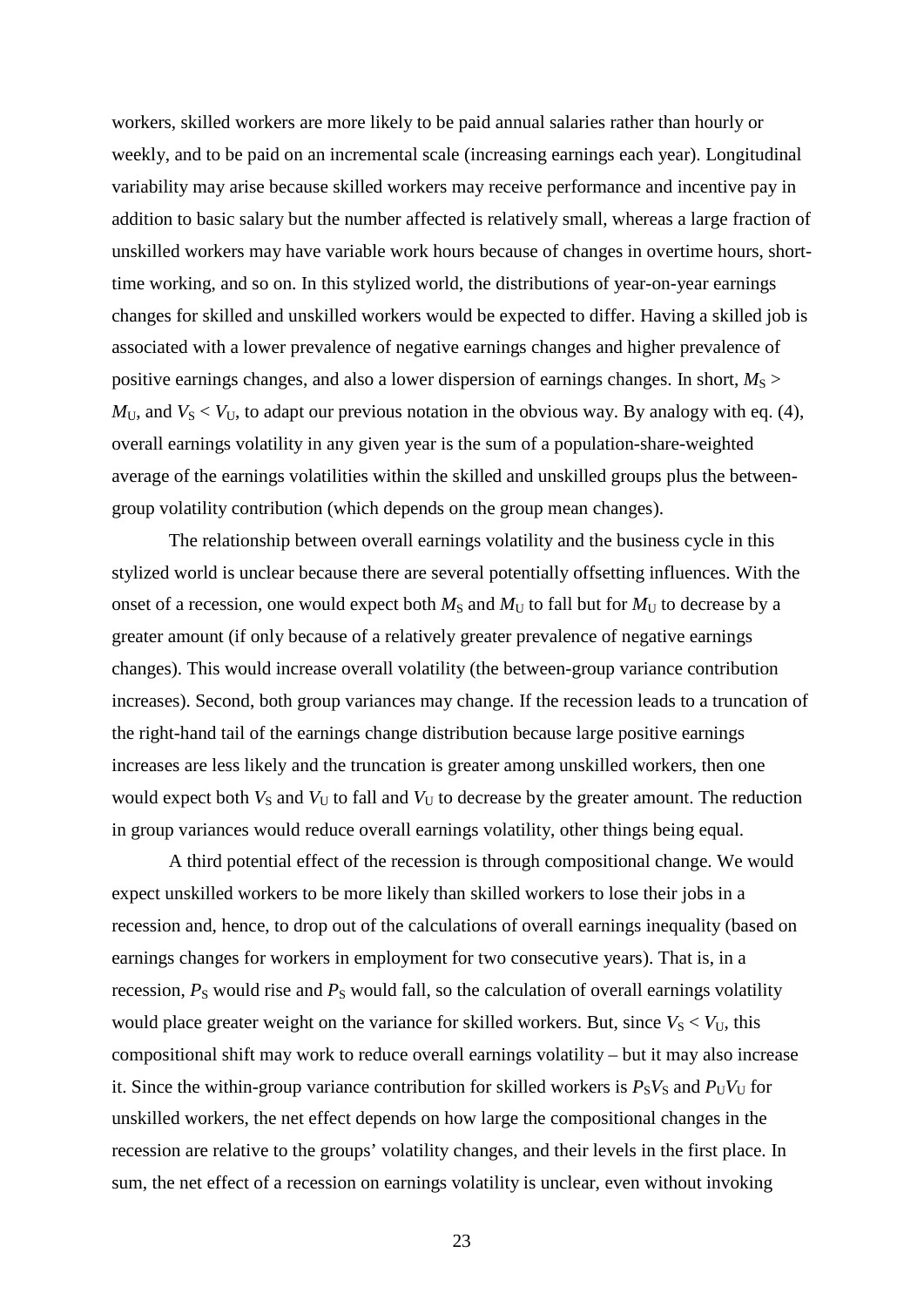additional institutional considerations such as national minimum wages (which may put a floor on the magnitude of negative earnings changes among unskilled workers), employment protection legislation, and the prevalence and nature of collective bargaining arrangements among skilled and unskilled workers (which may constrain earnings volatility and compositional change). And all the factors mentioned are likely to differ between men and women.

In sum, this discussion suggests potential reasons for the pro-cyclical relationship with earnings volatility found for the USA: a relatively large increase in between-group volatility, combined with relatively small effects from compositional change and withingroup variability. Given greater labour market flexibility in the USA than in the UK (see above) leading to greater earnings volatility (but smaller differences in variances across groups, and in their changes over time), as well as more muted compositional effects, this might leave between-group changes to play the dominant role in recessionary times. Clearly, this stylised model is speculative and, in any case, it does not help explain the transatlantic differences in trends in labour market attachment rates and hence differences in labour market volatility trends.

#### **7. Summary and conclusions**

We have shown that, for both sexes, earnings volatility changed little between 1992 and 2008 in Britain, but there has been a marked fall in labour market volatility, largely due to changes in rates of employment attachment. Compared to the USA, earnings and labour market volatility levels are substantially lower in Britain. Although earnings volatility trends appear flat in both countries, the decline in labour market volatility in Britain is distinctive. In so far as there is a relationship between volatility and the business cycle in Britain, it appears to work via changes in persistence in labour market attachment rather than changes in earnings volatility.

Our research leaves a number of questions open. In particular, further analysis is required to explain the transatlantic differences that we have identified. As recovery in the US and UK economies and labour markets after the Great Recession is proving slow or nonexistent, more knowledge about the impact of recessions on volatility is required. To address these issues requires both theoretical analysis going well beyond our stylized description and new empirical analysis of more up-to-date data.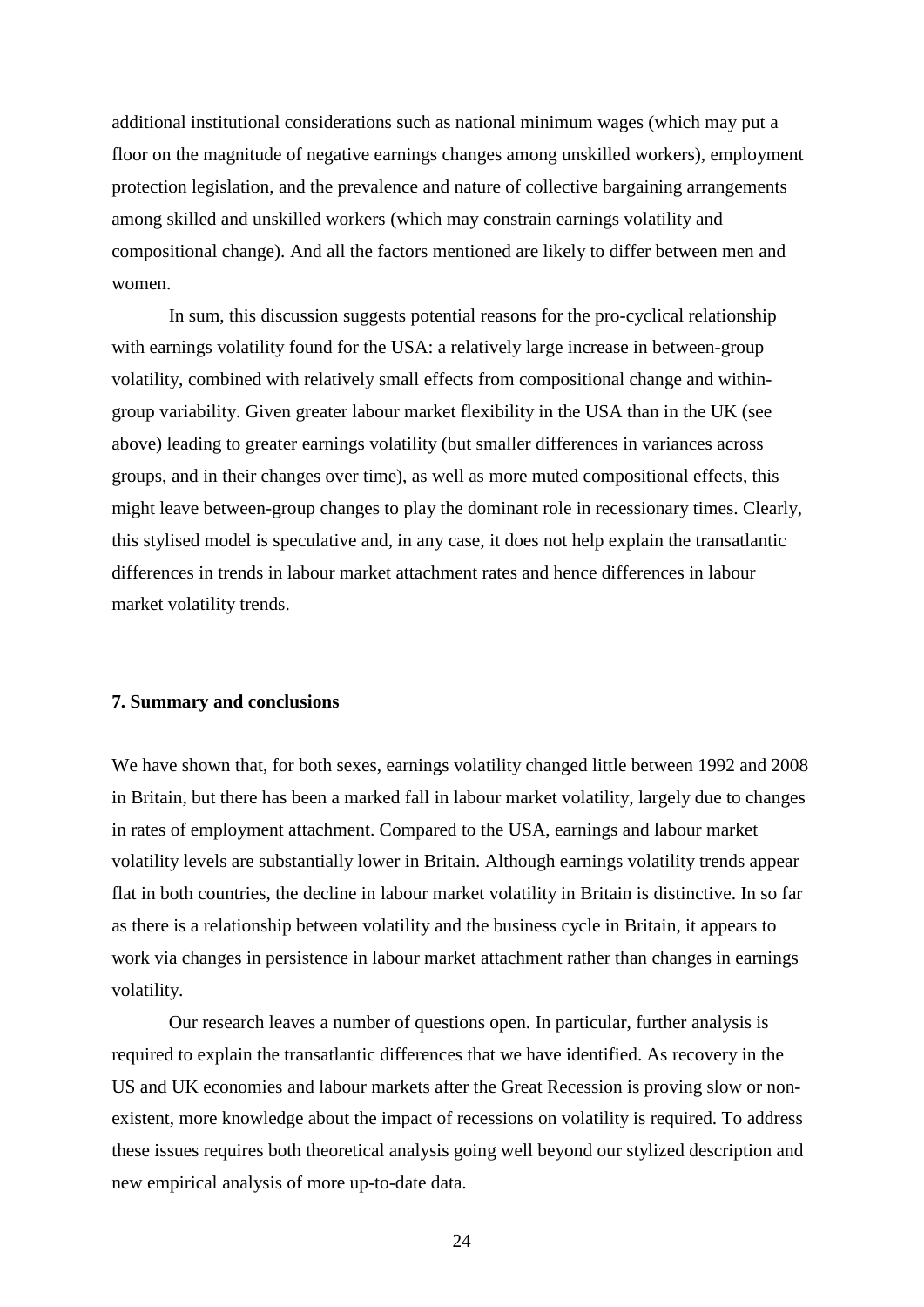### **References**

- Abowd, J. and Card, D. (1989). 'On the covariance structure of earnings and hours changes', *Econometrica*, 57: 411–45.
- Attanasio, O. and Weber, G. (2010). 'Consumption and saving: models of intertemporal allocation and their implications for public policy', *Journal of Economic Literature*, 48 (3): 693–751.
- Autor, D., Katz, L., and Kearney, M. (2008). 'Trends in US wage inequality: re-assessing the revisionists', *Review of Economics and Statistics*, 90 (2): 300–323.
- Baker, M. (1997). 'Growth-rate heterogeneity and the covariance structure of life-cycle earnings', *Journal of Labor Economics*, 15: 338–75.
- Baker, M. and Solon, G. (2003). 'Earnings dynamics and inequality among Canadian men, 1976–1992: evidence from longitudinal income tax records', *Journal of Labor Economics*, 21: 289–321.
- Beach, C. M., Finnie, R., and Gray, D. (2010). 'Long-run inequality and short-run instability of men's and women's earnings in Canada', *Review of Income and Wealth*, 56: 572– 596.
- Blundell, R., Pistaferri, L., and Preston, I. (2008). 'Consumption inequality and partial insurance', *American Economic Review*, 98 (5): 1887–1921.
- Böheim, R. and Jenkins, S. P. (2006). 'A comparison of current and annual measures of income in the British Household Panel Survey', *Journal of Official Statistics*, 22 (4): 733–758.
- Cameron, S. and Tracy, J. (1988). 'Earnings variability in the United States: an examination using matched-CPS data'. Unpublished paper. New York: Federal Reserve Bank of New York.

[http://www.newyorkfed.org/research/economists/tracy/earnings\\_variability.pdf](http://www.newyorkfed.org/research/economists/tracy/earnings_variability.pdf)

- Cappellari, L. and Jenkins, S. P. (2013). 'Trends in the transitory variance of earnings: new evidence for Britain', paper in preparation.
- Celik, S., Juhn, C., McCue, K., and Thompson, J. (2012). 'Recent trends in earnings volatility: evidence from survey and administrative data', *The B. E. Journal of Economic Analysis and Policy*, 12, 2 (Contributions), Article 1.
- Congressional Budget Office (2008). *Recent Trends in the Variability of Individual Earnings and Household Income*. Washington DC. Congressional Budget Office. <http://www.cbo.gov/publication/41714>
- Cowell, F. A. (2000). 'Measurement of inequality', Chapter 2 in A. B. Atkinson and F. Bourguignon (eds.), *Handbook of Income Distribution Volume 1*. Amsterdam: North-Holland, 87–166.
- Cunha, F., Heckman, J., and Navarro, S. (2005). 'Separating uncertainty from heterogeneity in life cycle earnings', *Oxford Economic Papers*, 57 (2): 191–261.
- Dahl, M., DeLeire, T., and Schwabisch, J. A. (2011), 'Estimates of year-to-year volatility in earnings and in household incomes from administrative, survey, and matched data', *Journal of Human Resources*, 46 (4): 750–774.
- DeBacker, J., Heim, B., Panousi, V., Ramnath, S. and Vidangos, I. (2013). 'Rising inequality: transitory or permanent? New evidence from a panel of U.S. tax returns'. Paper presented at Spring 2013 Brookings Panel on Economic Activity Conference. [http://www.brookings.edu/~/media/Projects/BPEA/Spring%202013/2013a\\_panousi.p](http://www.brookings.edu/~/media/Projects/BPEA/Spring%202013/2013a_panousi.pdf) [df](http://www.brookings.edu/~/media/Projects/BPEA/Spring%202013/2013a_panousi.pdf)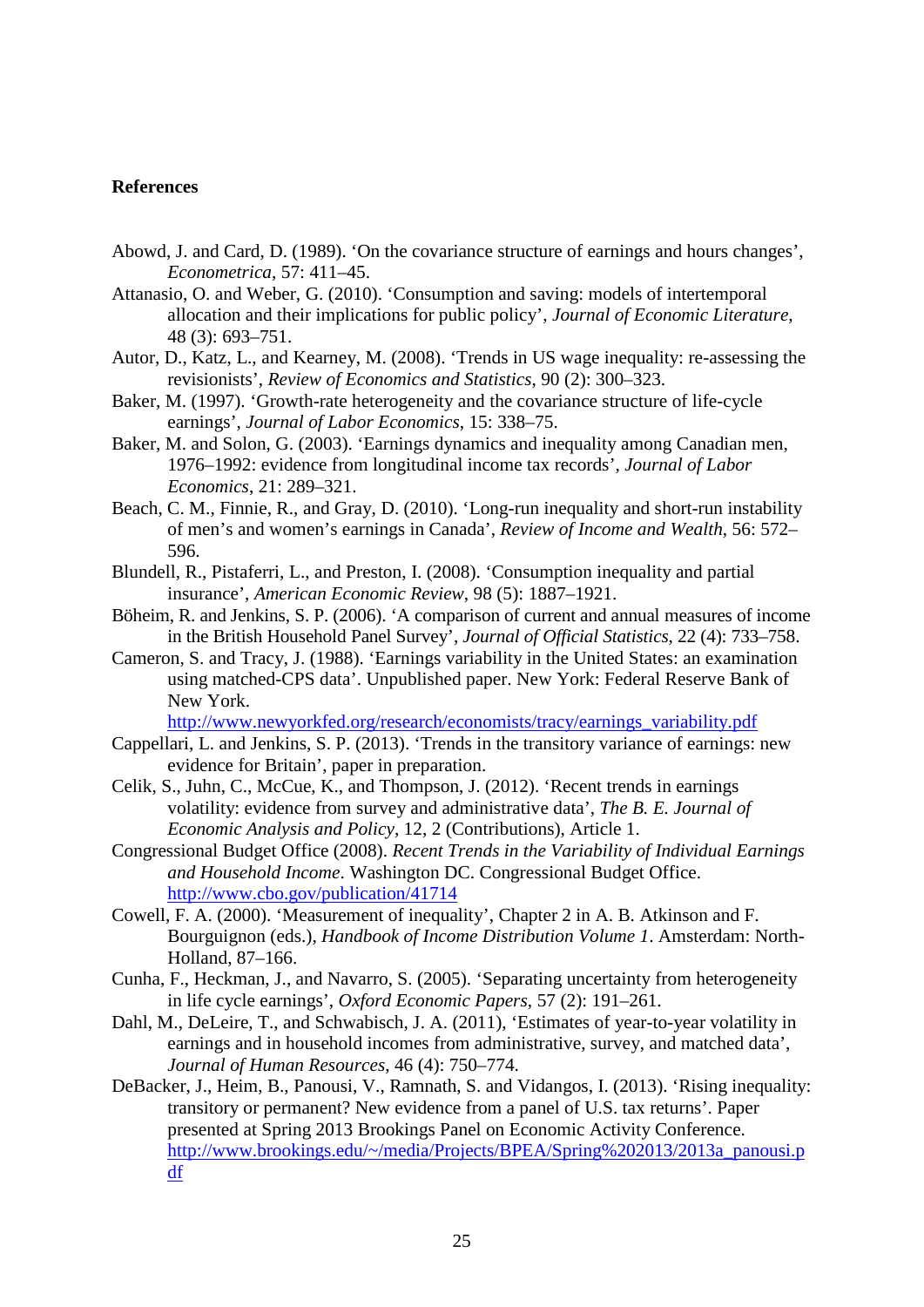- Daly, M. C. and Valletta, R. G. (2008). 'Cross-national trends in earnings inequality and instability', *Economics Letters*, 99: 215–9.
- Dickens, R. (2000). 'The evolution of individual male earnings in Great Britain: 1975 95'. *Economic Journal*, 110: 27–49.
- Doris, A., O'Neill, D., and Sweetman, O. (2012). 'Identification of the covariance structure of earnings using the GMM estimator', *Journal of Economic Inequality*, online-first.
- Dynan, K. E., Elmendorf, D.W., and Sichel, D. E. (2012). 'The evolution of household income volatility', *The B. E. Journal of Economic Analysis and Policy*, 12, 2 (Advances), Article 3.
- Francesconi, M., Sutherland, H., and Zantomio, F. (2011). 'A comparison of earnings measures from longitudinal and cross-sectional surveys: evidence from the UK', *Journal of the Royal Statistical Society (Series A)*, 174 (2): 297–326.
- Friedman, M. (1957). *A Theory of the Consumption Function*. Princeton: Princeton University Press.
- Gosselin, P. (2008). *High Wire: the Precarious Financial Lives of American Families.* New York: Basic Books.
- Gosselin, P. and Zimmerman, S. D. (2008). 'Trends in income volatility and risk, 1970– 2004'. Working Paper. Washington DC: Urban Institute. <http://www.urban.org/publications/411672.html>
- Gottschalk, P. and Moffitt, R. A. (1994). 'The growth of earnings instability in the U.S. labor market', *Brookings Papers on Economic Activity*, 2-1994: 217–72.
- Gottschalk, P. and Moffitt, R. A. (2009). 'The rising instability of U.S. earnings', *Journal of Economic Perspectives*, 23: 3–24.
- Gottschalk, P. and Spolaore, E. (2002). 'On the evaluation of economic mobility', *Review of Economic Studies*, 69 (1): 191–208.
- Gregg, P. and Wadsworth J. (2010). 'Unemployment and inactivity in the 2008–2009 recession', *Economic and Labour Market Review*: 4, 44–50.
- Guvenen, F. (2009). 'An empirical investigation of labor income processes', *Review of Economic Dynamics*, 12: 58–79.
- Hacker, J. S. (2008). *The Great Risk Shift* (revised and expanded edition). Oxford: Oxford University Press.
- Haider, S. J. (2001). 'Earnings instability and earnings inequality of males in the United States: 1967–1991', *Journal of Labor Economics*, 19: 799–836.
- Hause, J. C. (1980). 'The fine structure of earnings and the on-the-job training hypothesis', *Econometrica*, 48: 1013–29.
- Hosking, J. R. M. (1990). 'L-moments: analysis and estimation of distributions using linear combinations of order statistics', *Journal of the Royal Statistical Society (Series B)*, 52: 105–124.
- Jenkins, S. P. (2011*a*). *Changing Fortunes: Income Mobility and Poverty Dynamics in Britain*. Oxford: Oxford University Press.
- Jenkins, S. P. (2011*b*). 'Has the instability of personal incomes been increasing?', *National Institute Economic Review*, 218: R33–R43.
- Jäckle, A., Laurie, H., and Uhrig, S. C. N. (2007). 'The introduction of dependent interviewing in the British Household Panel Survey', ISER Working Paper 2007-07. Colchester: University of Essex. [https://www.iser.essex.ac.uk/publications/working](https://www.iser.essex.ac.uk/publications/working-papers/iser/2007-07.pdf)[papers/iser/2007-07.pdf](https://www.iser.essex.ac.uk/publications/working-papers/iser/2007-07.pdf)
- Kalwij, A. S. and Alessie, R. (2007). 'Permanent and transitory wages of British men, 1975– 2001: year, age and cohort effects', *Journal of Applied Econometrics*, 22: 1063–93.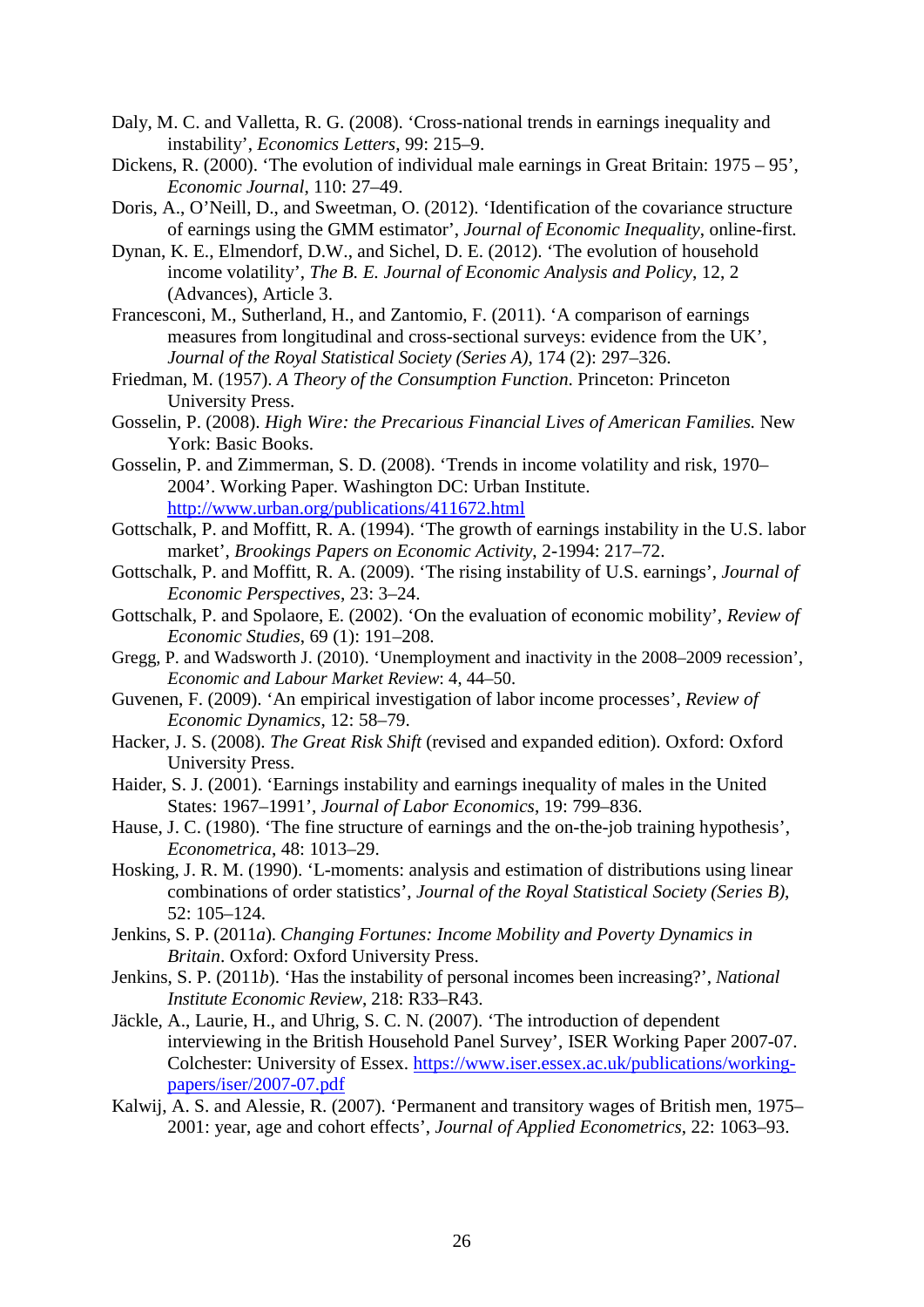- Keys, B. J. (2008). 'Trends in income and consumption volatility, 1970–2000', in D. Jolliffe and J. Ziliak (eds), *Income Volatility and Food Assistance in the United States*. Kalamazoo MI: Upjohn Institute for Employment Research, 11–34.
- Lillard, L. and Weiss, Y. (1979). 'Components of variation in panel earnings data: American scientists, 1960–1970', *Econometrica*, 47: 437–54.
- Lillard, L. and Willis, R. (1978). 'Dynamic aspects of earnings mobility', *Econometrica*, 46: 985–1012.
- MaCurdy, T. (1982). 'The use of time series processes to model the error structure of earnings in a longitudinal data analysis', *Journal of Econometrics*, 18: 83–114.
- Meghir, C. and Pistaferri, L. (2004). 'Income variance dynamics and heterogeneity', *Econometrica*, 72: 1–32.
- Meghir, C. and Pistaferri, L. (2010). 'Earnings, consumption and lifecycle choices', Working Paper 15914. Cambridge MA: National Bureau of Economic Research. [http://www.nber.org/papers/w15914.](http://www.nber.org/papers/w15914)
- Machin, S. (2011). 'Changes in UK wage inequality over the last forty years', Chapter 11 in P. Gregg and J. Wadsworth (eds), *The Labour Market in Winter*. *The State of Working Britain.* Oxford: Oxford University Press, 155–169.
- Moffitt, R. A. and Gottschalk, P. (2008). 'Trends in the transitory variance of male earnings in the U. S., 1991–2003: Preliminary evidence from LEHD data'. Working Paper 696. Boston MA: Economics Department, Boston College. [http://fmwww.bc.edu/ec](http://fmwww.bc.edu/ec-p/wp696.pdf)[p/wp696.pdf](http://fmwww.bc.edu/ec-p/wp696.pdf)
- Moffitt, R. A. and Gottschalk, P. (2011). 'Trends in the covariance structure of earnings in the U.S.: 1969–1987' ('Rediscovered Classics' section reproduction of John Hopkins University working paper from 1995), *Journal of Economic Inequality*, 9: 439–59.
- Moffitt, R. A. and Gottschalk, P. (2012). 'Trends in the transitory variance of male earnings. Methods and evidence', *Journal of Human Resources*, 47 (1): 204–236.
- Moyes, P. (1987). '**A** new concept of Lorenz domination', *Economics Letters*, 23: 203–207.
- Nickell, S. (1997). 'Unemployment and labor market rigidities: Europe versus North America', *Journal of Economic Perspectives*, 11 (3): 55–74.
- OECD (2008). *Growing Unequal? Income Distribution and Poverty in OECD Countries*. Paris: OECD.
- OECD (2011). 'Earnings volatility: causes and consequences', in *Employment Outlook 2011*. Paris: OECD, 153–190.
- Perrachi, F. and Welch, F. (1995). 'How representative are matched cross-sections? Evidence from the Current Population Survey', *Journal of Econometrics*, 68 (1): 153–179.
- Ramos, X. (2003). 'The covariance structure of earnings in Britain, 1991–1999', *Economica*, 70: 353–74.
- Shin, D. and Solon, G. (2011). 'Trends in men's earnings volatility: what does the Panel Study of Income Dynamics show?', *Journal of Public Economics*, 95: 973–982.
- Shin, D. (2012). 'Trends in men's earnings volatility: evidence from the National Longitudinal Survey of Youth, 1985–2009' *The B. E. Journal of Economic Analysis and Policy*, 12, 2 (Topics), Article 2.
- Shorrocks, A. (1978). 'Income inequality and income mobility', *Journal of Economic Theory*, 19 (2): 376–393.
- Van Kerm, P. (2010). 'sgini: Generalized Gini and Concentration coefficients (with factor decomposition) in Stata'. <http://medim.ceps.lu/stata/sgini.pdf>
- Ziliak, J. P., Hardy, B., and Bollinger, C. (2011). 'Earnings volatility in America: evidence from matched CPS', *Labour Economics*, 18: 742–754.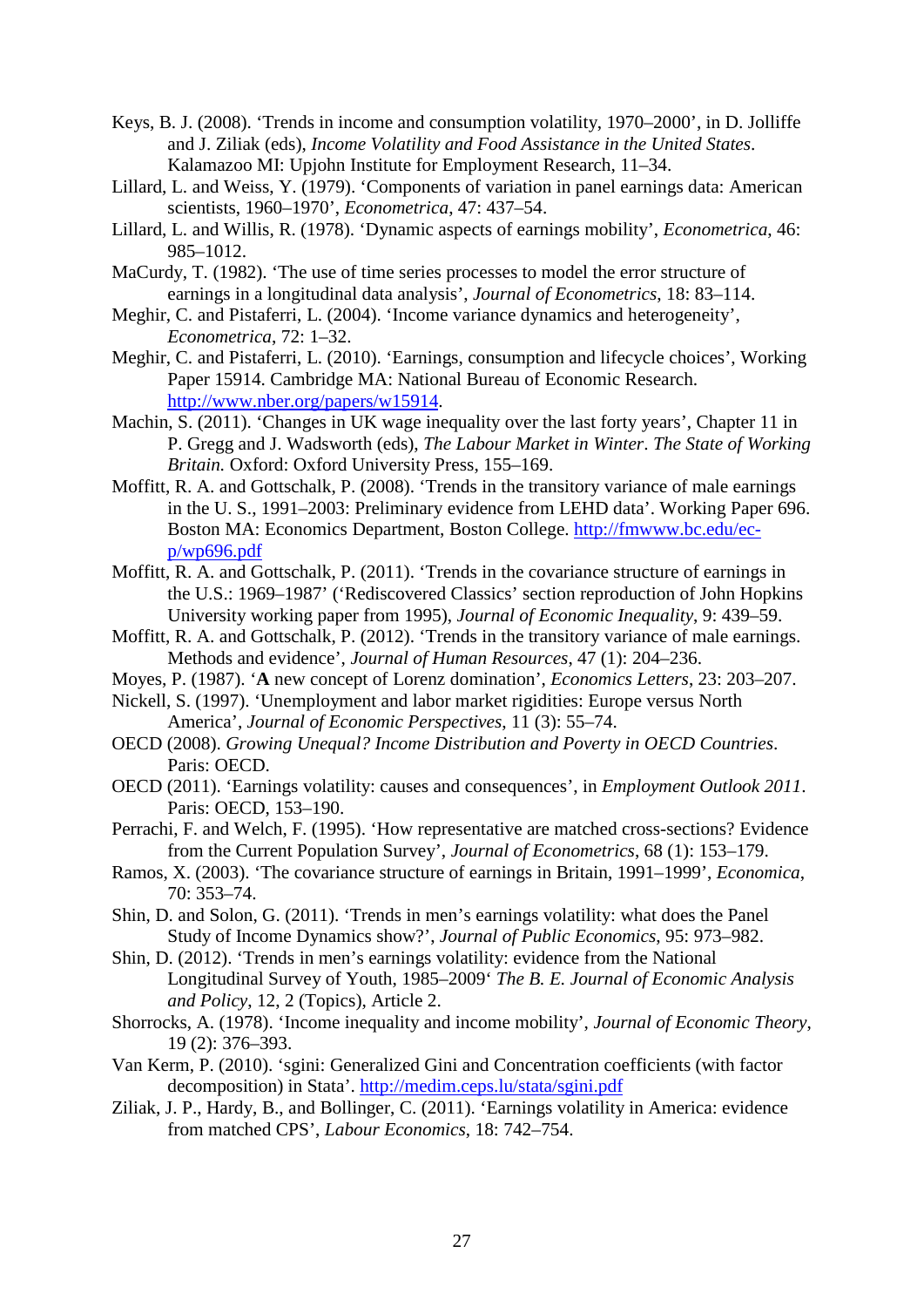

**Figure 1. Earnings and labour market volatility for British men, 1992–2008**

Notes: authors' estimates from BHPS data (unweighted, not age-adjusted, excluding imputed earnings values). The measure of volatility is *I* (see main text). Error bars show pointwise 95% confidence intervals, calculated using bootstrap standard errors (1000 replications) accounting for survey clustering and stratification. Year labels refer to year *t* for earnings changes between *t*–1 and *t.*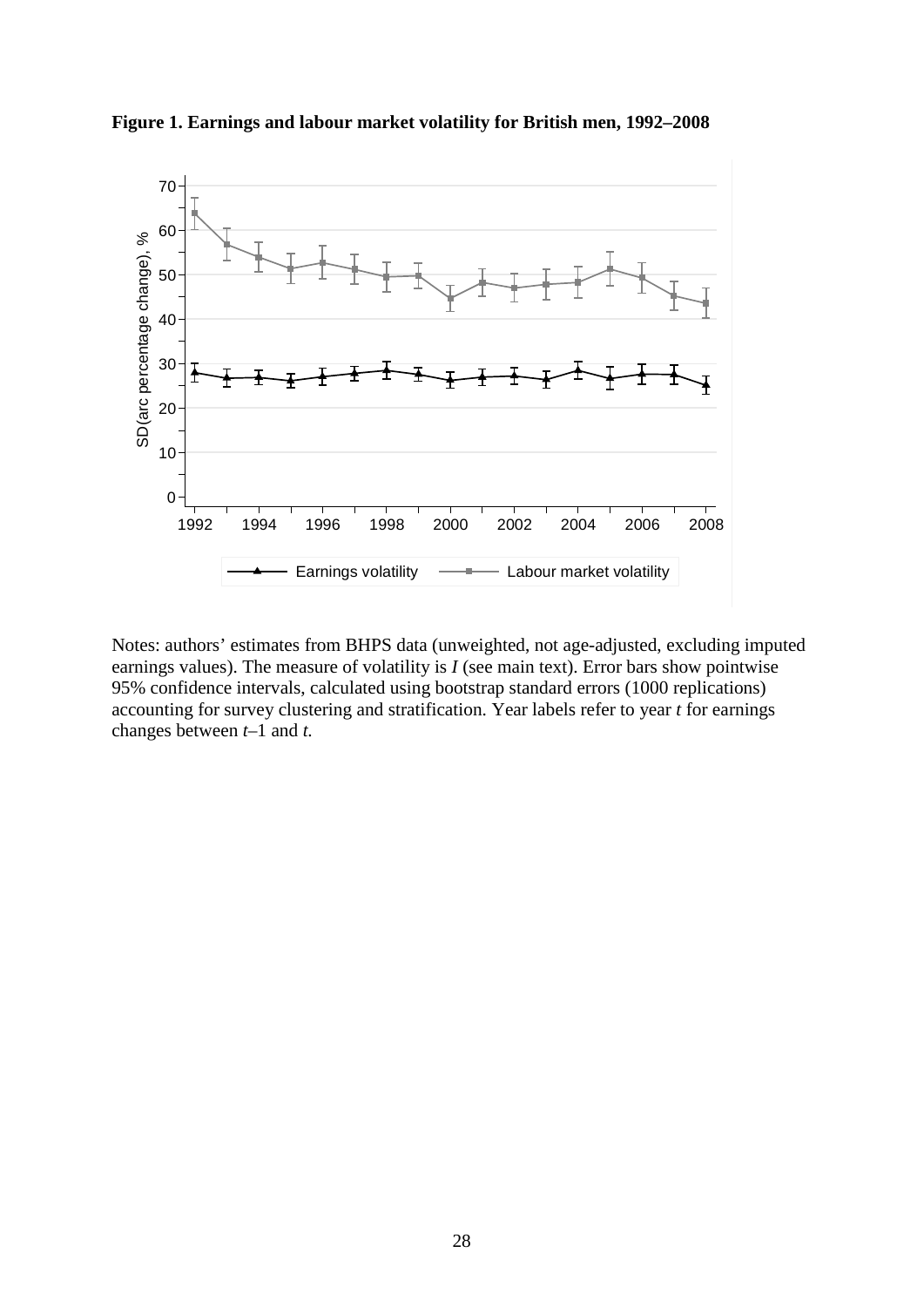**Figure 2. Earnings and labour market volatility for British women, 1992–2008** 



Notes: As for Figure 1.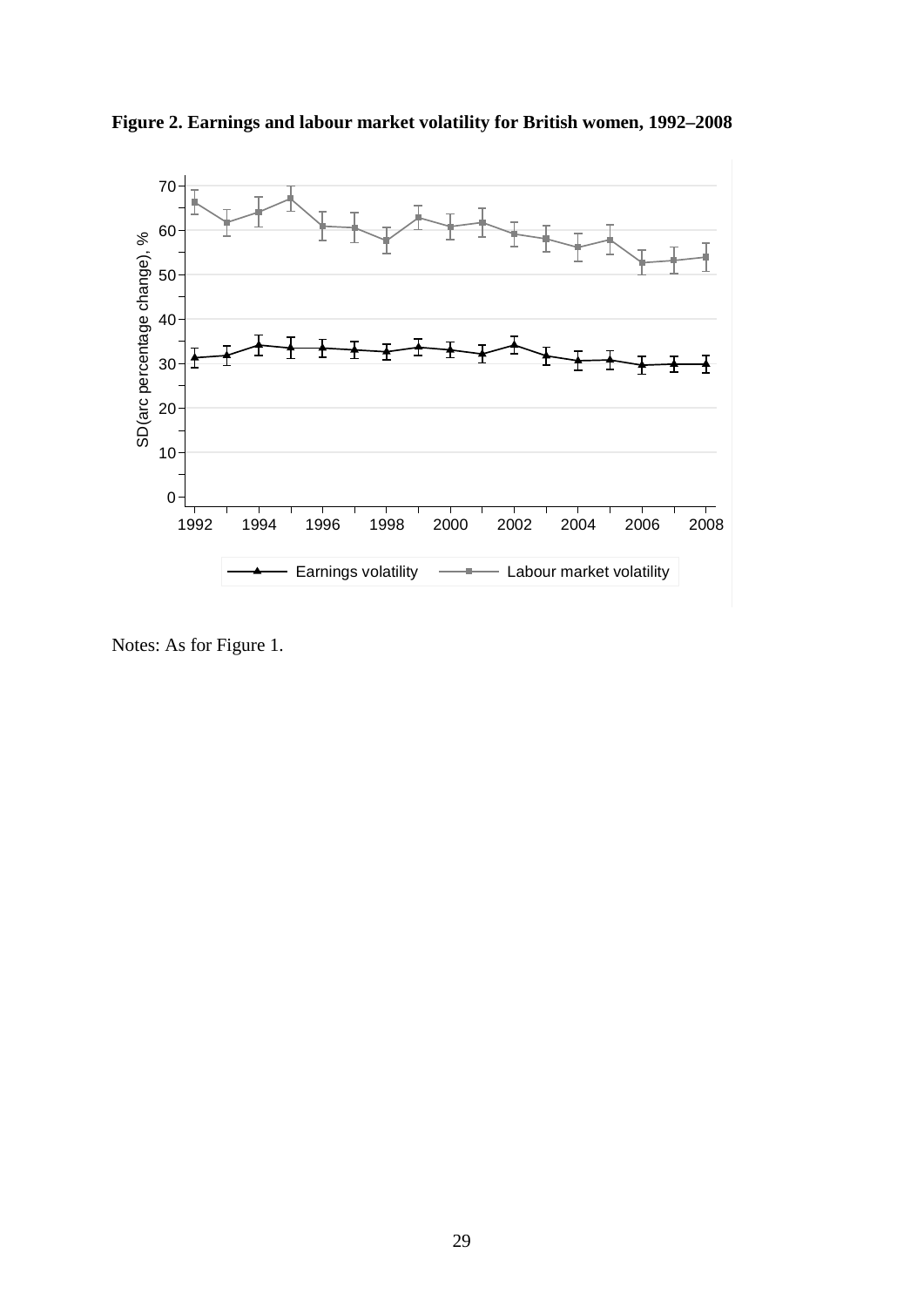



(a) Earnings volatility

(b) Labour market volatility



Notes: authors' estimates from BHPS data (as for Figure 1). Year labels refer to year *t* for earnings changes between *t*–1 and *t.* The indices of volatility are *I*, *S*, *A*, and *P*, as described in the main text. Each index is expressed as a percentage (multiplied by 100).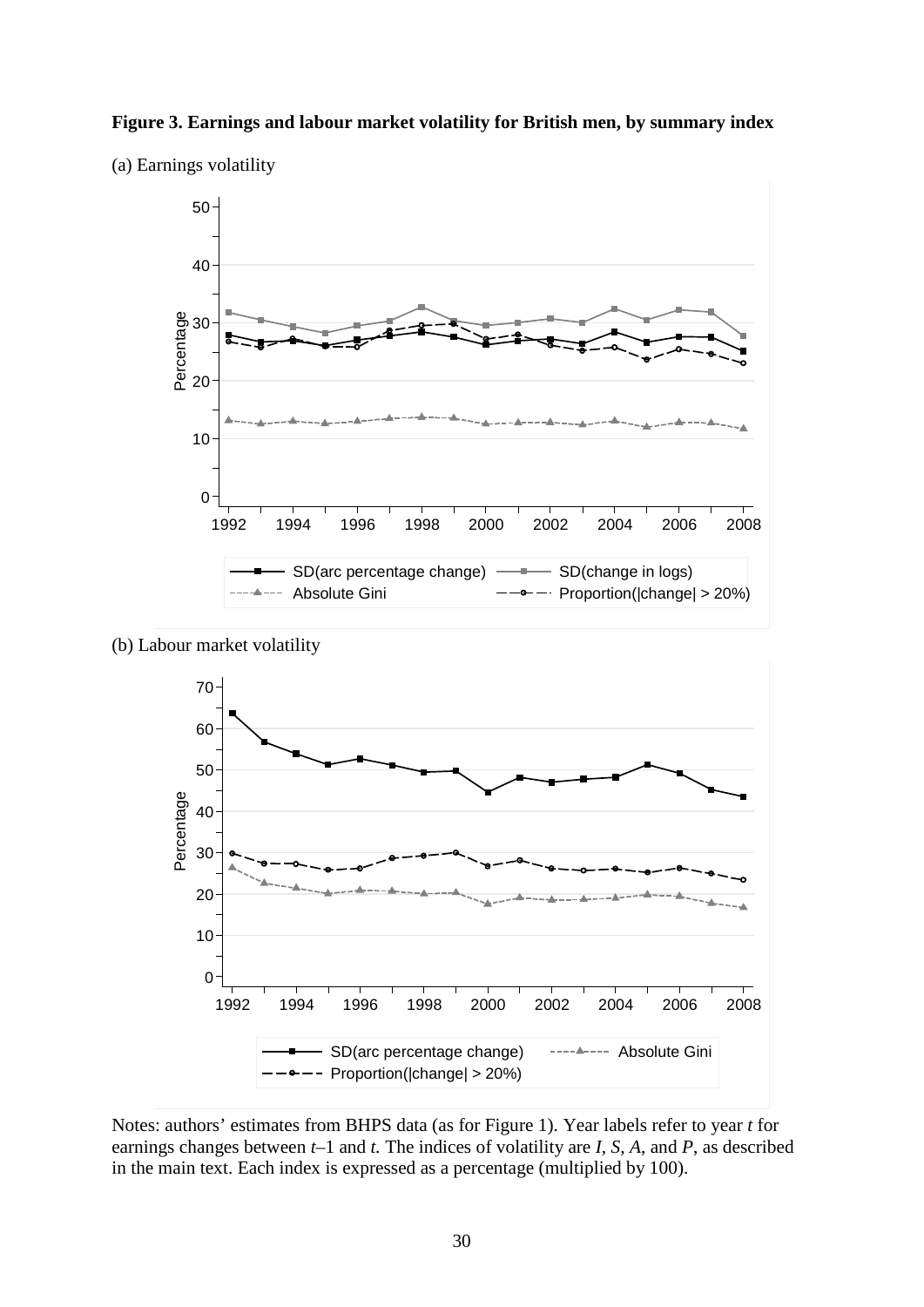



(a) Earnings volatility

(b) Labour market volatility



Notes: As for Figure 3.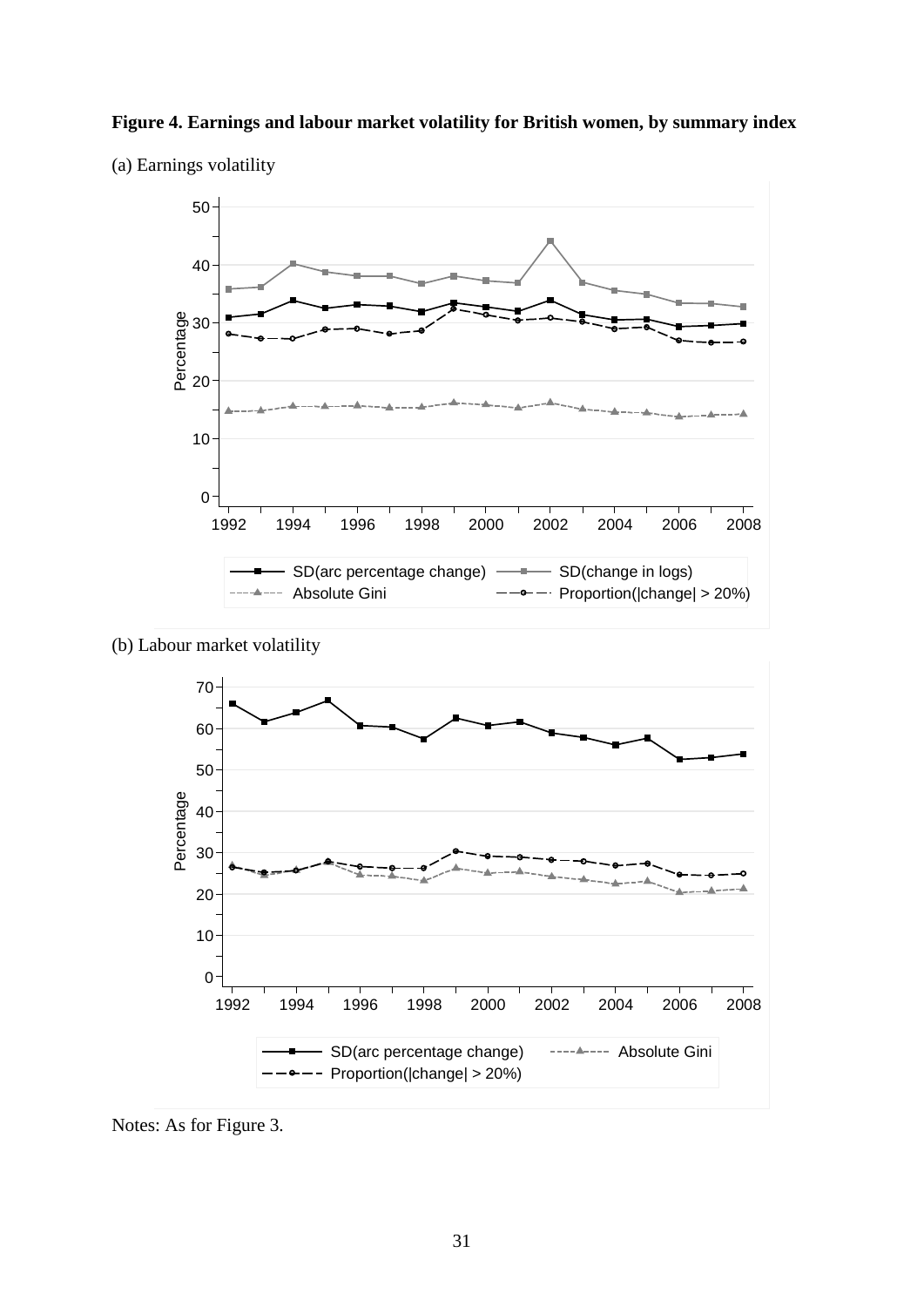## **Figure 5. Quantiles of the distributions of earnings changes for British men, including and excluding men with zero earnings**



(a) Men with positive earnings at both year *t*–1 and year *t*

(a) All men – including those with zero earnings at either year *t*–1 or year *t*



Notes: Authors' estimates from BHPS data. Year labels refer to year *t* for earnings changes between *t*–1 and *t.*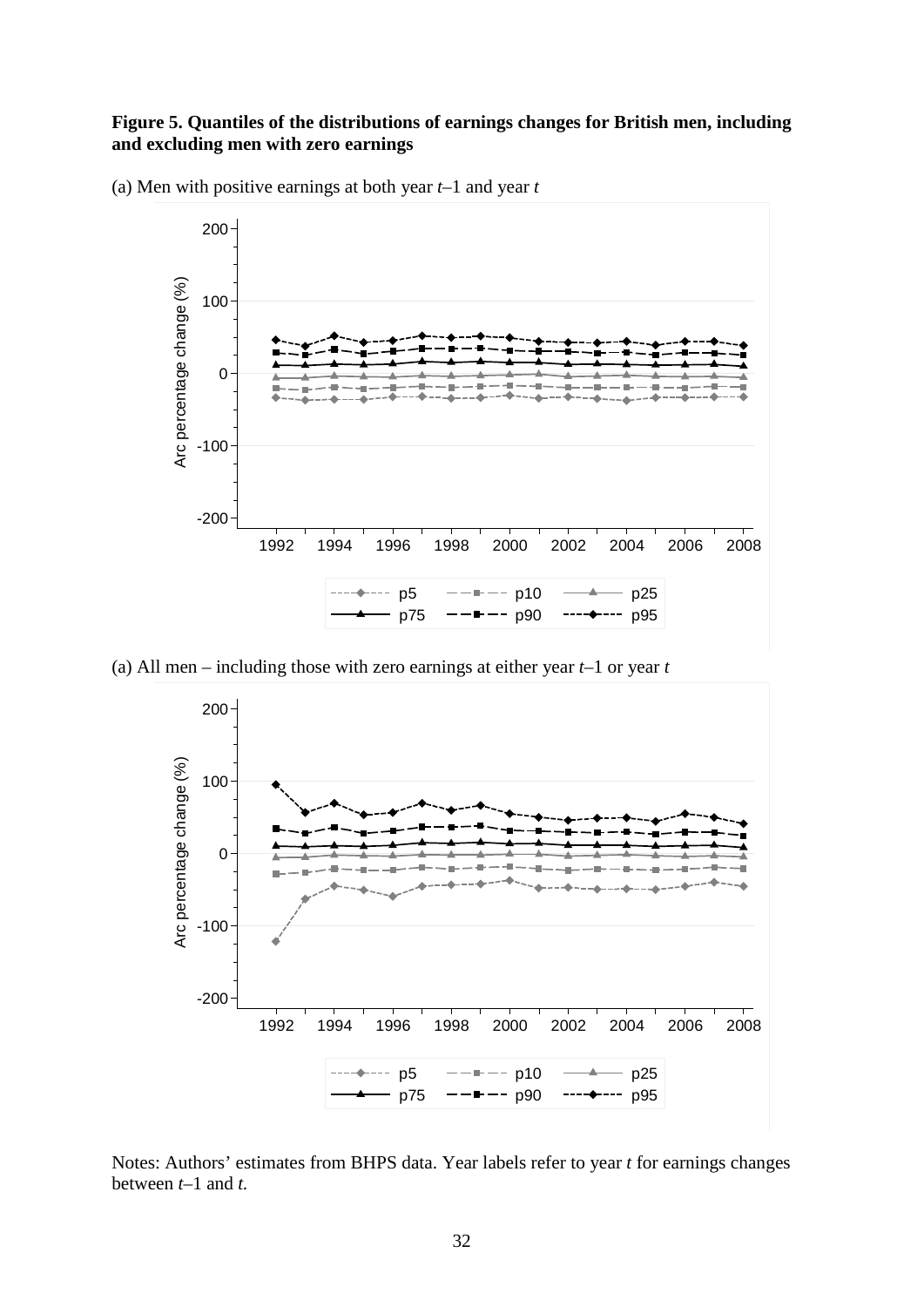### **Figure 6. Quantiles of the distributions of earnings changes for British women, including and excluding women with zero earnings**

(a) Women with positive earnings at both year *t*–1 and year *t*



(a) All women – including those with zero earnings at either year *t*–1 or year *t*



Notes: Authors' estimates from BHPS data. Year labels refer to year *t* for earnings changes between *t*–1 and *t.*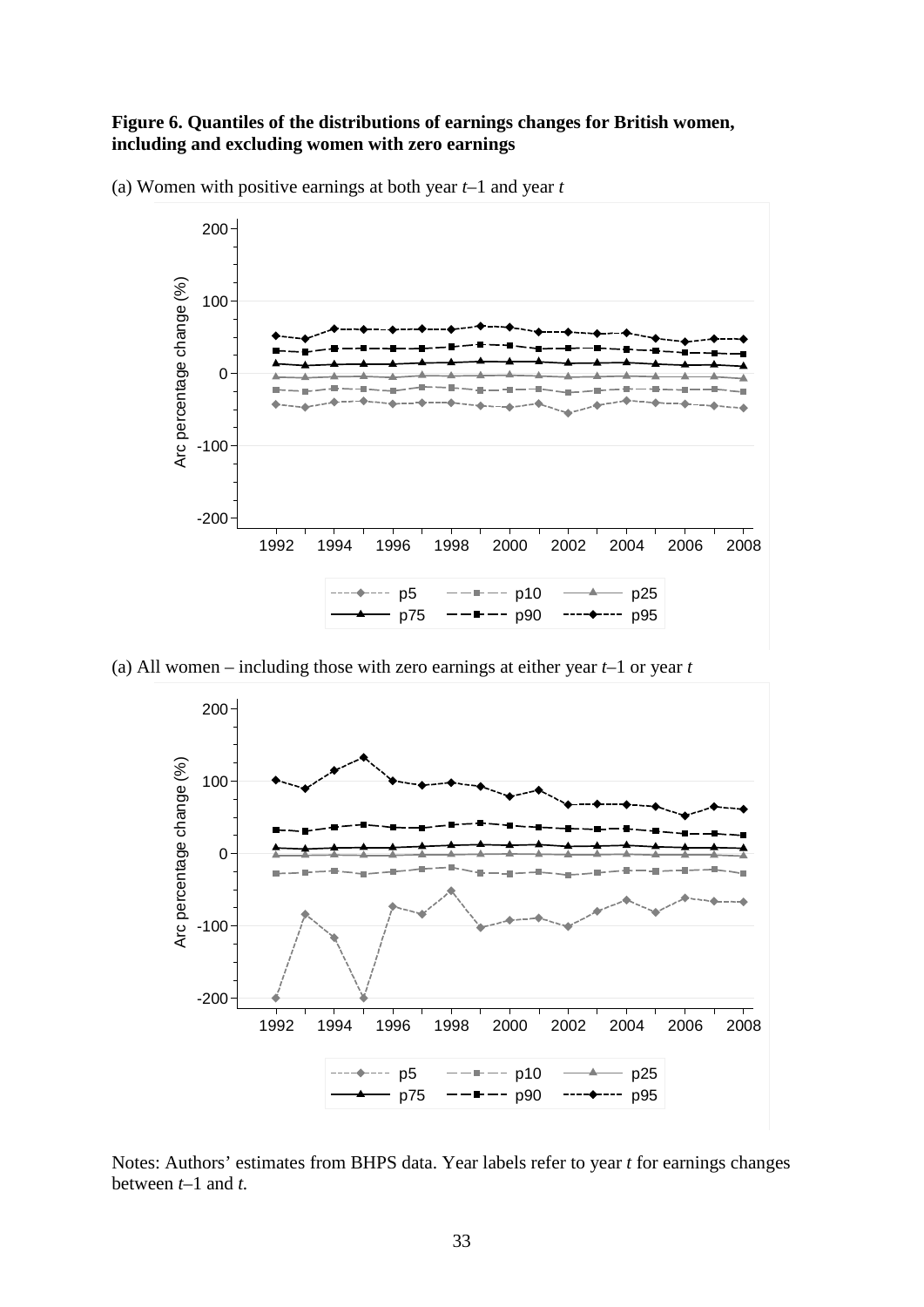**Figure 7. Decomposition of labour market volatility by labour market attachment, British men**



Notes: Authors' estimates from BHPS data. The measure of volatility is  $V = I^2$  (see main text). The decomposition formula is shown in equation (3). The values of the variance and variance contributions, and the latter expressed as a share of the total variance, are tabulated by year and sex in Appendix Table A1.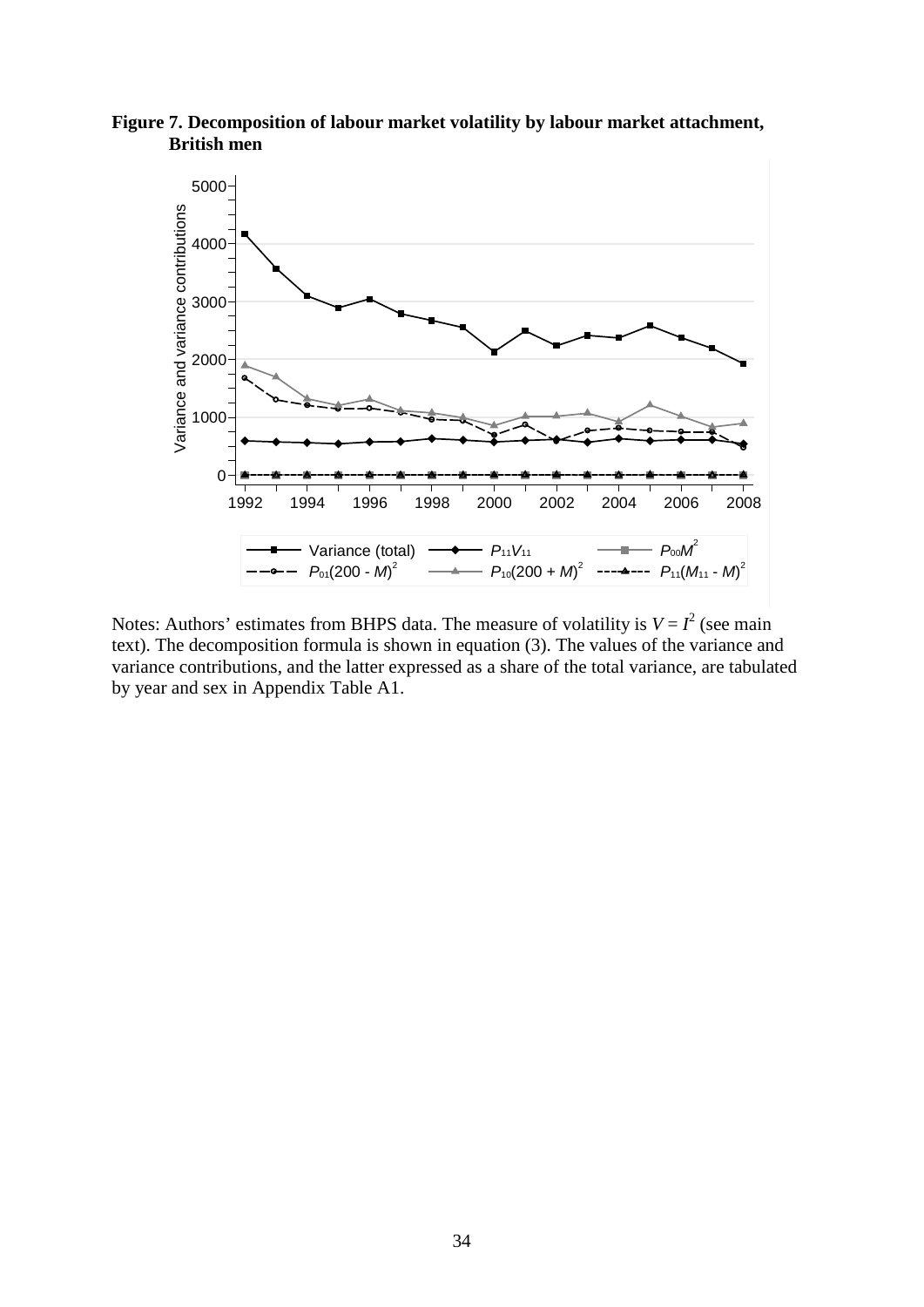**Figure 8. Decomposition of labour market volatility by labour market attachment, British women**



Notes: as for Figure 7.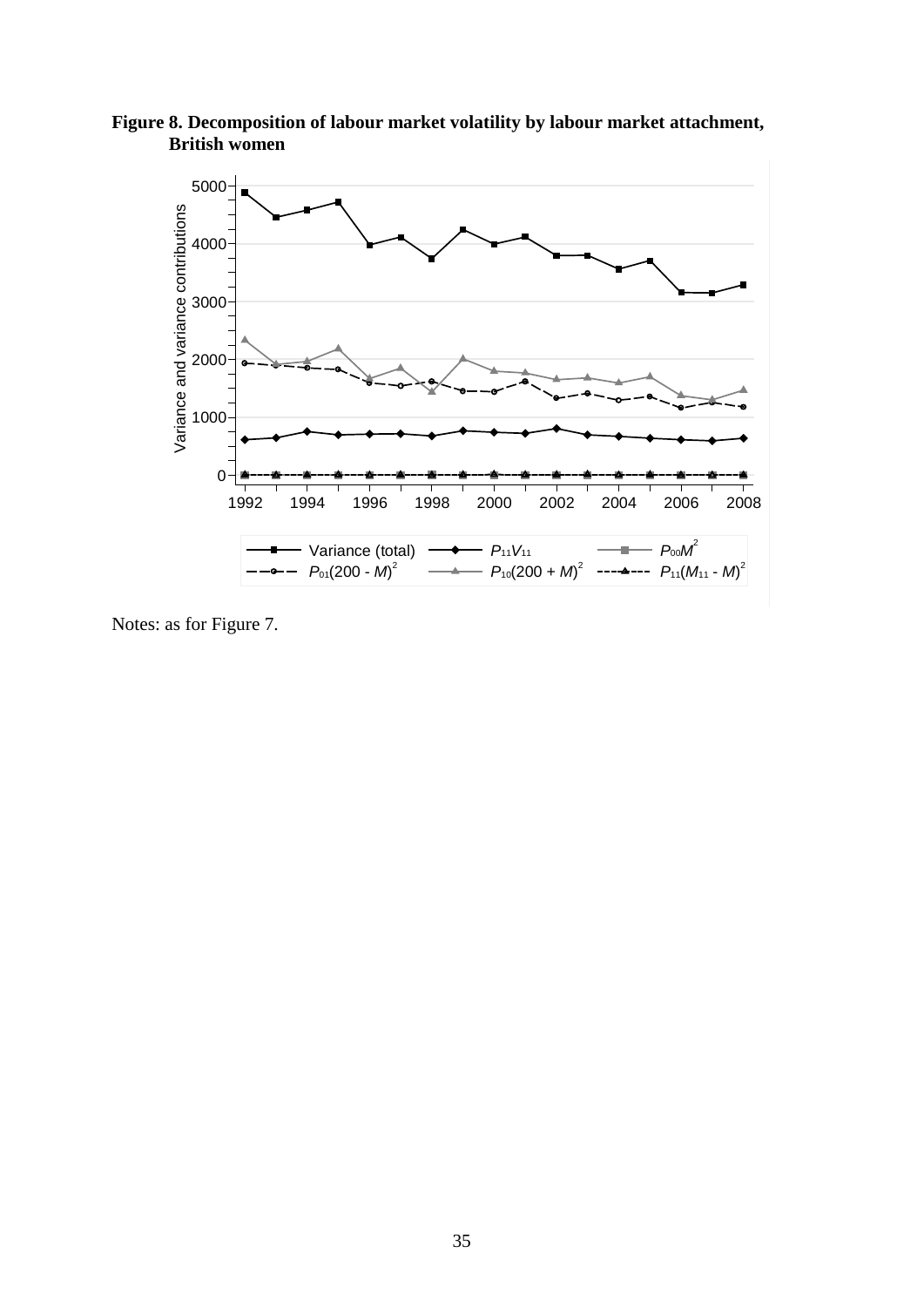

**Figure 9. Labour market attachment rates (%), and conditional mean earnings changes (***M***11): British men**

Notes: authors' estimates from BHPS data.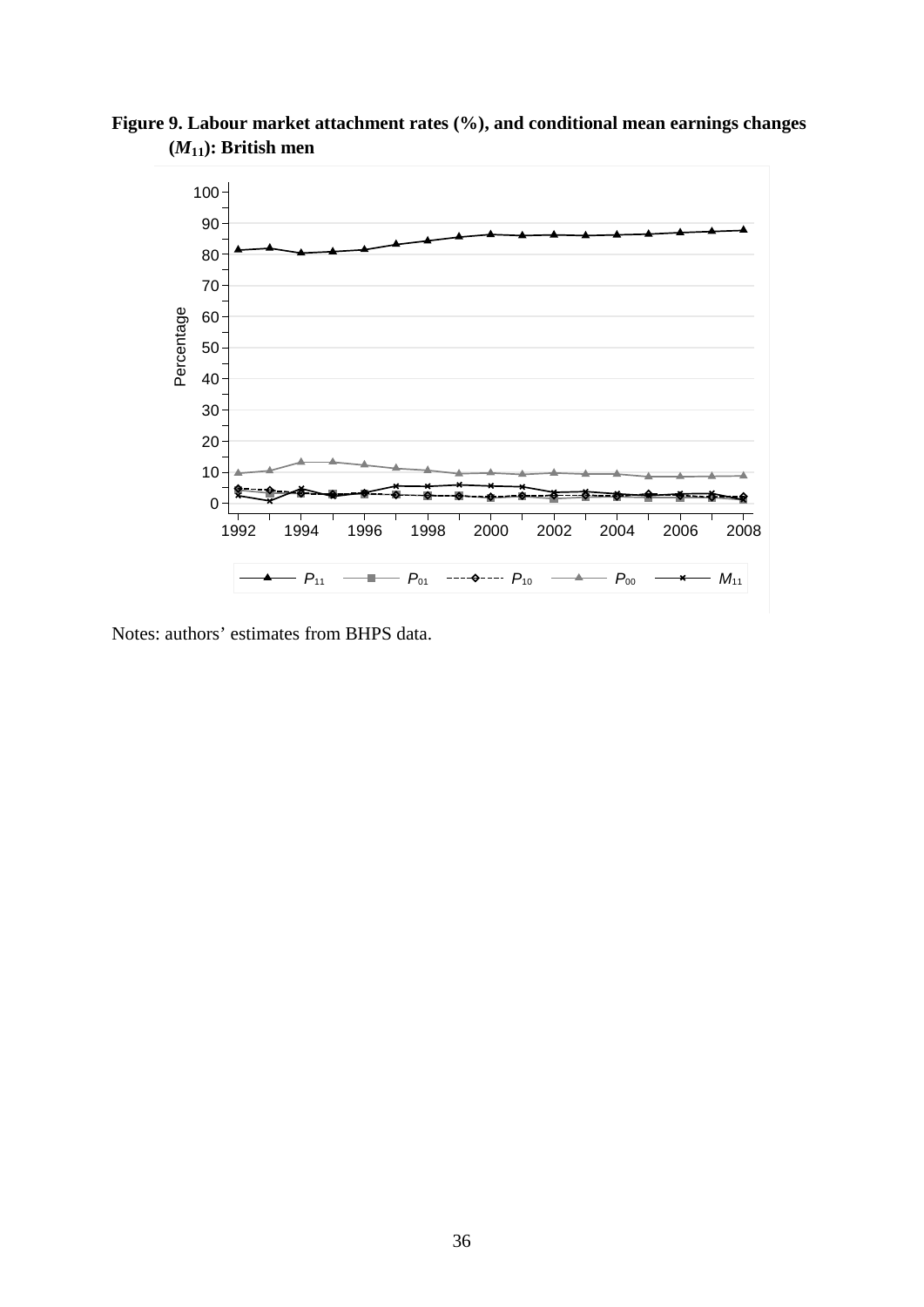

**Figure 10. Labour market attachment rates (%), and conditional mean earnings changes (***M***11): British women**

Notes: authors' estimates from BHPS data.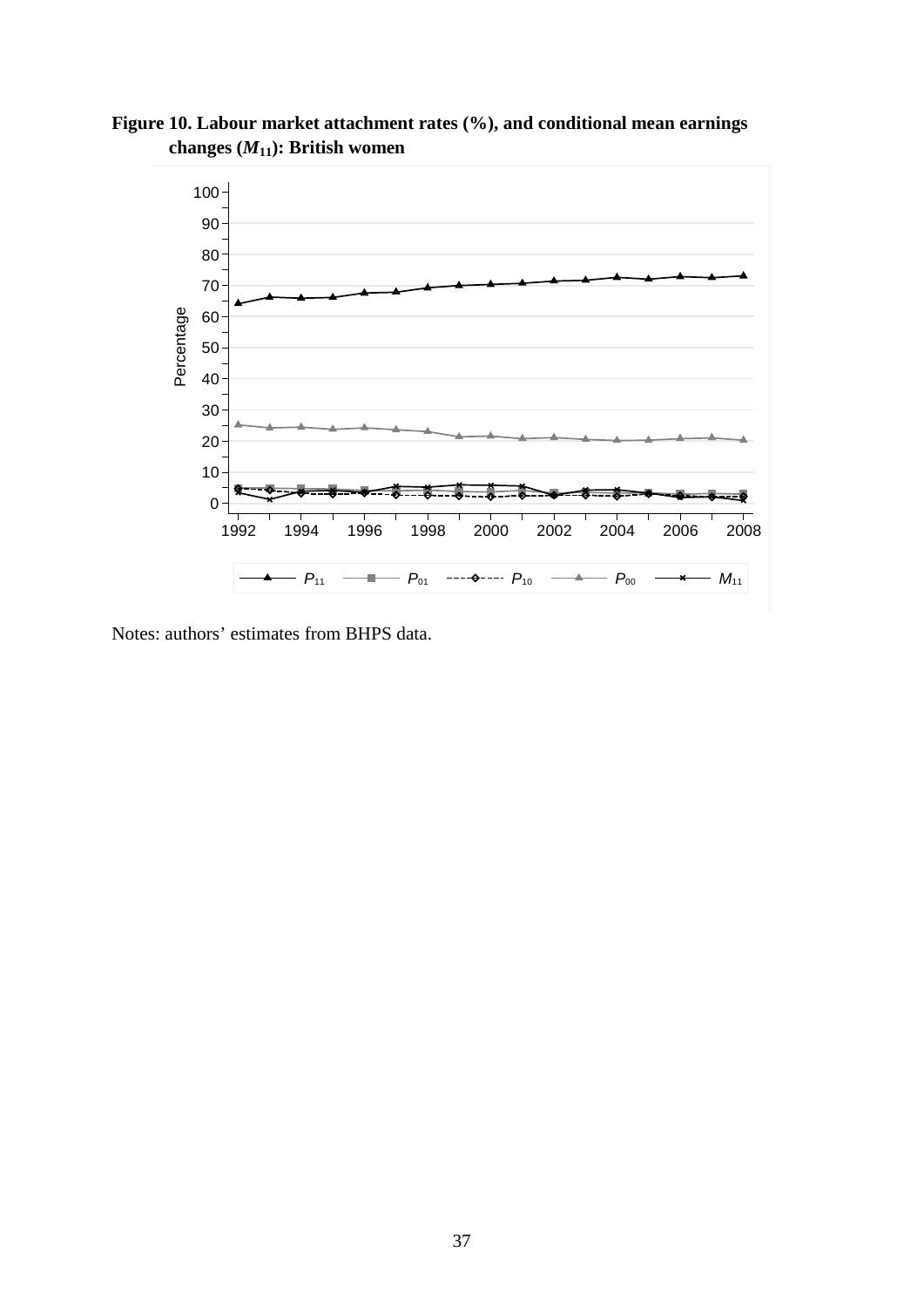

**Figure 11. Prevalence of between-interview job change (%), British men and women**

Notes: authors' estimates from BHPS data for individuals with two consecutive positive earnings observations (group '11'). Between-interview job change is defined in the main text. The prevalence of between-interview job change is  $P<sub>C</sub>$  in eq. (4). The discontinuity in the series between 2005 and 2006 reflects the introduction of dependent interviewing in 2006: see main text.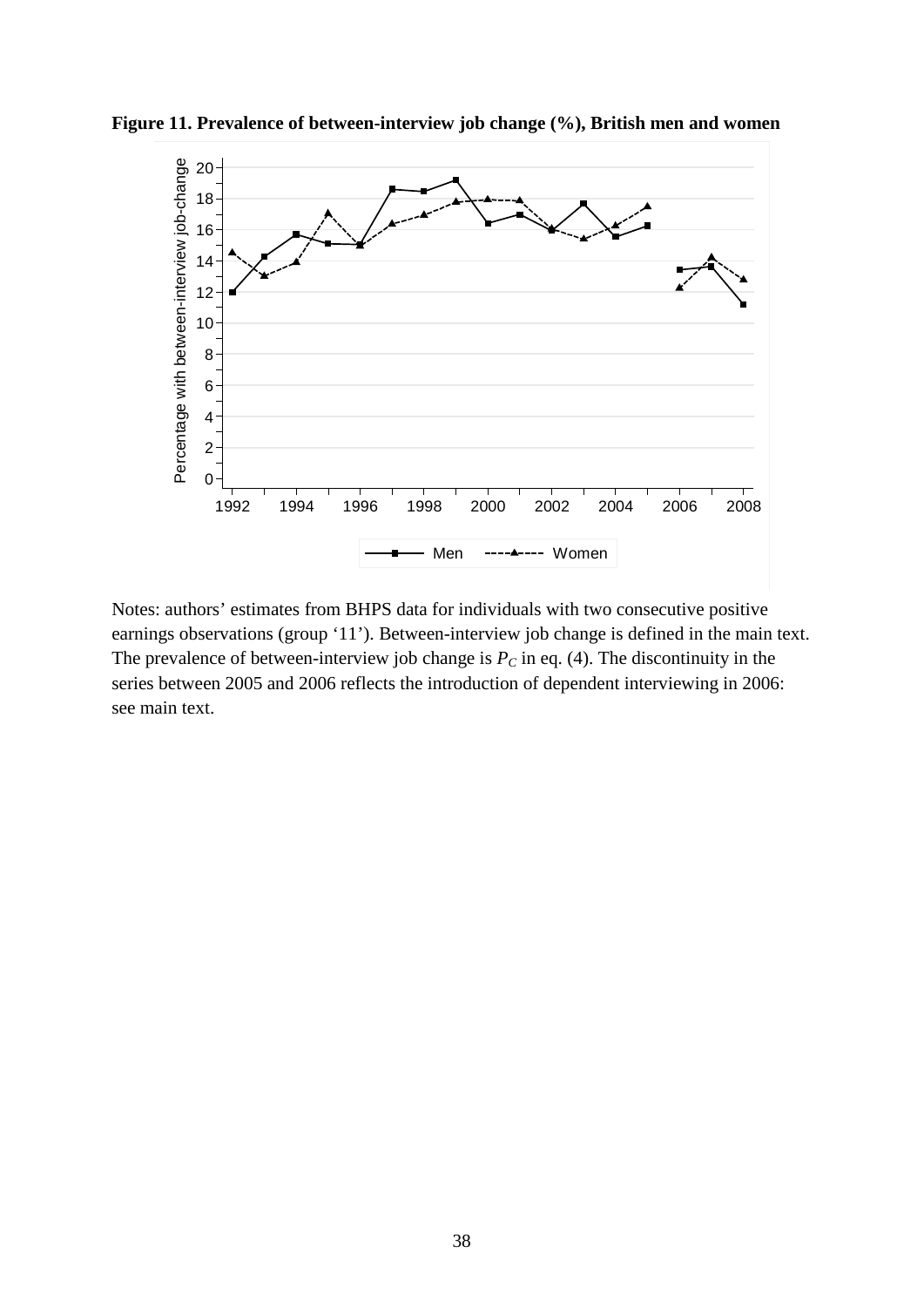**Figure 12. Variance of earnings changes by whether changed job between annual interviews, British men and women**



Notes: The chart shows  $V_C$  and  $V_N$  for men and women (see equation 4). See also the notes to Figure 11.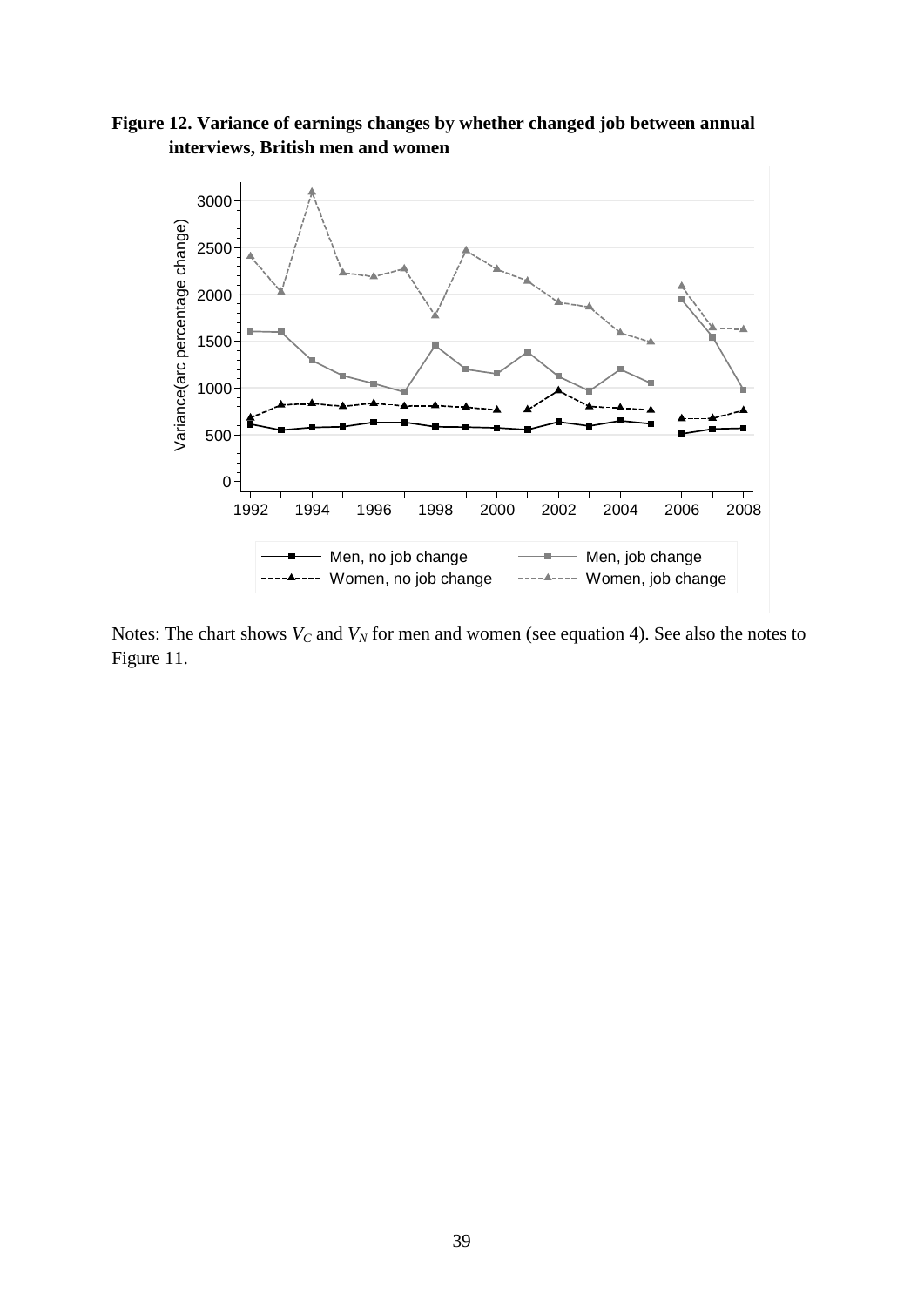**Figure 13. Decomposition of earnings volatility by whether changed job between annual interviews, British men**



Notes: The decomposition formula is shown in equation (4). See also the notes to Figure 11.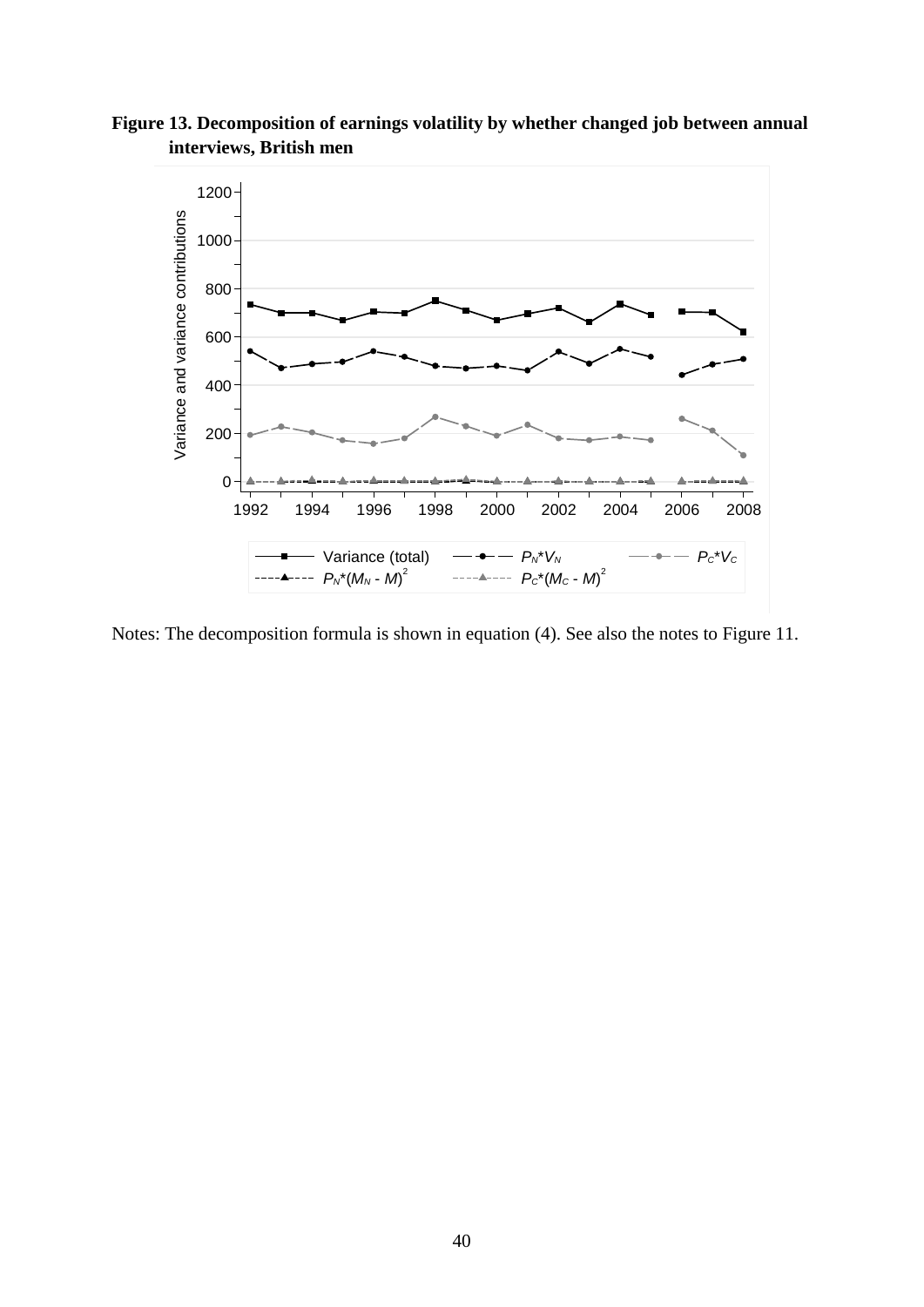**Figure 14. Decomposition of earnings volatility by whether changed job between annual interviews, British women**



Notes: as for Figure 13.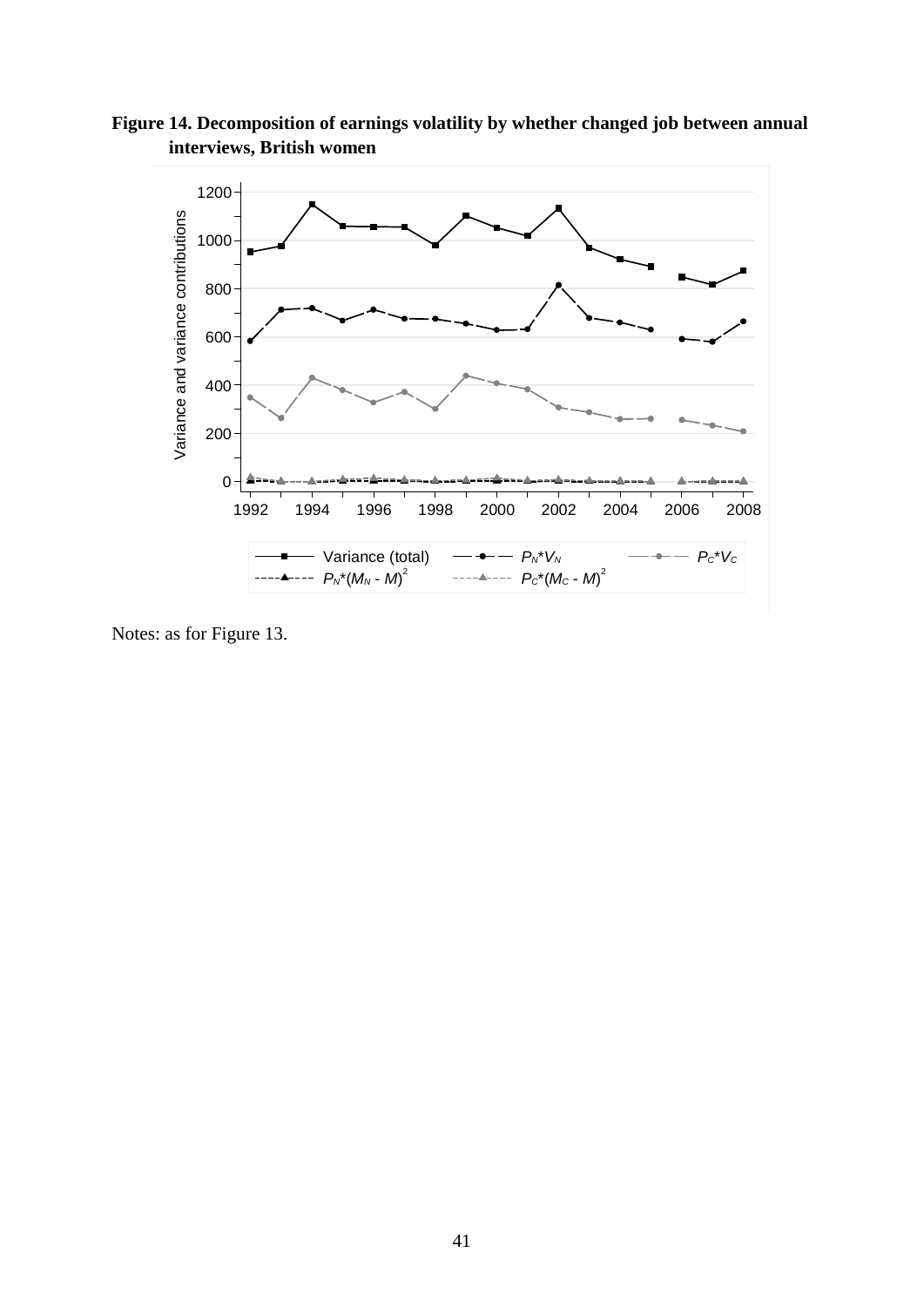

**Figure 15. Earnings and labour market volatility for men, Britain and the USA**

Notes: The measure of volatility is *I* (see main text). The earnings volatility estimates for Britain ('GB') are based on the BHPS measure of 'annual labour income'. (Comparisons of estimates based on current and annual earnings measures are shown in Appendix Figure A3– A6). The earnings volatility estimates for the USA ('US') are derived from matched CPS data, and are shown as the 'baseline series' in Ziliak, Hardy, and Bollinger (2011, Figures 1 and 3). The discontinuity in the US series at 1995 reflects a major redesign of the CPS.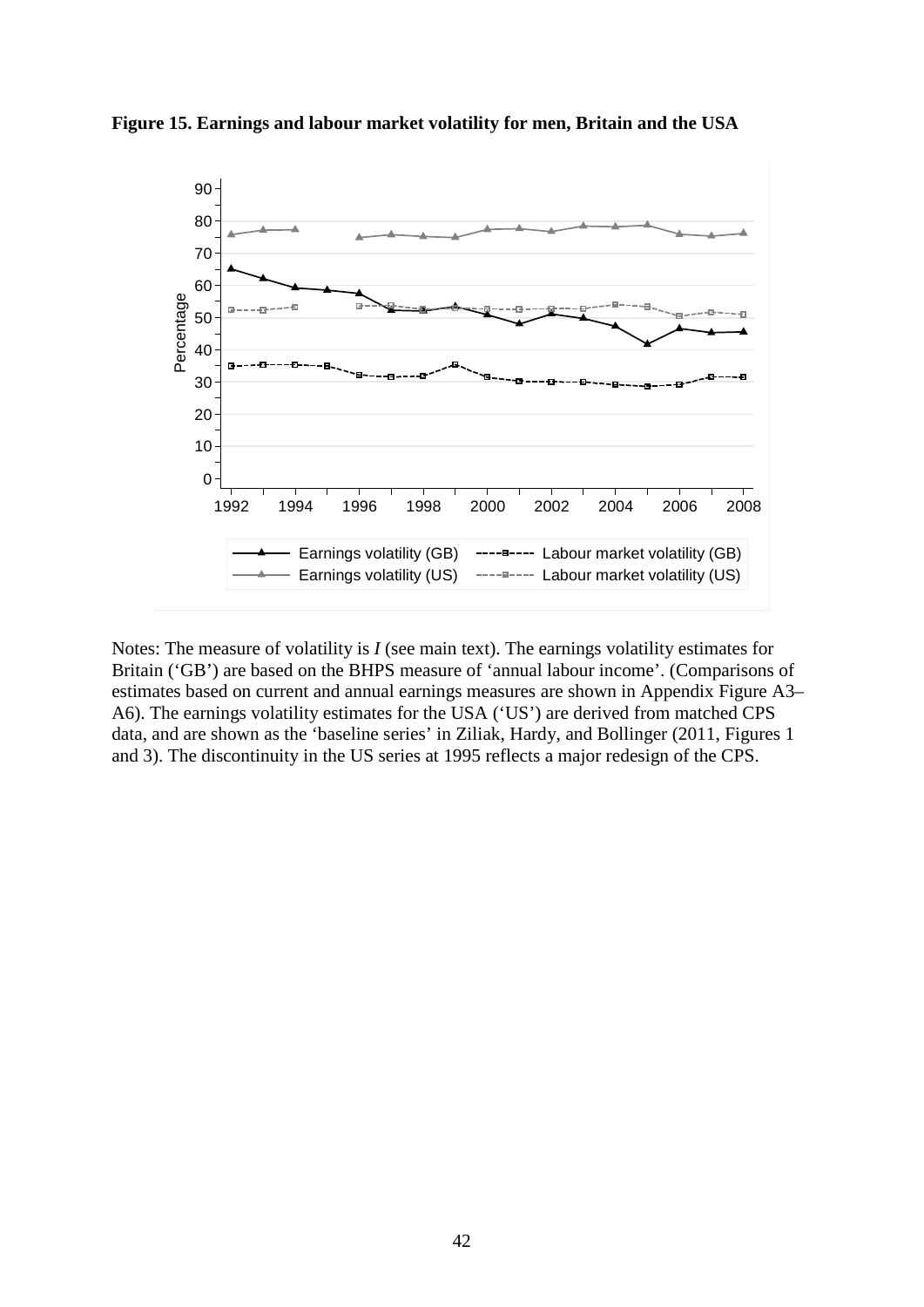

**Figure 16. Earnings and labour market volatility for women, Britain and the USA**

Notes: As for Figure 15.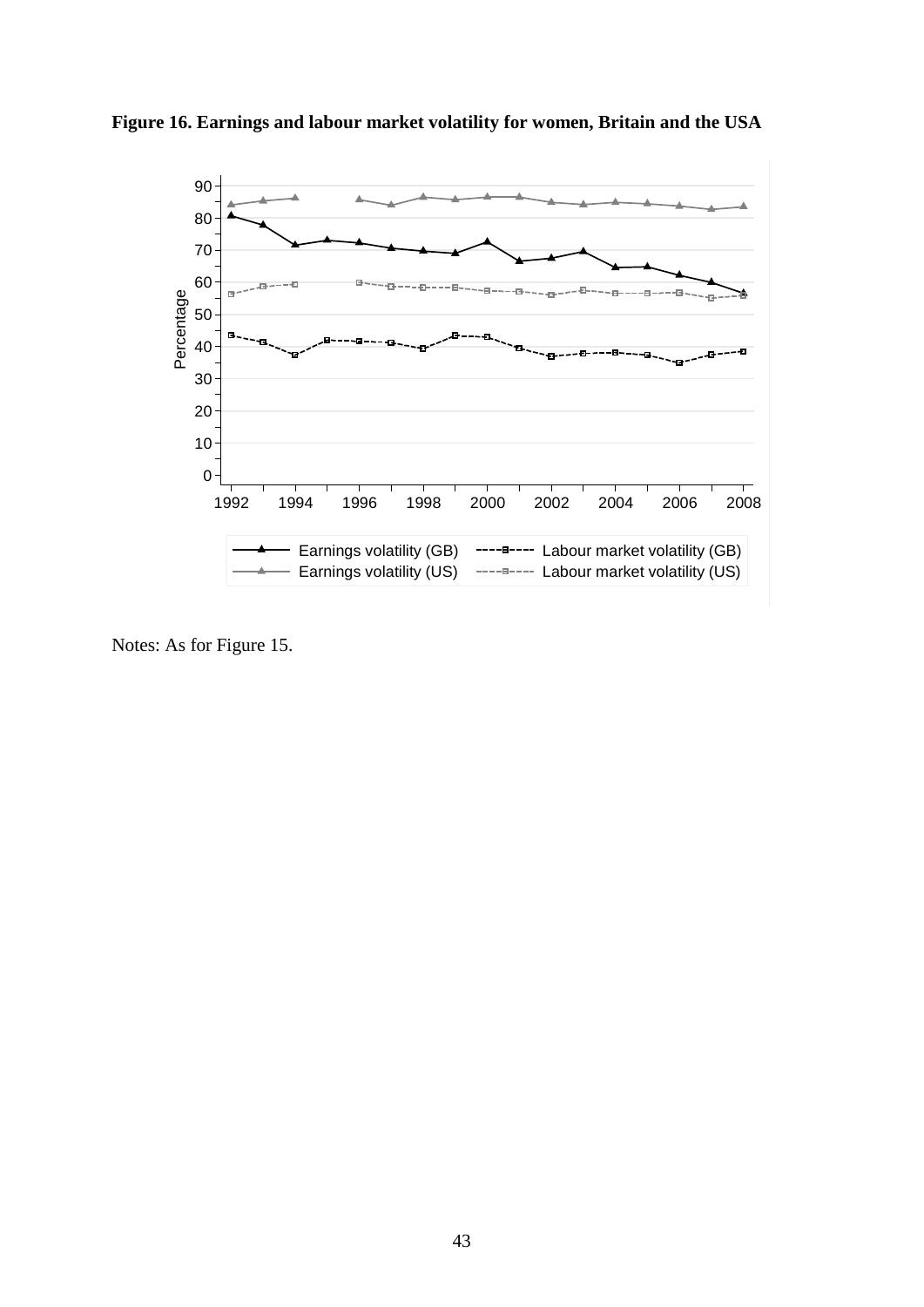

**Figure 17. Labour market attachment rates (%) for men, Britain and the USA**

Notes: Attachment rates  $P_{11}$ ,  $P_{01}$ ,  $P_{10}$ , and  $P_{00}$ , are defined in the main text. The estimates for Britain ('GB') are based on the BHPS measure of 'annual labour income'. (Comparisons of estimates based on current and annual earnings measures are shown in Appendix Figure A3– A6). The estimates for the USA ('US') are derived from matched CPS data, and are shown as the 'baseline series' in Ziliak, Hardy, and Bollinger (2011, Figure 4). The discontinuity in the US series at 1995 reflects a major redesign of the CPS.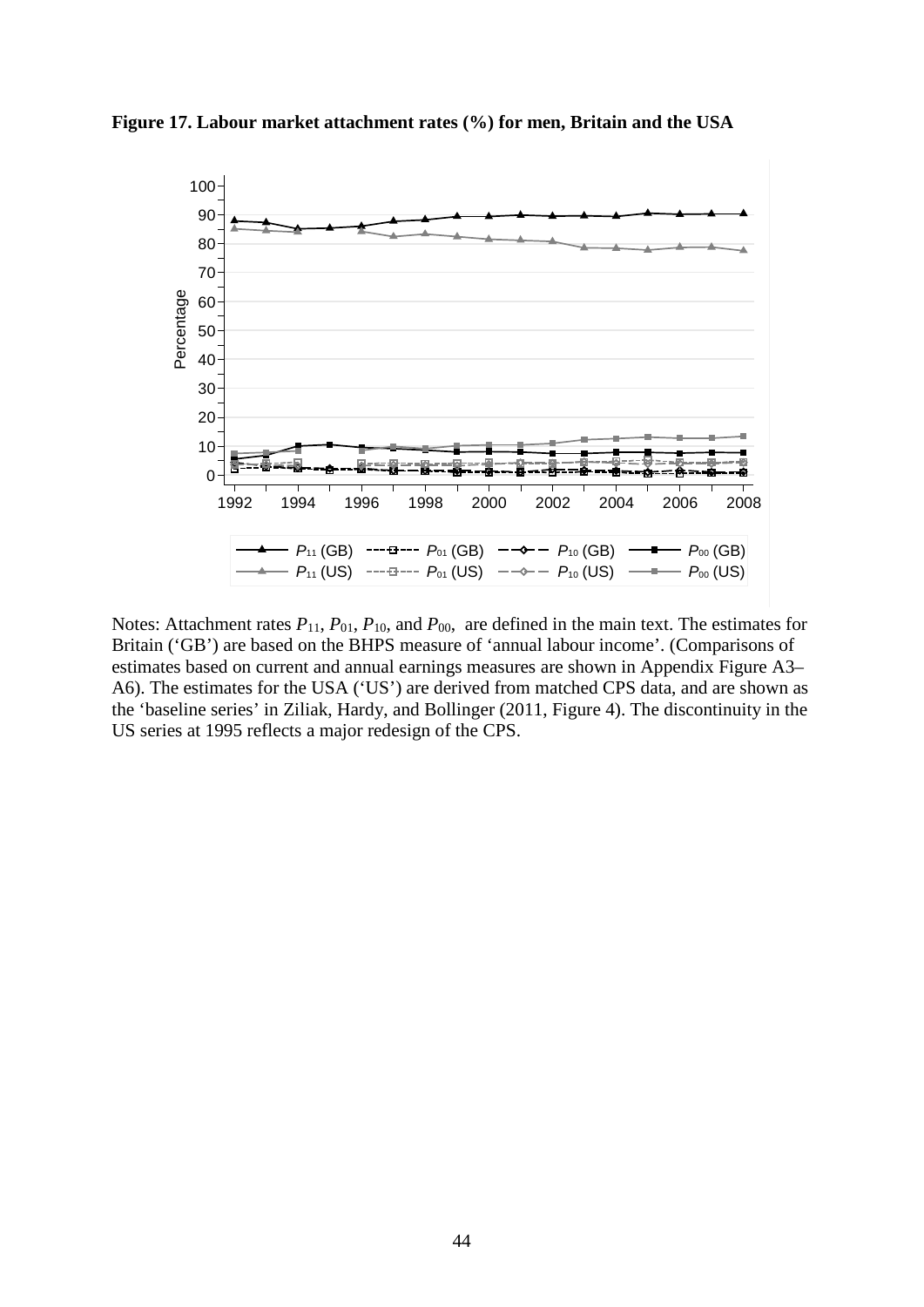

**Figure 18. Labour market attachment rates (%) for women, Britain and the USA**

Notes: As for Figure 17.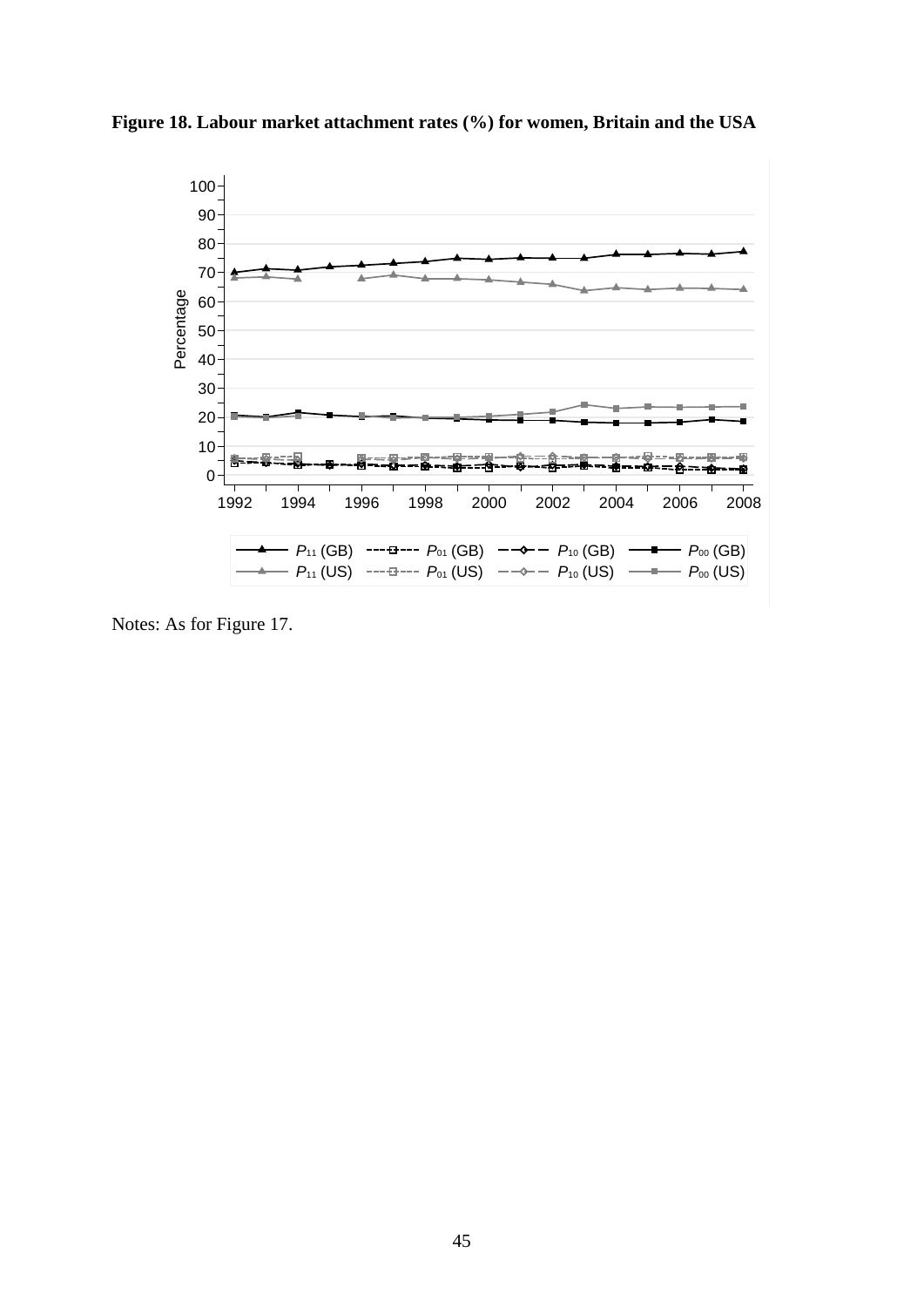|       |      | Observed | Counterfactual |      |  |
|-------|------|----------|----------------|------|--|
|       |      |          | A              |      |  |
|       | 1992 | 2008     | 2008           | 2008 |  |
| Men   | 4169 | 1925     | 4073           | 1926 |  |
| Women | 4881 | 3288     | 4824           | 3288 |  |

# **Table 1. Labour market volatility (***V***), 1992 and 2008, by sex: observed versus counterfactual estimates**

Notes: authors' estimates using BHPS data. Calculations based on the decomposition formula *V* shown in eq. (3). Counterfactual A assumes that group population shares ( $P_{11}$ ,  $P_{00}$ ,  $P_{10}$ ,  $P_{10}$ ) are fixed at their 1992 values in 2008 and  $M_{11}$  and  $V_{11}$  are as observed in 2008. Counterfactual B assumes that  $M_{11}$  and  $V_{11}$  are fixed at their 1992 values in 2008 and the group population shares are as observed in 2008.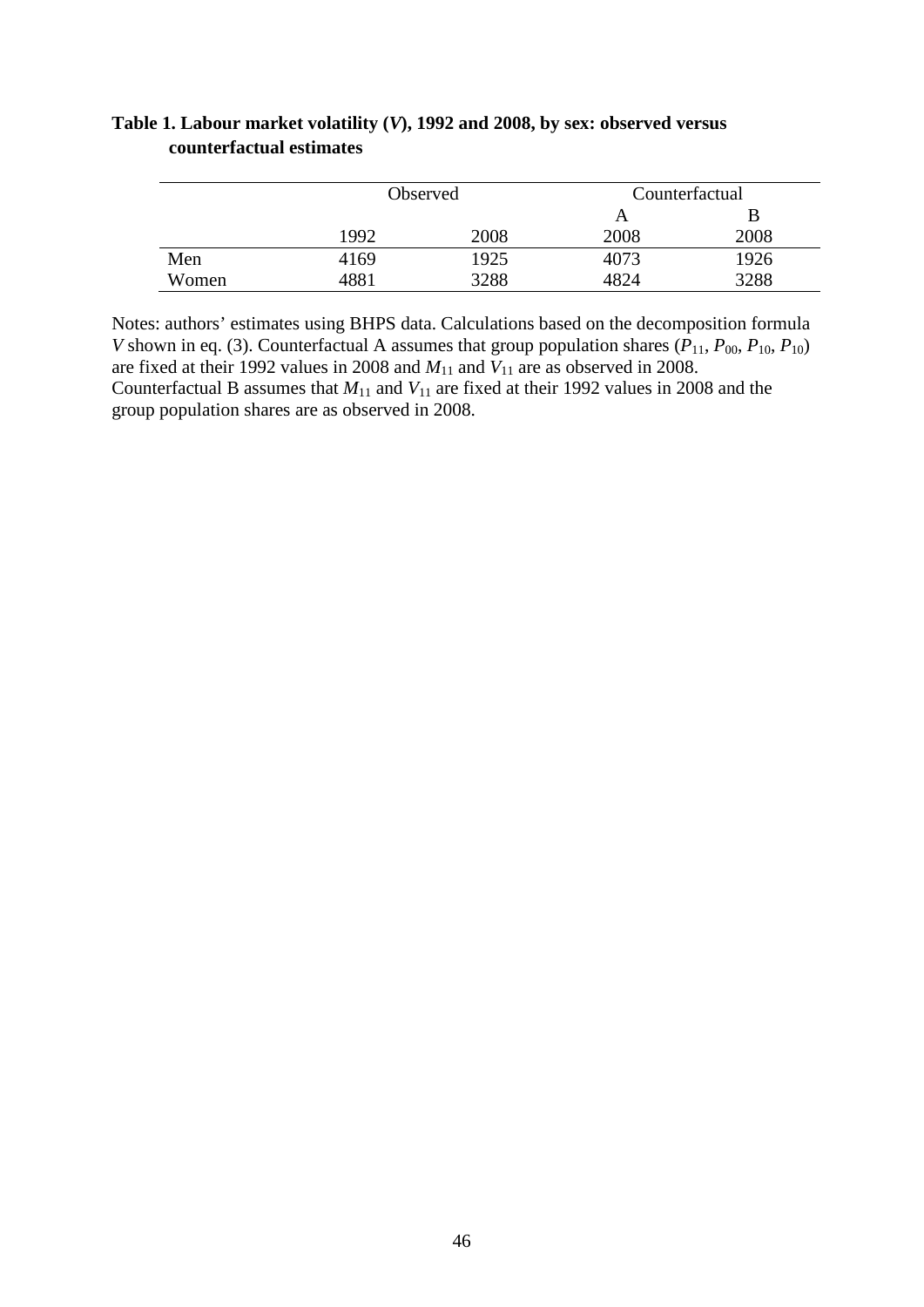## **Appendix Figure A1. Volatility trends for British men and their sensitivity to the use of sample weights, lifecycle controls, and imputed observations**



Notes: authors' estimates from BHPS data. Year labels refer to year *t* for earnings changes between *t*–1 and *t.* The index of volatility is *I* (described in the main text).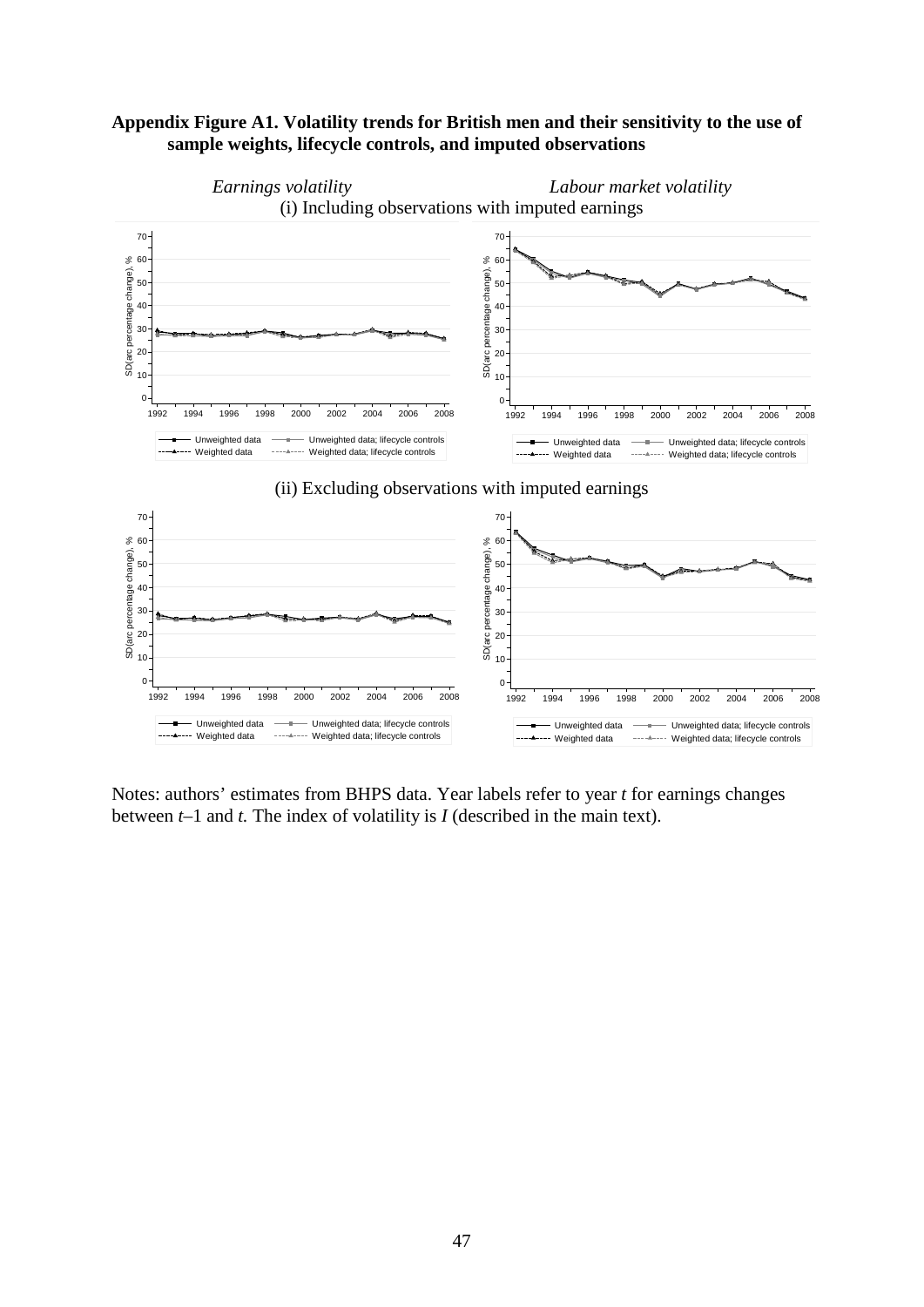## **Appendix Figure A2. Volatility trends for British women: sensitivity to the use of sample weights, lifecycle controls, and imputed observations**



Notes: As for Appendix Figure A1.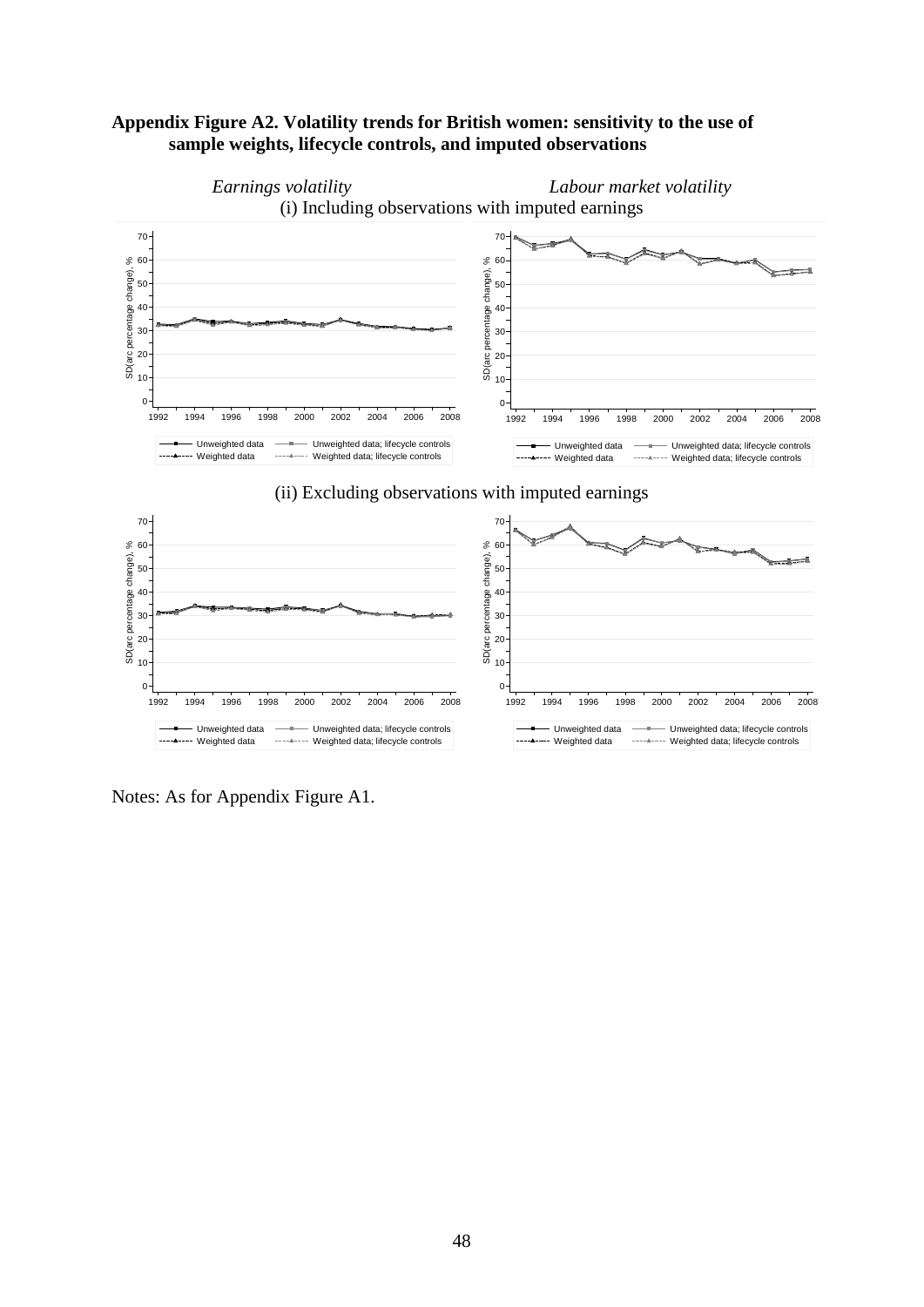# **Appendix Figure A3. Volatility trends for British men: comparison of estimates based on current and annual earnings measures**



Notes: The current earnings estimates are those shown in Figure 1. The annual earnings estimates are derived using BHPS variable fyrl (annual labour income), and calculated for the same samples as for the current earnings measures.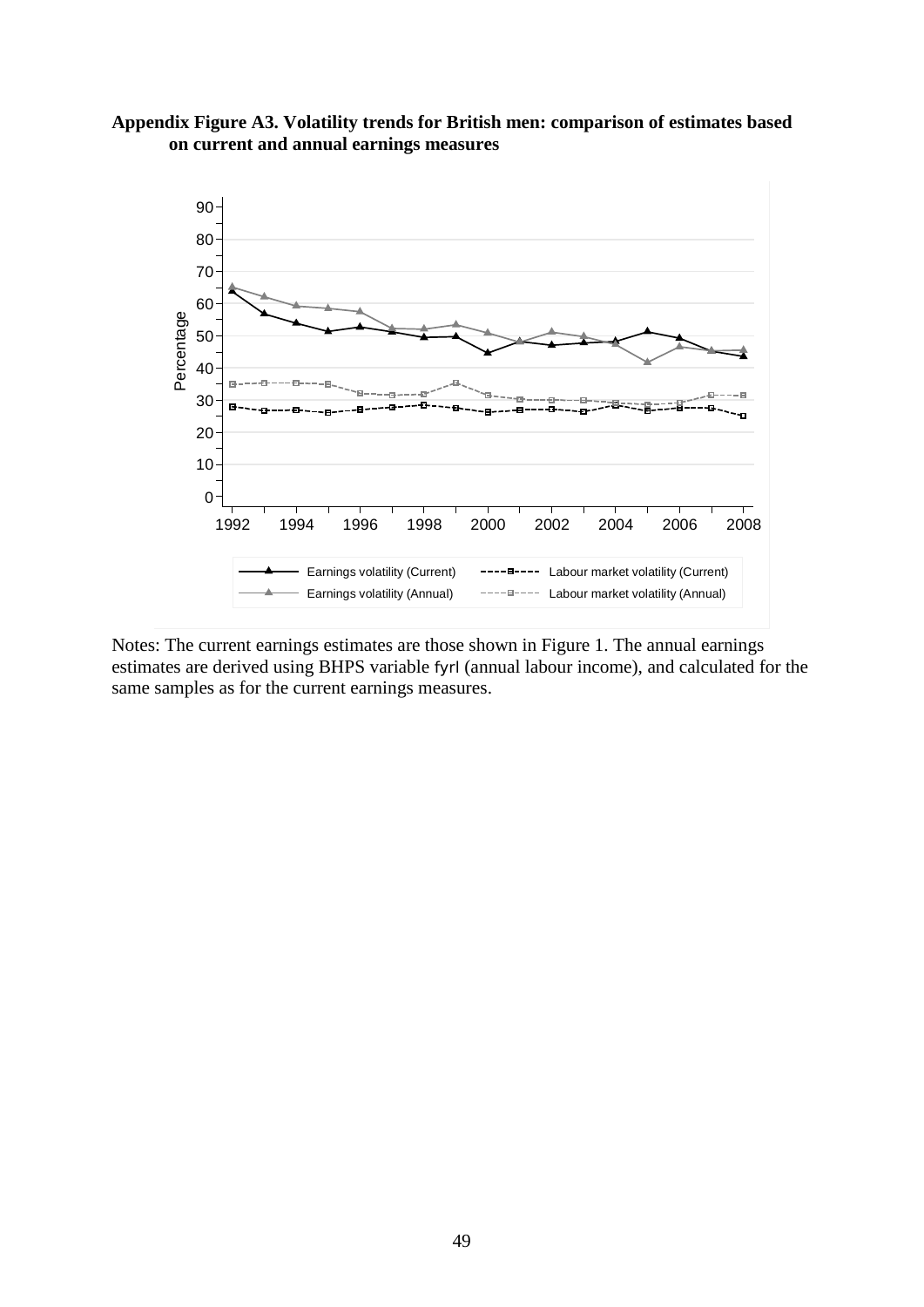## **Appendix Figure A4. Volatility trends for British women: comparison of estimates based on current and annual earnings measures**



Notes: The current earnings estimates are those shown in Figure 2. The annual earnings estimates are derived using BHPS variable fyrl (annual labour income), and calculated for the same samples as for the current earnings measures.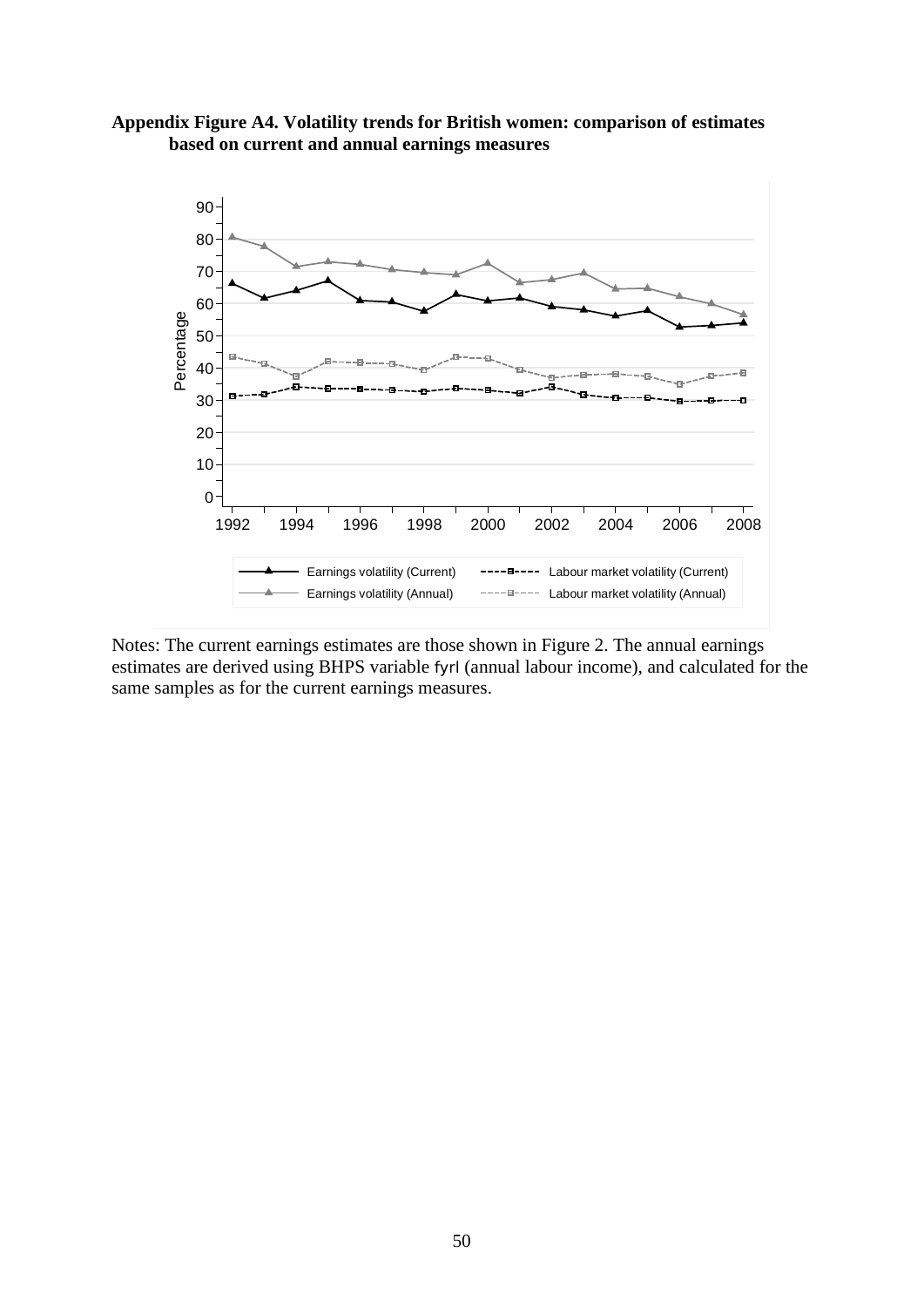



Notes: The current earnings estimates are those shown in Figure 9. The annual earnings estimates are derived using BHPS variable fyrl (annual labour income), and calculated for the same samples as for the current earnings measures.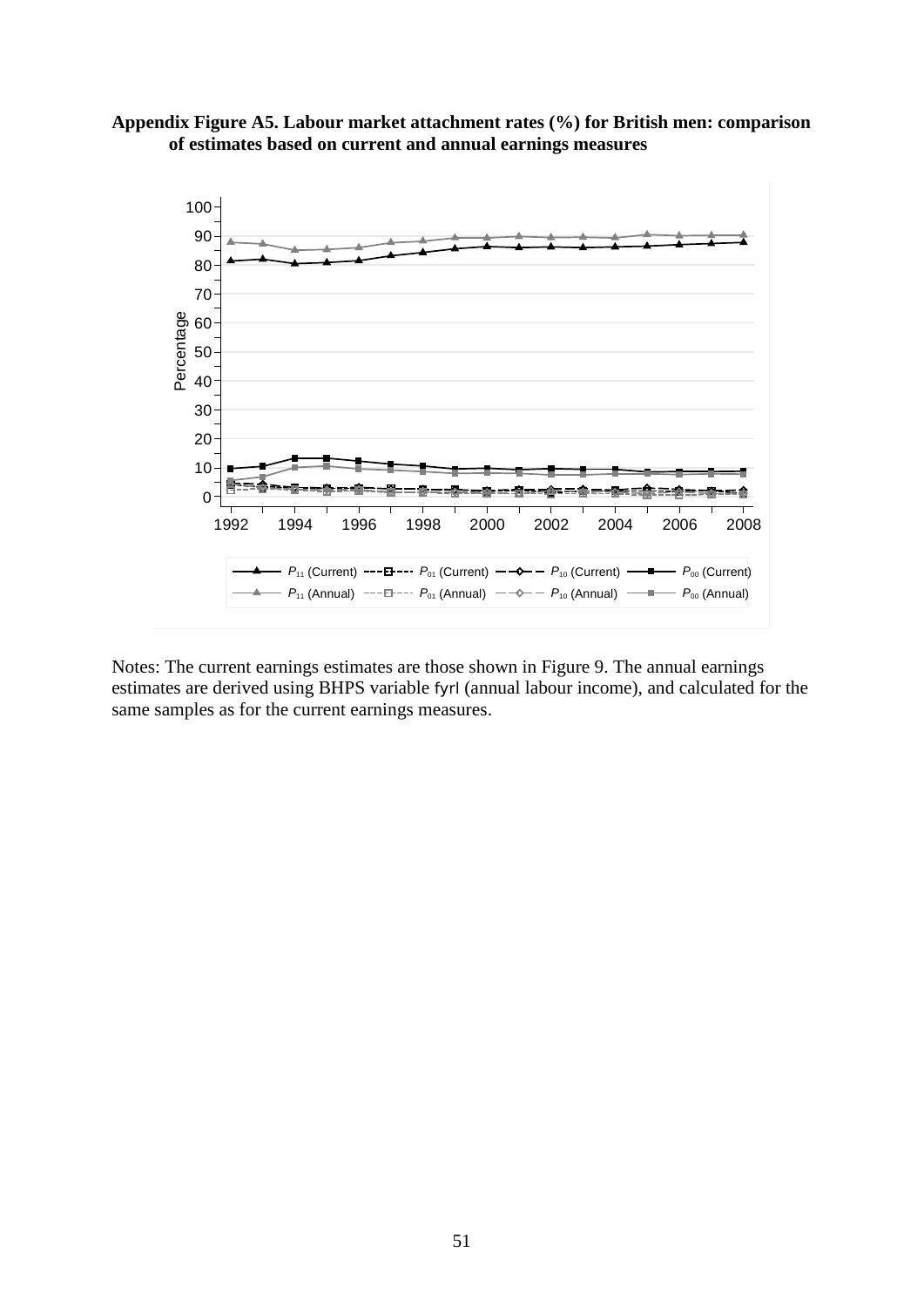



Notes: The current earnings estimates are those shown in Figure 10. The annual earnings estimates are derived using BHPS variable fyrl (annual labour income), and calculated for the same samples as for the current earnings measures.